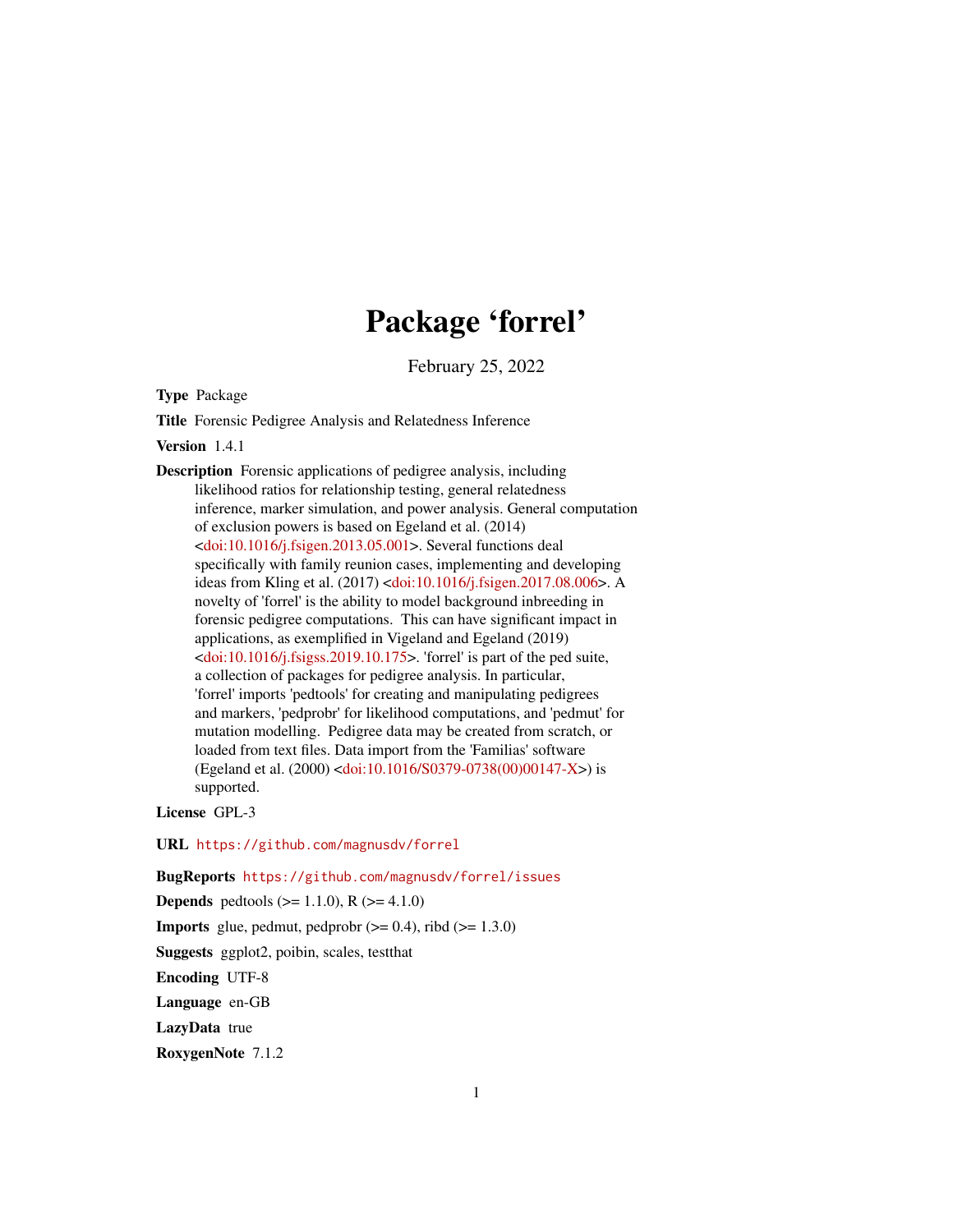NeedsCompilation no

```
Author Magnus Dehli Vigeland [aut, cre]
     (<https://orcid.org/0000-0002-9134-4962>),
     Thore Egeland [ctb]
```
Maintainer Magnus Dehli Vigeland <m.d.vigeland@medisin.uio.no>

Repository CRAN

Date/Publication 2022-02-25 20:50:02 UTC

# R topics documented:

| 3              |
|----------------|
| $\overline{4}$ |
| 8              |
| 9              |
| 11             |
| 12             |
| 12             |
| 14             |
| 16             |
| 19             |
| 21             |
| 23             |
| 25             |
| 27             |
| 28             |
| 30             |
| 31             |
| 33             |
| 36             |
| 37             |
| 40             |
| 42             |
| 43             |
| 44             |
| 44             |
| 45             |

**Index** [47](#page-46-0)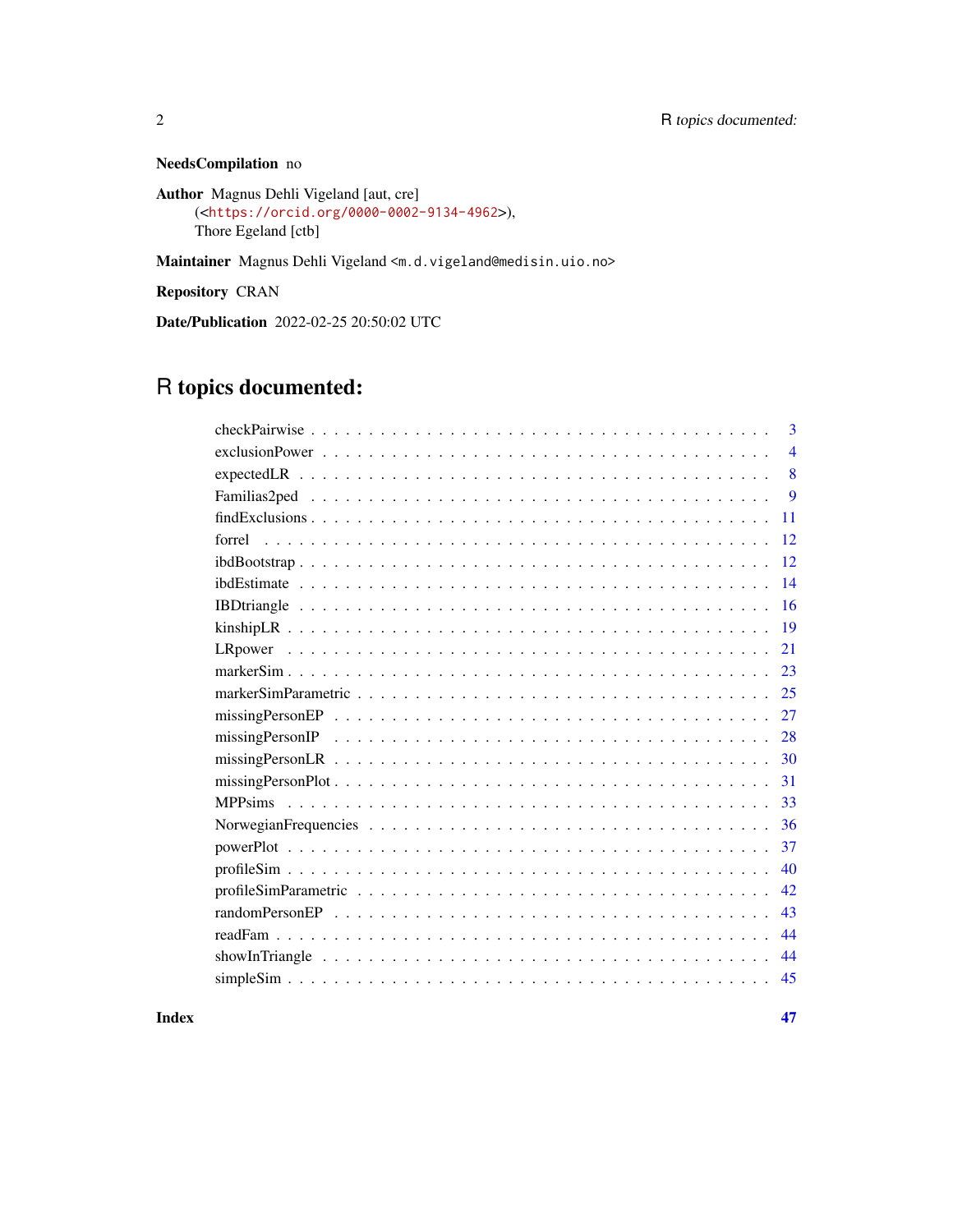<span id="page-2-0"></span>

#### Description

This function provides a convenient way to check for pedigree errors, given the available marker data. The function calls [ibdEstimate\(\)](#page-13-1) to estimate IBD coefficients for all pairs of typed pedigree members, and computes the likelihood ratio (LR) comparing each estimate to the coefficients implied by the pedigree. By default, the estimates are shown in a colour-coded plot where unlikely relationships are easy to spot.

#### Usage

```
checkPairwise(
  x,
  excludeInbred = TRUE,
 plot = TRUE,
  labels = FALSE,
 LRthreshold = 1000,
  ...
)
```
#### Arguments

| $\mathsf{x}$  | A ped object or a list of such.                                                                                                                                 |
|---------------|-----------------------------------------------------------------------------------------------------------------------------------------------------------------|
| excludeInbred | A logical, by default TRUE, indicating if inbred individuals should be excluded<br>from the analysis.                                                           |
| plot          | A logical (default: TRUE). If TRUE, a plot is produced, showing the IBD esti-<br>mates in the IBD triangle.                                                     |
| labels        | A logical (default: FALSE). If TRUE, labels are included in the IBD triangle<br>plot.                                                                           |
| LRthreshold   | A positive number (default: 1000). IBD estimates whose LR exceed this, when<br>compared to the coefficients implied by the pedigree, are encircled in the plot. |
| $\ddots$ .    | Further parameters passed on to ribd::ibdTriangle().                                                                                                            |

#### Details

By default, inbred individuals are excluded from the analysis, since pairwise relationships involving inbred individuals have undefined kappa coefficients (and therefore no position in the triangle). In some cases it may still be informative to include their estimates; set excludeInbred = FALSE to achieve this.

# Value

A data frame containing both the estimated and pedigree-based IBD coefficients for each pair of typed individuals. The last column contains the likelihood ratio comparing the estimated coefficients to the pedigree-based ones.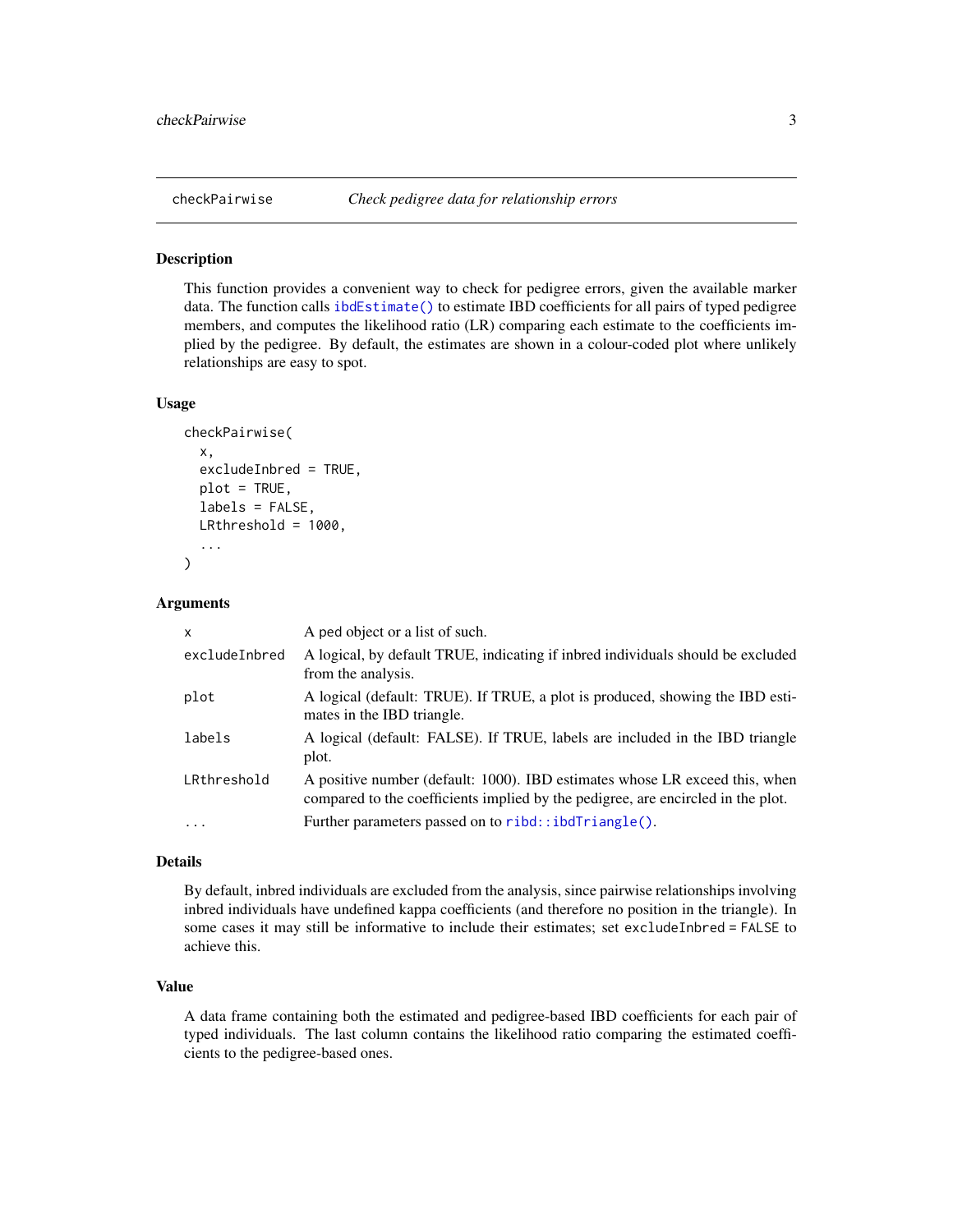#### <span id="page-3-0"></span>Author(s)

Magnus Dehli Vigeland

#### See Also

[ibdEstimate\(\)](#page-13-1)

# Examples

### Example with realistic data

```
x = addSon(nuclearPed(nch = 2), parent = 4)x = setMarkers(x, locus = NorwegianFrequency)x = profileSim(x, N = 1, seed = 1729)[[1]]
```

```
checkPairwise(x)
```

```
### Create sample swap between 1 and 3
als = getAlleles(x)
als[c(1,3), ] = als[c(3,1), ]y = setAlleles(x, alleles = als)
```

```
checkPairwise(y)
```

```
# Combined plot of pedigree and IBD estimates
dev.new(headet = 5, width = 8, noRStudioGD = TRUE)layout(rbind(1:2), widths = 2:3)plot(x, margins = c(4,2,4,2))checkPairwise(x, labels = TRUE)
```
<span id="page-3-1"></span>exclusionPower *Power of exclusion*

#### Description

Computes the power (of a single marker, or for a collection of markers) of excluding a claimed relationship, given the true relationship.

# Usage

```
exclusionPower(
  claimPed,
  truePed,
  ids,
  markers = NULL,
```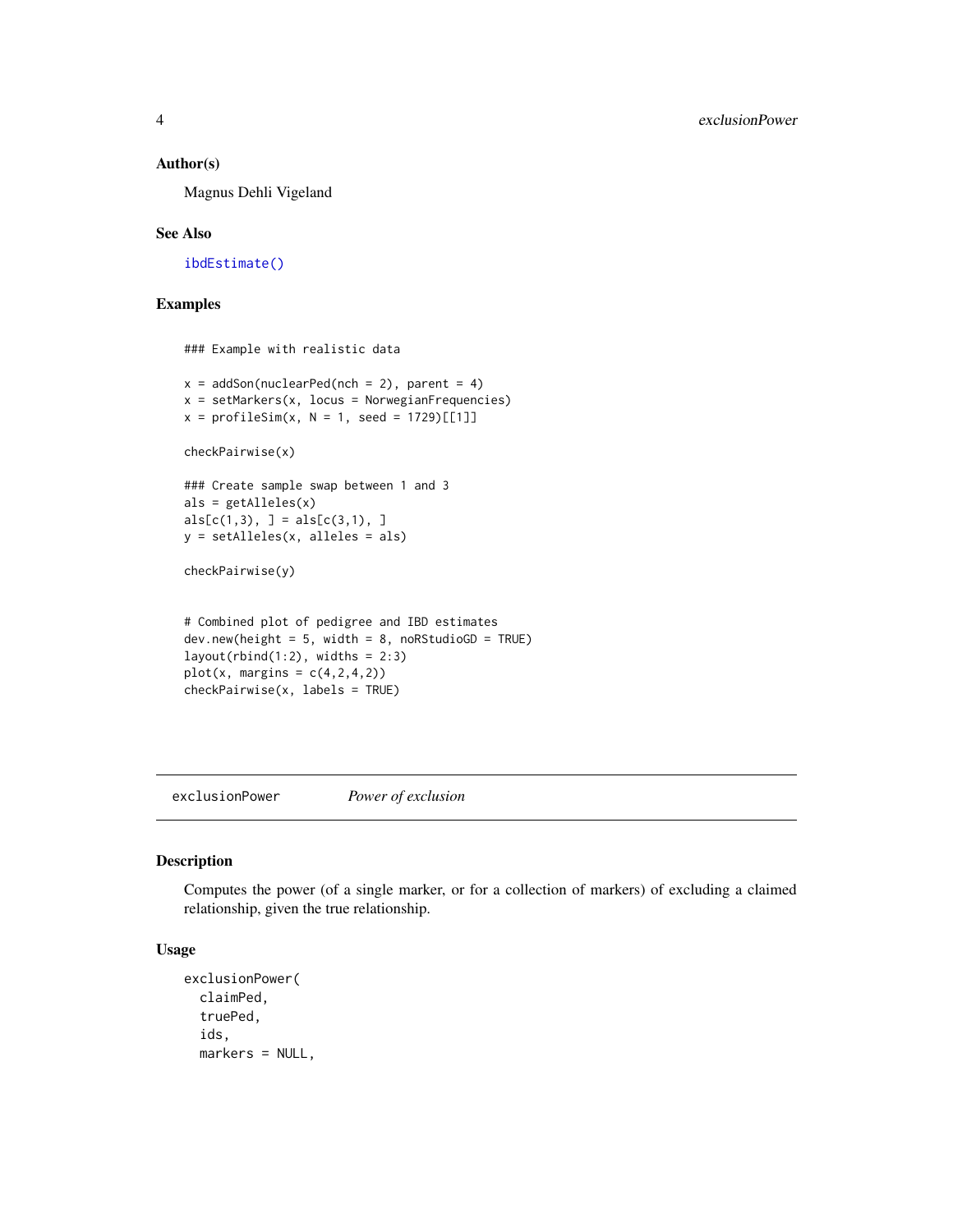# exclusionPower 5

```
source = "claim",
 disableMutations = NA,
 exactMaxL = Inf,nsim = 1000,
  seed = NULL,
 alleles = NULL,
 afreq = NULL,
 knownGenotypes = NULL,
 Xchrom = FALSE,
 plot = FALSE,
 plotMarkers = NULL,
 verbose = TRUE
\mathcal{L}
```
# Arguments

| claimPed               | A ped object (or a list of such), describing the claimed relationship. If a list, the<br>sets of ID labels must be disjoint, that is, all ID labels must be unique.                                                                                                                     |
|------------------------|-----------------------------------------------------------------------------------------------------------------------------------------------------------------------------------------------------------------------------------------------------------------------------------------|
| truePed                | A ped object (or a list of such), describing the true relationship. ID labels must<br>be consistent with claimPed.                                                                                                                                                                      |
| ids                    | Individuals available for genotyping.                                                                                                                                                                                                                                                   |
| markers                | A vector indicating the names or indices of markers attached to the source pedi-<br>gree. If NULL (default), then all markers attached to the source pedigree are<br>used. If alleles or afreq is non-NULL, then this parameter is ignored.                                             |
| source                 | Either "claim" (default) or "true", deciding which pedigree is used as source for<br>marker data.                                                                                                                                                                                       |
| disableMutations       |                                                                                                                                                                                                                                                                                         |
|                        | This parameter determines how mutation models are treated. Possible values are<br>as follows:                                                                                                                                                                                           |
|                        | • NA (the default): Mutations are disabled only for those markers whose<br>known genotypes are compatible with both claimPed and truePed. This<br>is determined by temporarily removing all mutation models and checking<br>which markers have nonzero likelihood in both alternatives. |
|                        | • TRUE: Mutations are disabled for all markers.                                                                                                                                                                                                                                         |
|                        | • FALSE: No action is done to disable mutations.                                                                                                                                                                                                                                        |
|                        | • A vector containing the names or indices of those markers for which muta-<br>tions should be disabled.                                                                                                                                                                                |
| exactMaxL              | A positive integer, or Inf (default). Exact EPs are calculated for markers whose<br>number of alleles is less or equal to exactMaxL; remaining markers are handled<br>by simulation.                                                                                                    |
| nsim                   | A positive integer; the number of simulations used for markers whose number<br>of alleles exceeds exactMaxL.                                                                                                                                                                            |
| seed                   | An integer seed for the random number generator (optional).                                                                                                                                                                                                                             |
| alleles, afreq, Xchrom |                                                                                                                                                                                                                                                                                         |
|                        | If these are given, they are used (together with knownGenotypes) to create a<br>marker object on the fly.                                                                                                                                                                               |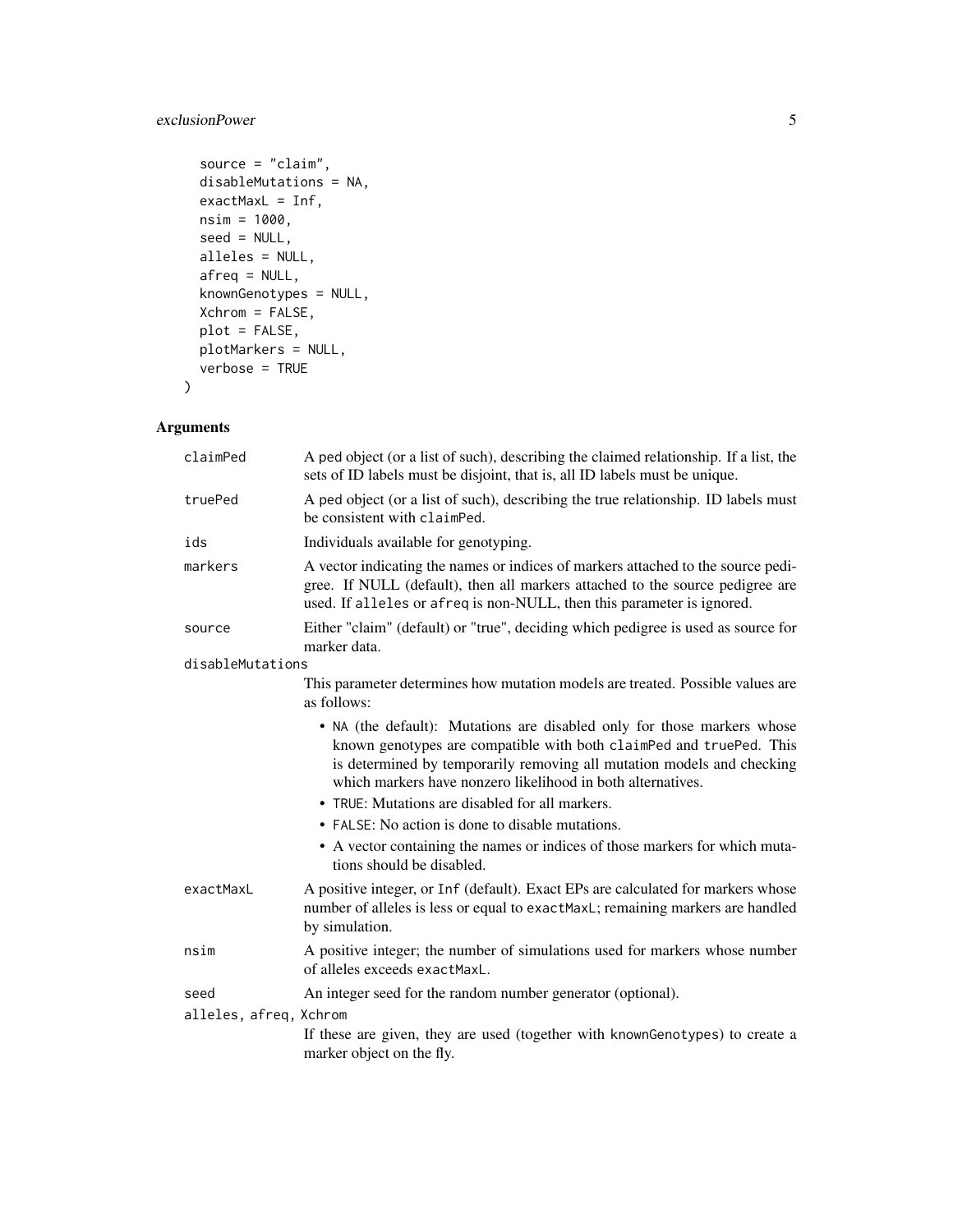|             | knownGenotypes A list of triplets $(a, b, c)$ , indicating that individual a has genotype $b/c$ . Ignored<br>unless alleles or afreg is non-NULL. |
|-------------|---------------------------------------------------------------------------------------------------------------------------------------------------|
| plot        | Either a logical or the character "plotOnly". If the latter, a plot is drawn, but no<br>further computations are done.                            |
| plotMarkers | A vector of marker names or indices whose genotypes are to be included in the<br>plot.                                                            |
| verbose     | A logical.                                                                                                                                        |

# Details

This function implements the formula for exclusion power as defined and discussed in (Egeland et al., 2014).

It should be noted that claimPed and truePed may be any (lists of) pedigrees, as long as they both contain the individuals specified by ids. In particular, either alternative may have inbred founders (with the same or different coefficients), but this must be set individually for each.

# Value

If plot = "plotOnly", the function returns NULL after producing the plot.

Otherwise, the function returns an EPresult object, which is essentially a list with the following entries:

- EPperMarker: A numeric vector containing the exclusion power of each marker. If the known genotypes of a marker are incompatible with the true pedigree, the corresponding entry is NA.
- EPtotal: The total exclusion power, computed as 1 -prod(1 -EPperMarker, na.rm = TRUE).
- expectedMismatch: The expected number of markers giving exclusion, computed as sum(EPperMarker, na.rm  $=$  TRUE).
- distribMismatch: The probability distribution of the number of markers giving exclusion. This is given as a numeric vector of length n+1, where n is the number of nonzero elements of EPperMarker. The vector has names 0:n.
- time: The total computation time.
- params: A list containing the (processed) parameters ids, markers and disableMutations.

# Author(s)

Magnus Dehli Vigeland

#### References

T. Egeland, N. Pinto and M.D. Vigeland, *A general approach to power calculation for relationship testing.* Forensic Science International: Genetics 9 (2014): 186-190. doi: [10.1016/j.fsigen.2013.05.001](https://doi.org/10.1016/j.fsigen.2013.05.001)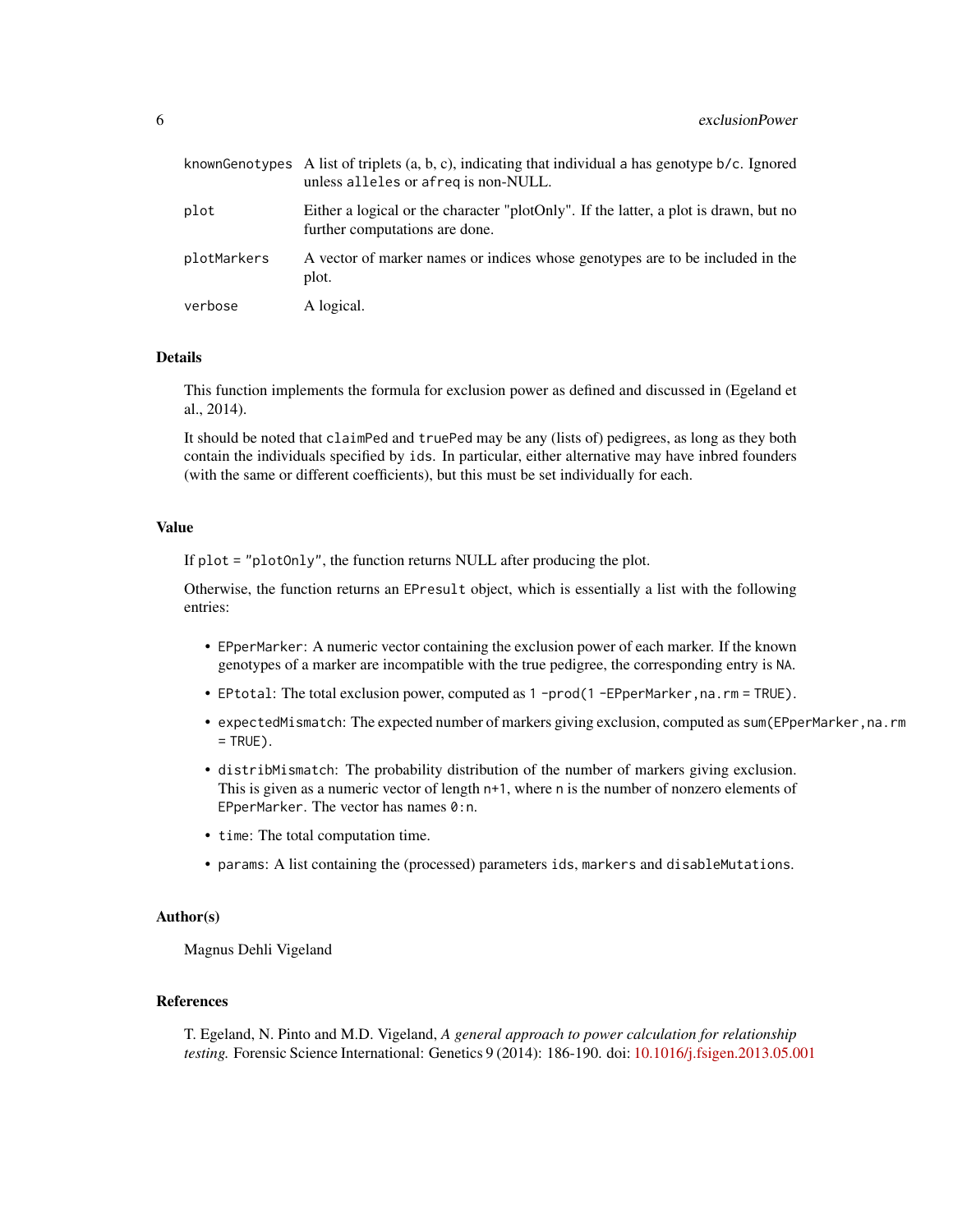# exclusionPower 7

```
############################################
### A standard case paternity case:
### Compute the power of exclusion when the claimed father is in fact
### unrelated to the child.
############################################
# Claim: Individual 1 is the father of individual 3
claim = nuclearPed(nch = 1, sex = 2)
# Truth: 1 and 3 are unrelated
true = list(singleton(id = 1), singleton(id = 3, sex = 2))
# Attach two markers
m1 = marker(claim, alleles = 1:2)
m2 = marker(claim, alleles = 1:3)claim = setMarkers(claim, list(m1, m2))
# Compute EP when father and child is available for genotyping
exclusionPower(claim, true, ids = c(1,3))
# Suppose child is already genotyped
genotype(claim, marker = 1, id = 3) = c(1, 1)genotype(claim, marker = 2, id = 3) = c(1, 1)exclusionPower(claim, true, ids = 1)
############################################
### Two females claim to be mother and daughter, but are in reality sisters.
### We compute the power of various markers to reject the claim.
############################################
mother_daughter = nuclearPed(1, sex = 2)sisters = relabel(nuclearPed(2, sex = c(2, 2)), c(101, 102, 2, 3))ids = 2:3# SNP with MAF = 0.1:
PE1 = exclusionPower(claimPed = mother_daughter, truePed = sisters,
                     ids = ids, alleles = 2, afreq = c(0.9, 0.1))
# Tetra-allelic marker with one major allele:
PE2 = exclusionPower(claimPed = mother_daughter, truePed = sisters,
                     ids = ids, alleles = 4, afreq = c(0.7, 0.1, 0.1, 0.1))
stopifnot(all.equal(c(PE1$EPtotal, PE2$EPtotal), c(0.00405, 0.03090)))
### How does the power change if the true pedigree is inbred?
sisters_LOOP = addParents(sisters, 101, father = 201, mother = 202)
sisters_LOOP = addParents(sisters_LOOP, 102, father = 201, mother = 203)
```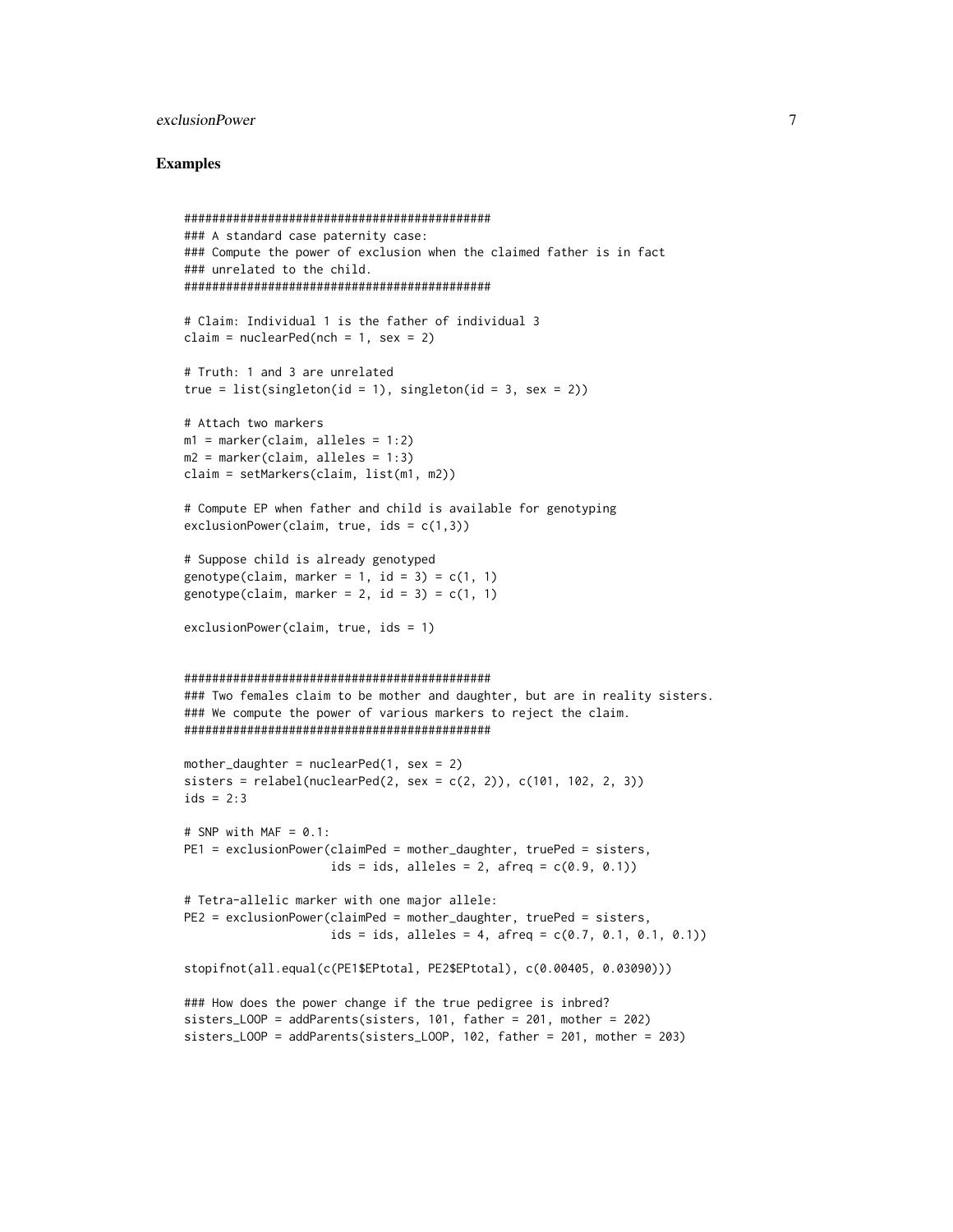```
# SNP with MAF = 0.1:
PE3 = exclusionPower(claimPed = mother_daughter, truePed = sisters_LOOP,
                     ids = ids, alleles = 2, afreq = c(0.9, 0.1))
```

```
stopifnot(all.equal(PE3$EPtotal, 0.00765))
```
expectedLR *Expected likelihood ratio*

#### Description

This function computes the expected LR for a single marker, in a kinship test comparing two hypothesised relationships between a set of individuals. The true relationship may differ from both hypotheses. Some individuals may already be genotyped, while others are available for typing. The implementation uses oneMarkerDistribution() to find the joint genotype distribution for the available individuals, conditional on the known data, in each pedigree.

#### Usage

expectedLR(numeratorPed, denominatorPed, truePed = numeratorPed, ids, marker)

# Arguments

| numeratorPed A ped object.   |                                                                                                                           |
|------------------------------|---------------------------------------------------------------------------------------------------------------------------|
| denominatorPed A ped object. |                                                                                                                           |
| truePed                      | A ped object.                                                                                                             |
| ids                          | A vector of ID labels corresponding to untyped pedigree members. (These must<br>be members of all three input pedigrees). |
| marker                       | either a marker object compatible with numerator Ped, or the name or index of<br>a marker attached to numeratorPed.       |

#### Value

A positive number.

```
#---------
# Curious example showing that ELR may decrease
# by typing additional reference individuals
#---------
# Numerator ped
numPed = nuclearPed(father = "fa", mother = "mo", child = "ch")
```
<span id="page-7-0"></span>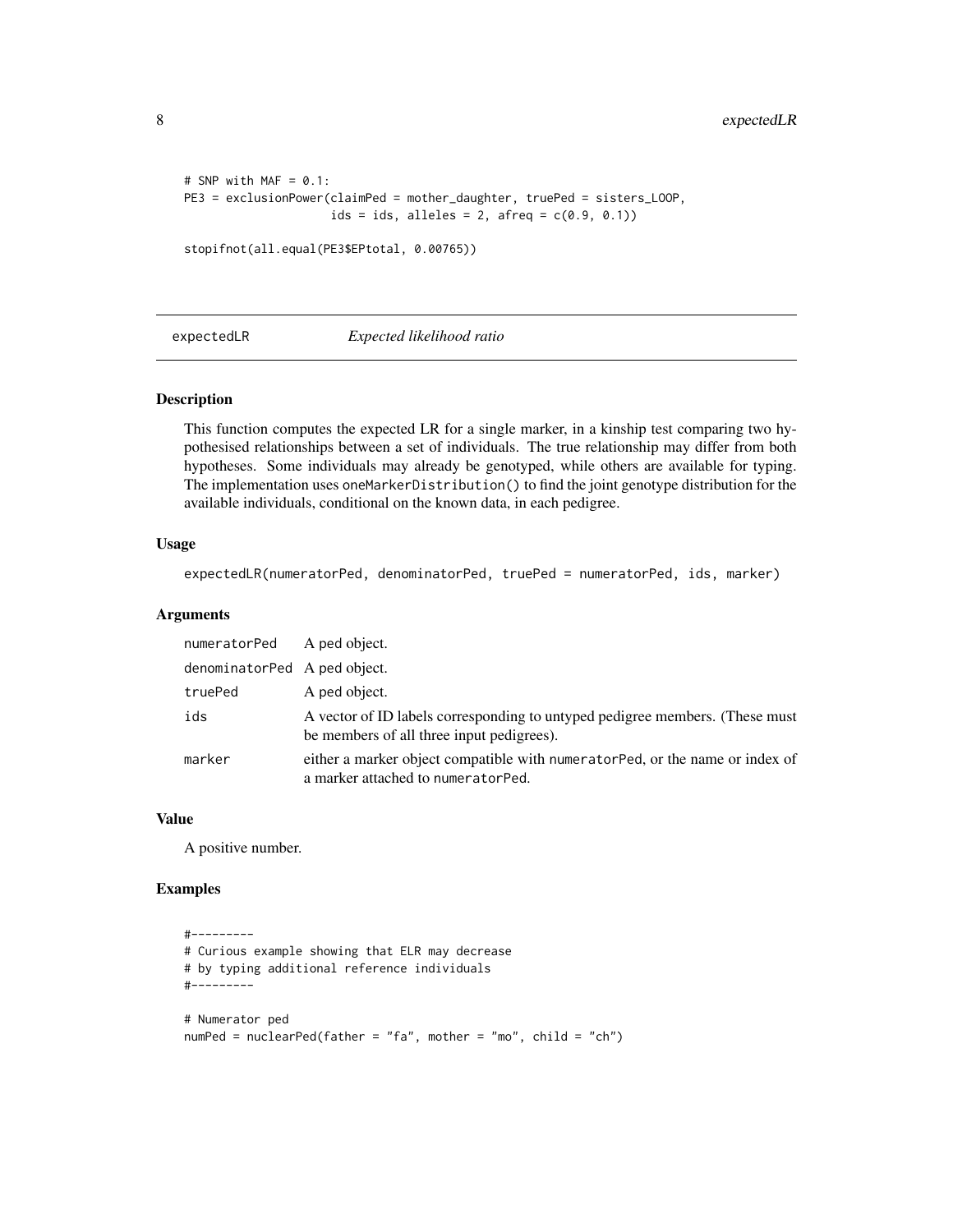# <span id="page-8-0"></span>Familias2ped 9

```
# Denominator ped: fa, mo, ch are unrelated. Ugly hack!
denomPed = nuclearPed(father = "fa", mother = "mo", nch = 1)denomPed = addChildren(denomPed, father = "ch", mother = "mo", nch = 1)
# Scenario 1: Only mother is typed; genotype 1/2
p = 0.9ml = marker(numPed, mo = 1:2, afreq = c("1" = p, "2" = 1-p))expectedLR(numPed, denomPed, ids = "ch", marker = m1)
1/(8*p*(1-p)) + 1/2 # exact formula
# Scenario 2: Include father, with genotype 1/1
m2 = m1genotype(m2, id = "fa") = c(1, 1)expectedLR(numPed, denomPed, ids = "ch", marker = m2)
1/(8*p*(1-p)) + 1/(4*p*2) # exact formula
```
Familias2ped *Convert* Familias *objects to* ped *format*

#### Description

Familias is a widely used software for forensic kinship computations, which also features an accompanying R package (also called Familias). The function documented here converts pedigrees and marker data from the R version of Familias to [pedtools::ped\(\)](#page-0-0) format, used by forrel. This may be of interest for specialized computations not implemented in Familias, e.g. conditional simulations. Note: For importing ".fam" files created by (the stand-alone) Familias, see [readFam\(\)](#page-43-1).

# Usage

```
Familias2ped(familiasped, datamatrix, loci, matchLoci = FALSE)
```
readFamiliasLoci(loci)

#### Arguments

| familiasped | A FamiliasPedigree object or a list of such.                                                                                                                                                                                                                                                                                                                                           |
|-------------|----------------------------------------------------------------------------------------------------------------------------------------------------------------------------------------------------------------------------------------------------------------------------------------------------------------------------------------------------------------------------------------|
| datamatrix  | A data frame with two columns per marker (one for each allele) and one row per<br>individual.                                                                                                                                                                                                                                                                                          |
| loci        | A Familias Locus object or a list of such.                                                                                                                                                                                                                                                                                                                                             |
| matchLoci   | A logical. If TRUE, the column names of datamatrix must be found either<br>within names (loci) or within the name entries of loci. The column names<br>of datamatrix are assumed to come in pairs with suffixes ".1" and ".2", e.g.<br>"TH01.1", "TH01.2", etc. If FALSE (the default) it is assumed that the loci<br>correspond to the (pairs of) columns in datamatrix sequentially. |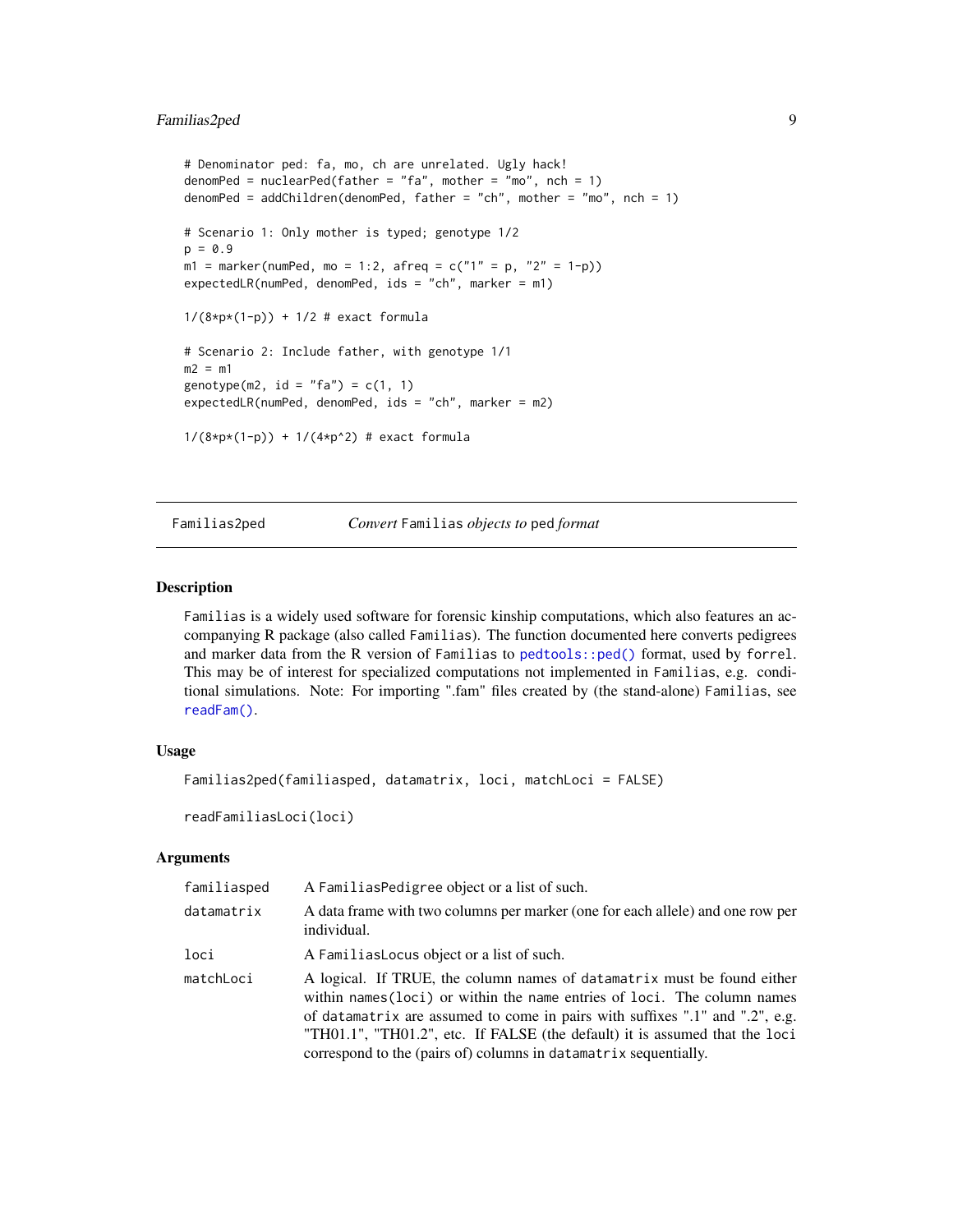# <span id="page-9-0"></span>Details

The Familias program represents pedigrees and marker data in a way that differs from the ped format in several ways, mostly because of the latter's stricter definition of a *pedigree*. A ped object always represent a connected pedigree, and each member must have either 0 or 2 parents. None of this is required by FamiliasPedigree objects. The conversion function Familias2ped takes care of all potential differences: It converts each Familias pedigree into a list of connected ped objects, adding missing parents where needed.

# Value

A ped object, or a list of such.

# Author(s)

Magnus Dehli Vigeland, Thore Egeland

#### References

Familias is freely available from <https://familias.name>.

# See Also

[readFam\(\)](#page-43-1)

# Examples

```
famPed = structure(
  list(id = c('mother', 'daughter', 'AF'),
       findex = c(\emptyset, 3, \emptyset),
       mindex = c(\emptyset, 1, \emptyset),
       sex = c('female', 'female', 'male')),
  class = "FamiliasPedigree")
datamatrix = data.frame(M1.1 = c(NA, 8, NA),M1.2 = c(NA, 9.3, NA),
  row.names = famPed$id)
famLoc = structure(
  list(locusname = "M1",
       alleles = c("8" = 0.2, "9" = 0.5, "9.3" = 0.3)),class = "FamiliasLocus")
```
Familias2ped(famPed, datamatrix, loci = famLoc, matchLoci = TRUE)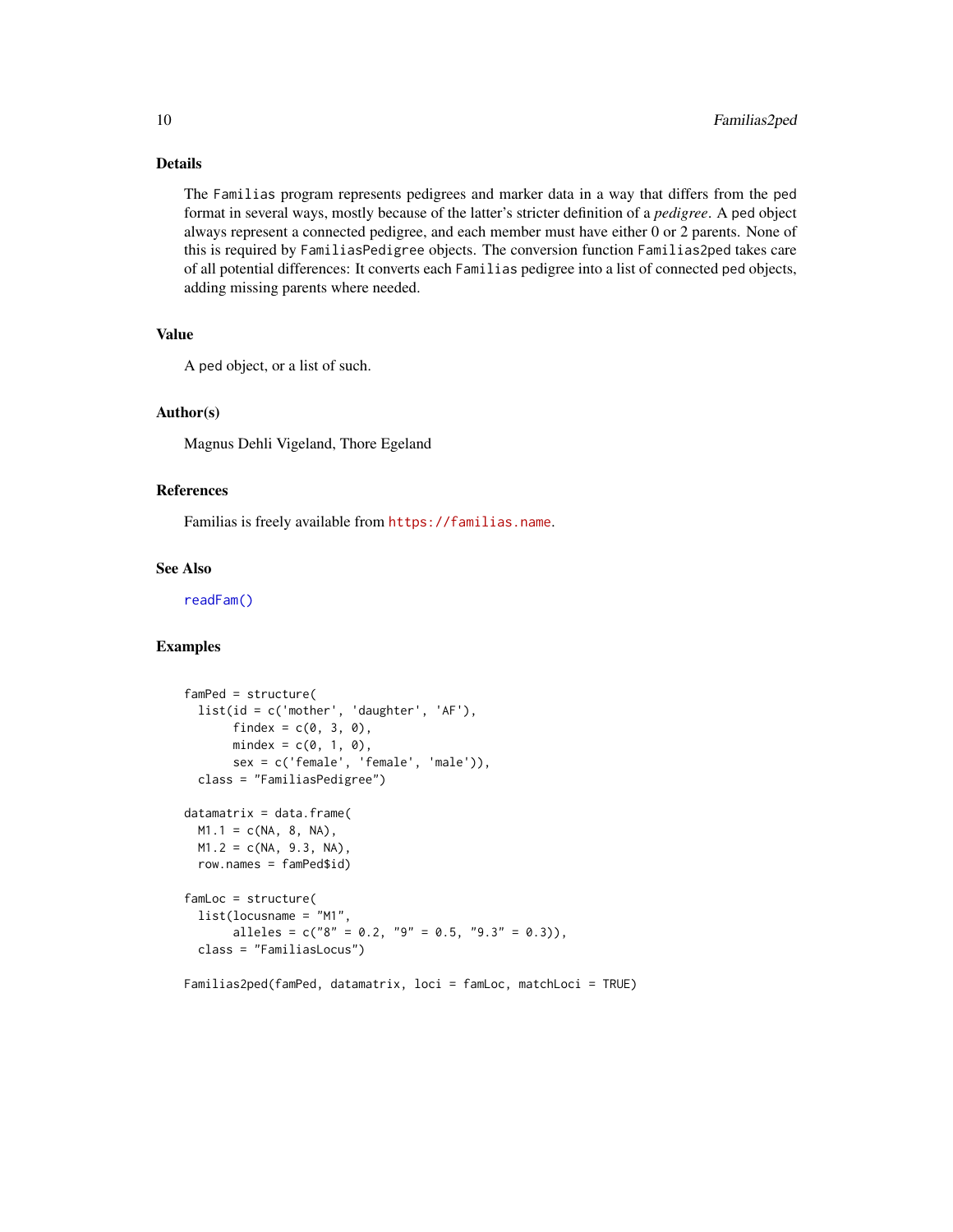<span id="page-10-0"></span>

#### Description

Find markers for which the genotypes of a candidate individual is incompatible with a pedigree

# Usage

```
findExclusions(x, id, candidate, removeMut = TRUE)
```
# Arguments

| $\mathsf{x}$ | A ped object or a list of such.                                  |
|--------------|------------------------------------------------------------------|
| id           | A character of length 1; the name of an untyped member of x.     |
| candidate    | A singleton pedigree, with genotypes for the same markers as x.  |
| removeMut    | A logical. If TRUE (default), all mutations models are stripped. |

# Value

A character vector containing the names of incompatible markers.

```
# Pedigree with 3 siblings; simulate data for first two
x = nuclearPed(3) |>
  setMarkers(locusAttributes = NorwegianFrequencies[1:5]) |>
  profileSimids = 3:4, seed = 1)
# Simulate random person
poi = singleton(1) |>
  setMarkers(locusAttributes = NorwegianFrequencies[1:5]) |>
  profileSim(seed = 1)
# Identify incompatible markers
findExclusions(x, id = 5, candidate = poi) # D21S11
# Inspect
plotPedList(c(x, poi), marker = "D21S11", frames = FALSE)
```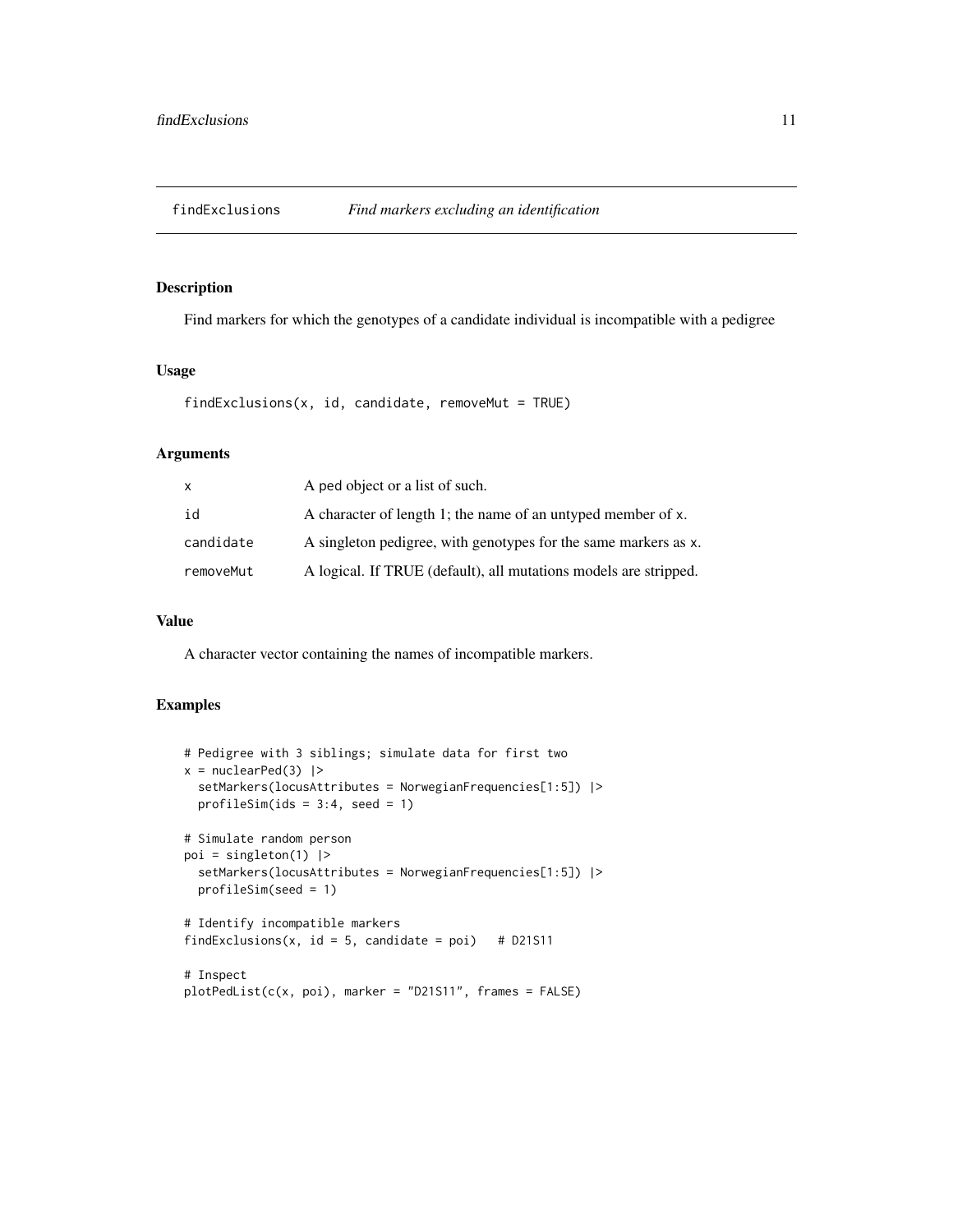<span id="page-11-0"></span>

#### Description

Forensic applications of pedigree analysis, including likelihood ratios for relationship testing, general relatedness inference, marker simulation, and power analysis. General computation of exclusion powers is based on Egeland et al. (2014) doi: [10.1016/j.fsigen.2013.05.001.](https://doi.org/10.1016/j.fsigen.2013.05.001) Several functions deal specifically with family reunion cases, implementing and developing ideas from Kling et al. (2017) doi: [10.1016/j.fsigen.2017.08.006.](https://doi.org/10.1016/j.fsigen.2017.08.006) A novelty of 'forrel' is the ability to model background inbreeding in forensic pedigree computations. This can have significant impact in applications, as exemplified in Vigeland and Egeland (2019) doi: [10.1016/j.fsigss.2019.10.175.](https://doi.org/10.1016/j.fsigss.2019.10.175) 'forrel' is part of the ped suite, a collection of packages for pedigree analysis. In particular, 'forrel' imports 'pedtools' for creating and manipulating pedigrees and markers, 'pedprobr' for likelihood computations, and 'pedmut' for mutation modelling. Pedigree data may be created from scratch, or loaded from text files. Data import from the 'Familias' software (Egeland et al. (2000) doi: [10.1016/S0379-](https://doi.org/10.1016/S0379-0738(00)00147-X) [0738\(00\)00147X\)](https://doi.org/10.1016/S0379-0738(00)00147-X) is supported.

<span id="page-11-1"></span>ibdBootstrap *Bootstrap estimation of IBD coefficients*

#### Description

This function produces (parametric or nonparametric) bootstrap estimates of the IBD coefficients between two individuals. Both kappa and delta coefficients are supported (see [ibdEstimate\(\)](#page-13-1)).

#### Usage

```
ibdBootstrap(
  x = NULL,ids = NULL,
  param = NULL,
  kappa = NULL,delta = NULL,
 N,
 method = "parametric",
  freqList = NULL,
 plot = TRUE,
  seed = NULL
)
```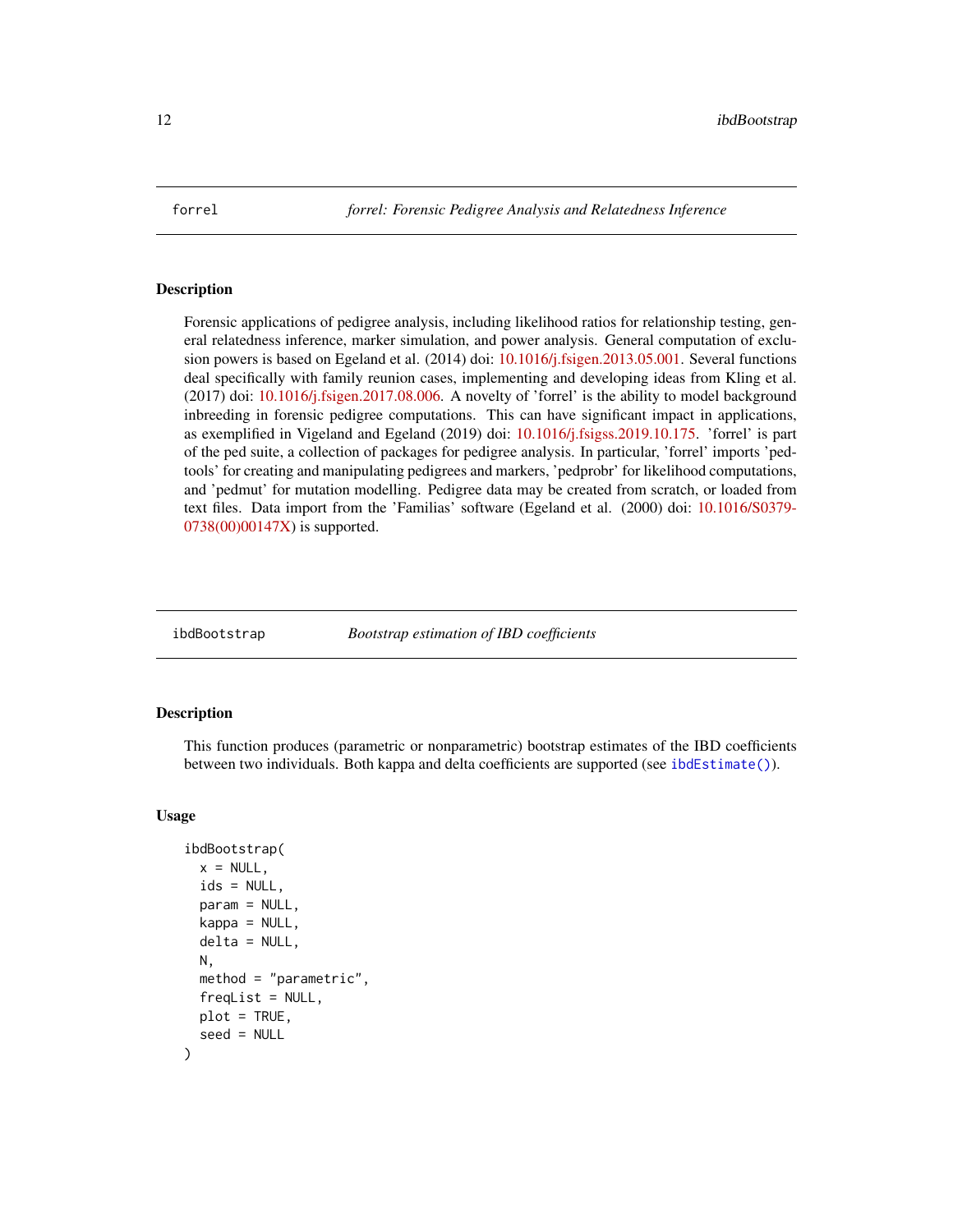# <span id="page-12-0"></span>ibdBootstrap 13

# Arguments

| $\mathsf{x}$ | A ped object. If method = "parametric", this is only used to extract the allele<br>frequencies, and can be skipped if freqlist is provided.                                                                                             |
|--------------|-----------------------------------------------------------------------------------------------------------------------------------------------------------------------------------------------------------------------------------------|
| ids          | A pair of ID labels.                                                                                                                                                                                                                    |
| param        | Either NULL (default), "kappa" or "delta". (See below.)                                                                                                                                                                                 |
| kappa, delta | Probability vectors of length 3 (kappa) or 9 (delta). Exactly one of param, kappa<br>and delta must be non-NULL. If kappa and delta are both NULL, the appro-<br>priate set of coefficients is computed as $ibdEstimate(x,ids,param)$ . |
| N            | The number of simulations.                                                                                                                                                                                                              |
| method       | Either "parametric" (default) or "nonparametric". Abbreviations are allowed.<br>see Details for more information about each method.                                                                                                     |
| freqList     | A list of probability vectors: The allele frequencies for each marker.                                                                                                                                                                  |
| plot         | A logical, only relevant for bootstraps of kappa. If TRUE, the bootstrap esti-<br>mates are plotted in the IBD triangle.                                                                                                                |
| seed         | An integer seed for the random number generator (optional).                                                                                                                                                                             |

# Details

The parameter method controls how bootstrap estimates are obtained in each replication.

If method = "parametric", new profiles for two individuals are simulated from the input coefficients, followed by a re-estimation of the coefficients.

If method = "nonparametric", the original markers are sampled with replacement, before the coefficients are re-estimated.

# Value

A data frame with N rows containing the bootstrap estimates. The last column (dist) gives the euclidean distance to the original coefficients, viewed as a point in  $R^{\wedge}3$  (kappa) or  $R^{\wedge}9$  (delta).

#### See Also

[ibdEstimate\(\)](#page-13-1)

# Examples

```
# Frequency list of 15 standard STR markers
freqList = NorwegianFrequencies[1:15]
# Number of bootstrap simulations (increase!)
N = 5# Bootstrap estimates for kappa of full siblings
boot1 = ibdBootstrap(kappa = c(0.25, .5, .25), N = N, freqList = freqList)
boot1
```
# Mean deviation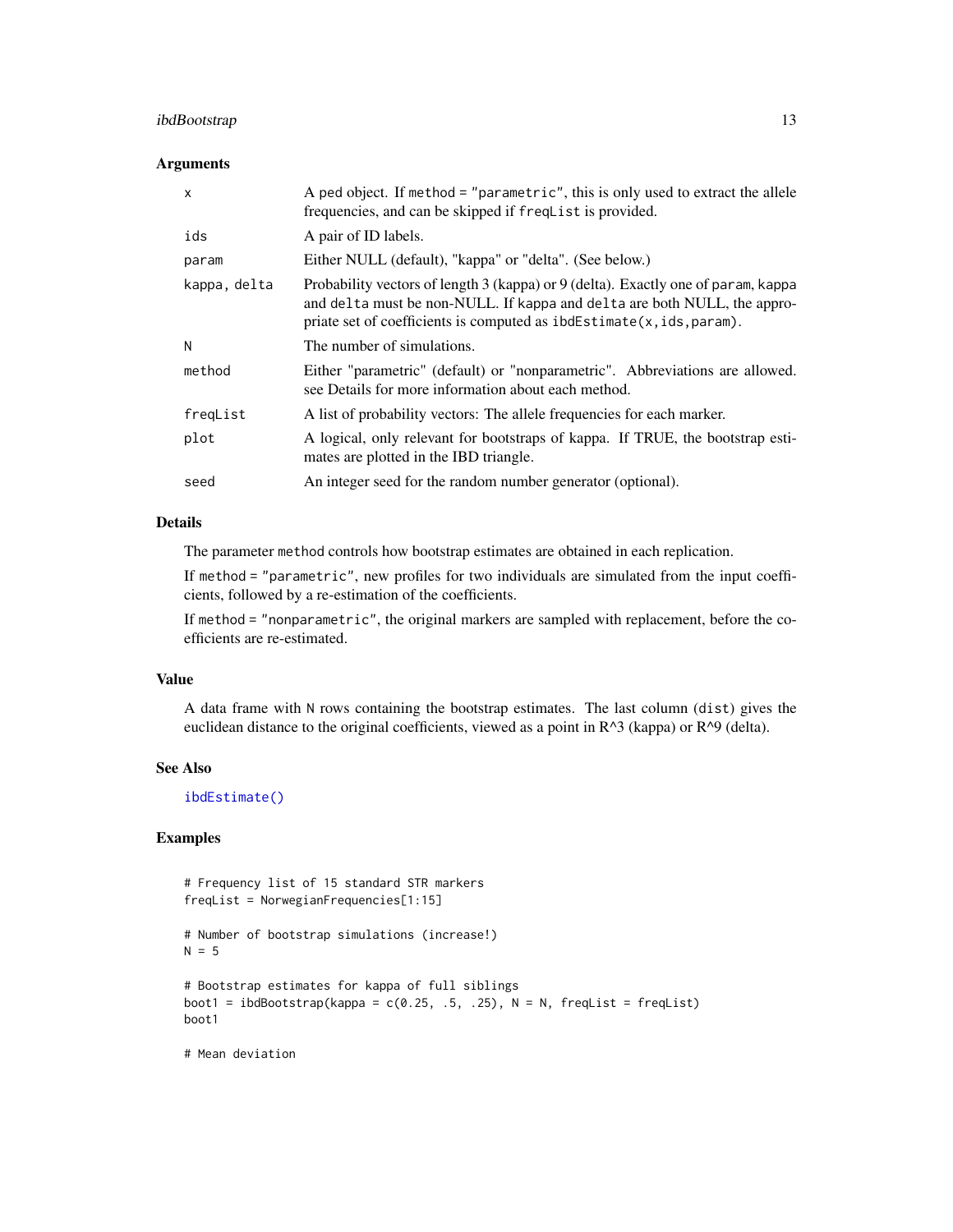```
mean(boot1$dist)
# Same, but with the 9 identity coefficients.
delta = c(\emptyset, \emptyset, \emptyset, \emptyset, \emptyset, \emptyset, .25, .5, .25)boot2 = ibdBoostrap(delta = delta, N = N, freqList = freqList)# Mean deviation
mean(boot2$dist)
#### Non-parametric bootstrap.
# Requires `x` and `ids` to be provided
x = nuclearPed(2)x = markerSim(x, ids = 3:4, N = 50, alleles = 1:10, seed = 123)
bootNP = ibdBootstrap(x, ids = 3:4, param = "kappa", method = "non", N = N)
# Parametric bootstrap can also be done with this syntax
bootP = ibdBootstrap(x, ids = 3:4, param = "kappa", method = "par", N = N)
```
<span id="page-13-1"></span>ibdEstimate *Pairwise relatedness estimation*

# Description

Estimate the IBD coefficients  $\kappa = (\kappa_0, \kappa_1, \kappa_2)$  or the condensed identity coefficients  $\Delta = (\Delta_1, ..., \Delta_9)$ between a pair (or several pairs) of pedigree members, using maximum likelihood methods.

#### Usage

```
ibdEstimate(
  x,
  ids = typedMembers(x),
 param = c("kappa", "delta"),
 markers = NULL,
  start = NULL,
  tol = sqrt(.Machine$double.eps),
 beta = 0.5,
  sigma = 0.5,
  contourPlot = FALSE,
 levels = NULL,
 verbose = TRUE
```
#### )

#### **Arguments**

x A ped object or a list of such.

<span id="page-13-0"></span>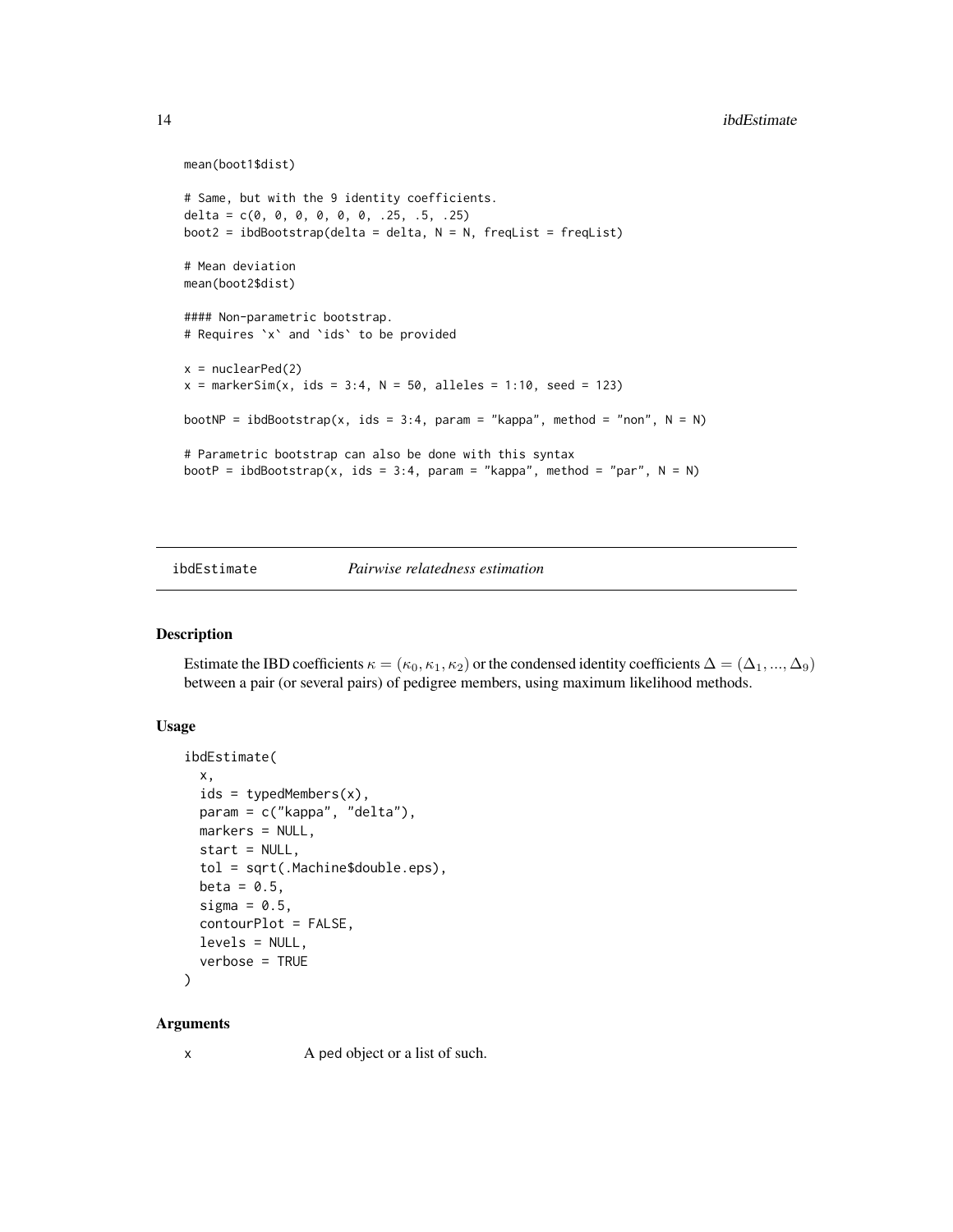| ids              | Either a vector with ID labels, or a data frame/matrix with two columns, where<br>each row contains the ID labels of two individuals. The entries are coerced to<br>characters, and must match uniquely against the ID labels of x. By default, all<br>pairs of members of x are included.         |  |
|------------------|----------------------------------------------------------------------------------------------------------------------------------------------------------------------------------------------------------------------------------------------------------------------------------------------------|--|
| param            | Either "kappa" (default) or "delta"; indicating which set of coefficients should<br>be estimated.                                                                                                                                                                                                  |  |
| markers          | A vector with names or indices of markers attached to x, indicating which mark-<br>ers to include. If NULL (default), all markers are used.                                                                                                                                                        |  |
| start            | A probability vector (i.e., with nonnegative entries and sum 1) of length 3 (if<br>param = "kappa") or 9 (if param = "delta"), indicating the initial value of for<br>the optimisation. By default, start is set to $(1/3, 1/3, 1/3)$ if param = "kappa"<br>and $(1/9, , 1/9)$ if param = "delta". |  |
| tol, beta, sigma |                                                                                                                                                                                                                                                                                                    |  |
|                  | Control parameters for the optimisation routine; can usually be left untouched.                                                                                                                                                                                                                    |  |
| contourPlot      | A logical. If TRUE, contours of the log-likelihood function are plotted overlay-<br>ing the IBD triangle.                                                                                                                                                                                          |  |
| levels           | (Only relevant if contourPlot = TRUE.) A numeric vector of levels at which to<br>draw contour lines. If NULL (default), the levels are chosen automatically.                                                                                                                                       |  |
| verbose          | A logical.                                                                                                                                                                                                                                                                                         |  |

#### Details

It should be noted that this procedure estimates the *realised* identity coefficients of each pair, i.e., the actual fractions of the autosomes in each IBD state. These may deviate substantially from the theoretical pedigree coefficients.

Maximum likelihood estimation of relatedness coefficients originates with Thompson (1975). Optimisation of  $\kappa$  is done in the  $(\kappa_0, \kappa_2)$ -plane and restricted to the triangle defined by

$$
\kappa_0\geq 0, \kappa_2\geq 0, \kappa_0+\kappa_2\leq 1
$$

. Optimisation of  $\Delta$  is done in unit simplex of R^8, using the first 8 coefficients.

The implementation optimises the log-likelihood using a projected gradient descent algorithm, combined with a version of Armijo line search.

#### Value

An object of class ibdEst, which is basically a dataframe with either 6 columns (if param = "kappa") or 12 columns (if param = "delta"). The first three columns are id1 (label of first individual), id2 (label of second individual) and N (the number of markers with no missing alleles). The remaining columns contain the coefficient estimates.

#### Author(s)

Magnus Dehli Vigeland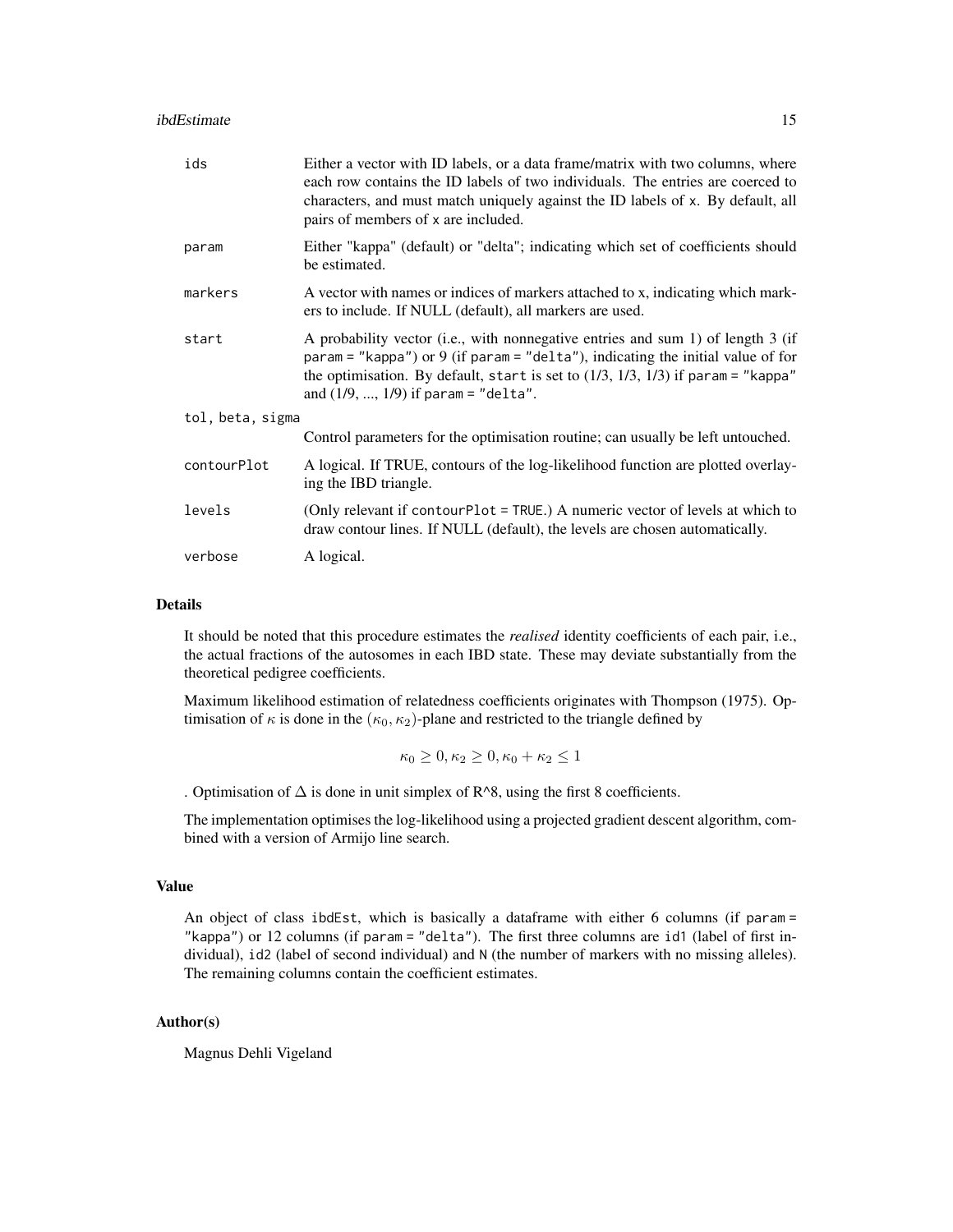# <span id="page-15-0"></span>References

- E. A. Thompson (1975). *The estimation of pairwise relationships.* Annals of Human Genetics 39.
- E. A. Thompson (2000). *Statistical Inference from Genetic Data on Pedigrees.* NSF-CBMS Regional Conference Series in Probability and Statistics. Volume 6.

#### See Also

[ibdBootstrap\(\)](#page-11-1)

# Examples

```
### Example 1: Siblings
x = nuclearPed(2)# Simulate 100 markers
x = markerSim(x, N = 100, alleles = 1:4, seed = 123, verbose = FALSE)
# Estimate kappa (expectation: (0.25, 0.5, 0.25)
ibdEstimate(x, is = 3:4)# Plot contours of the log-likelihood function
ibdEstimate(x, is = 3:4, contourPlot = TRUE)### Example 2: Full sib mating
y = fullSibMating(1)
# Simulate 200 SNP markers
y = markerSim(y, N = 1000, alleles = 1:10, seed = 123, verbose = FALSE)
# Estimate
ibdEstimate(y, ids = 5:6, param = "delta")
```
IBDtriangle *IBD triangle plot*

# Description

The IBD triangle is typically used to visualize the pairwise relatedness of non-inbred individuals. Various annotations are available, including points marking the most common relationships, contour lines for the kinship coefficients, and shading of the unattainable region.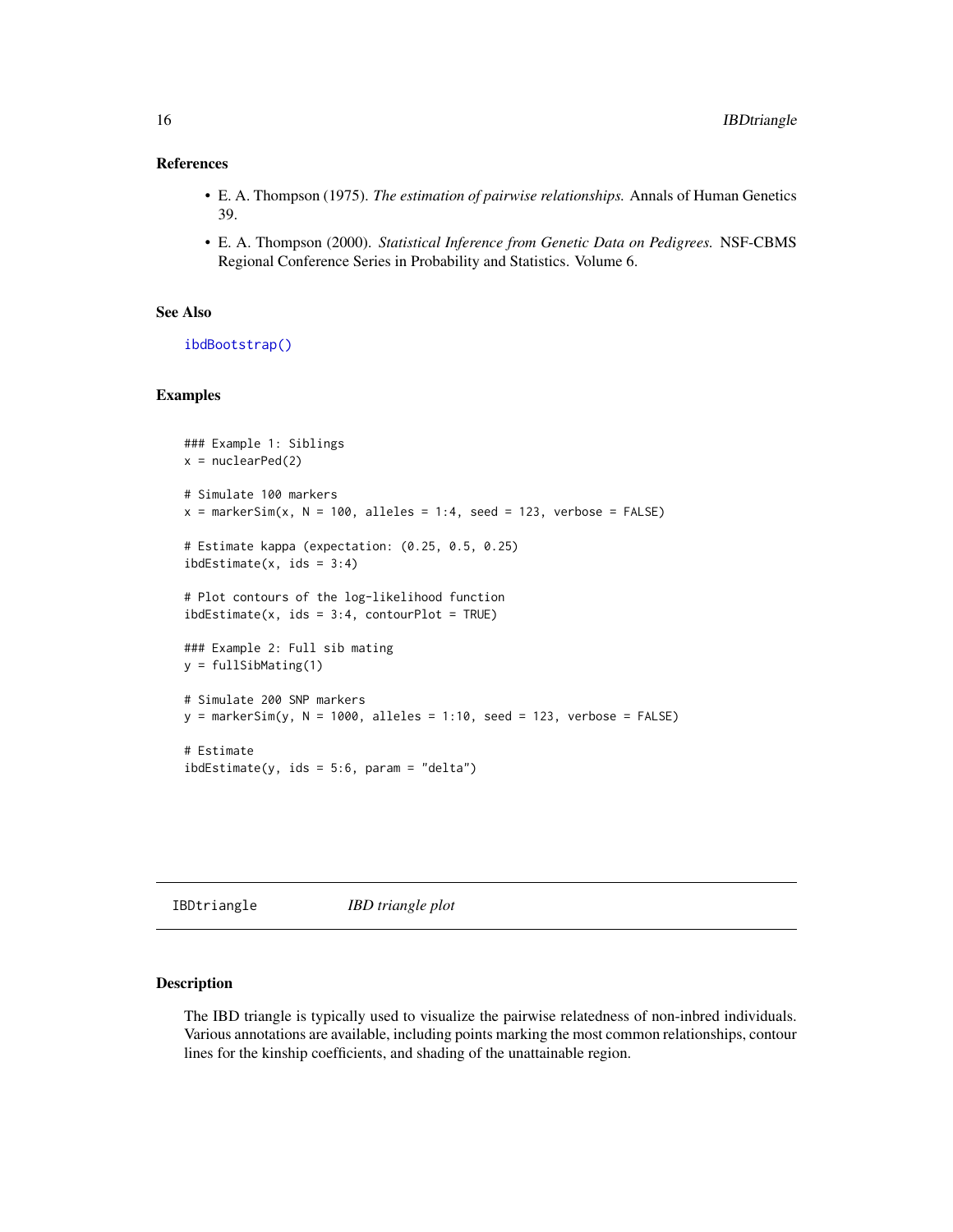# <span id="page-16-0"></span>**IBDtriangle** 17

#### Usage

```
IBDtriangle(
  relationships = c("UN", "PO", "MZ", "S", "H,U,G", "FC"),
  kinshipLines = numeric(),
  shading = "lightgray",
 pch = 16,
  cex\_points = 1.2,cex\_text = 1.2,axes = FALSE,xlim = c(0, 1),ylim = c(0, 1),xlab = expression(kappa[0]),ylab = expression(kappa[2]),
  cex\_lab = cex\_text,mar = c(3.1, 3.1, 1, 1),xpd = TRUE,keep.par = TRUE
\lambda
```
# Arguments

| relationships        | A character vector indicating relationships points to be included in the plot. See<br>Details for a list of valid entries.          |
|----------------------|-------------------------------------------------------------------------------------------------------------------------------------|
| kinshipLines         | A numeric vector (see Details).                                                                                                     |
| shading              | The shading colour for the unattainable region.                                                                                     |
| pch                  | Symbol used for the relationship points (see $par()$ ).                                                                             |
| cex_points           | A number controlling the symbol size for the relationship points.                                                                   |
| cex_text             | A number controlling the font size for the relationship labels.                                                                     |
| axes                 | A logical: Draw surrounding axis box?                                                                                               |
| xlim, ylim, mar, xpd |                                                                                                                                     |
|                      | Graphical parameters; see par().                                                                                                    |
| xlab, ylab           | Axis labels                                                                                                                         |
| cex_lab              | A number controlling the font size for the axis labels.                                                                             |
| keep.par             | A logical. If TRUE, the graphical parameters are not reset after plotting, which<br>may be useful for adding additional annotation. |

# Details

For any pair of non-inbred individuals A and B, their genetic relationship can be summarized by the IBD coefficients ( $\kappa_0, \kappa_1, \kappa_2$ ), where  $\kappa_i = P(A \text{ and } B \text{ share } i \text{ alleles IBD at random autosomal locus}).$ Since  $\kappa_0 + \kappa_1 + \kappa_2 = 1$ , any relationship corresponds to a point in the triangle in the  $(\kappa_0, \kappa_2)$ -plane defined by  $\kappa_0 \geq 0, \kappa_2 \geq 0, \kappa_0 + \kappa_2 \leq 1$ . The choice of  $\kappa_0$  and  $\kappa_2$  as the axis variables is done for reasons of symmetry and is not significant (other authors have used different views of the triangle). As shown by Thompson (1976), points in the subset of the triangle defined by  $4\kappa_0\kappa_2 > \kappa_1^2$  are unattainable for pairwise relationships. By default this region is shaded in light grey colour, but this

can be modified with the shading argument.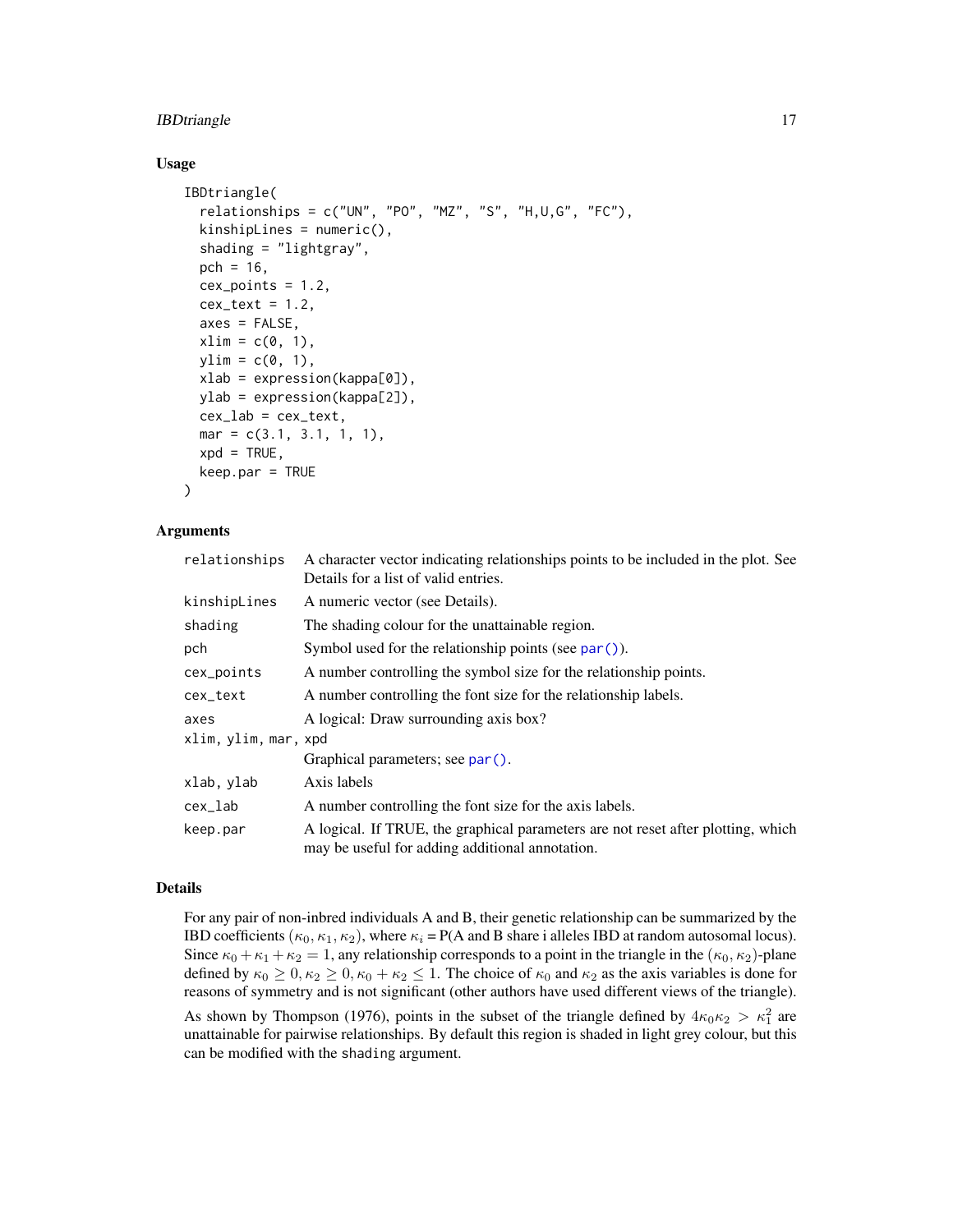<span id="page-17-0"></span>The IBD coefficients are linearly related to the kinship coefficient  $\phi$  by the formula

$$
\phi = 0.25\kappa_1 + 0.5\kappa_2.
$$

By indicating values for  $\phi$  in the kinshipLines argument, the corresponding contour lines are shown as dashed lines in the triangle plot.

The following abbreviations are valid entries in the relationships argument:

- UN = unrelated
- PO = parent/offspring
- MZ = monozygotic twins
- $S = full siblings$
- H,U,G = half sibling/avuncular (uncle)/grandparent
- $FC = first \text{ cousins}$
- $SC = second \text{ cousins}$
- DFC = double first cousins
- $Q =$  quadruple first half cousins

#### Value

None

#### Author(s)

Magnus Dehli Vigeland

# References

- E. A. Thompson (1975). *The estimation of pairwise relationships.* Annals of Human Genetics 39.
- E. A. Thompson (1976). *A restriction on the space of genetic relationships.* Annals of Human Genetics 40.

#### See Also

[ibdEstimate\(\)](#page-13-1)

```
opar = par(no.readonly = TRUE) # store graphical parameters
IBDtriangle()
IBDtriangle(kinshipLines = c(0.25, 0.125), shading = NULL, cex\_text = 0.8)par(opar) # reset graphical parameters
```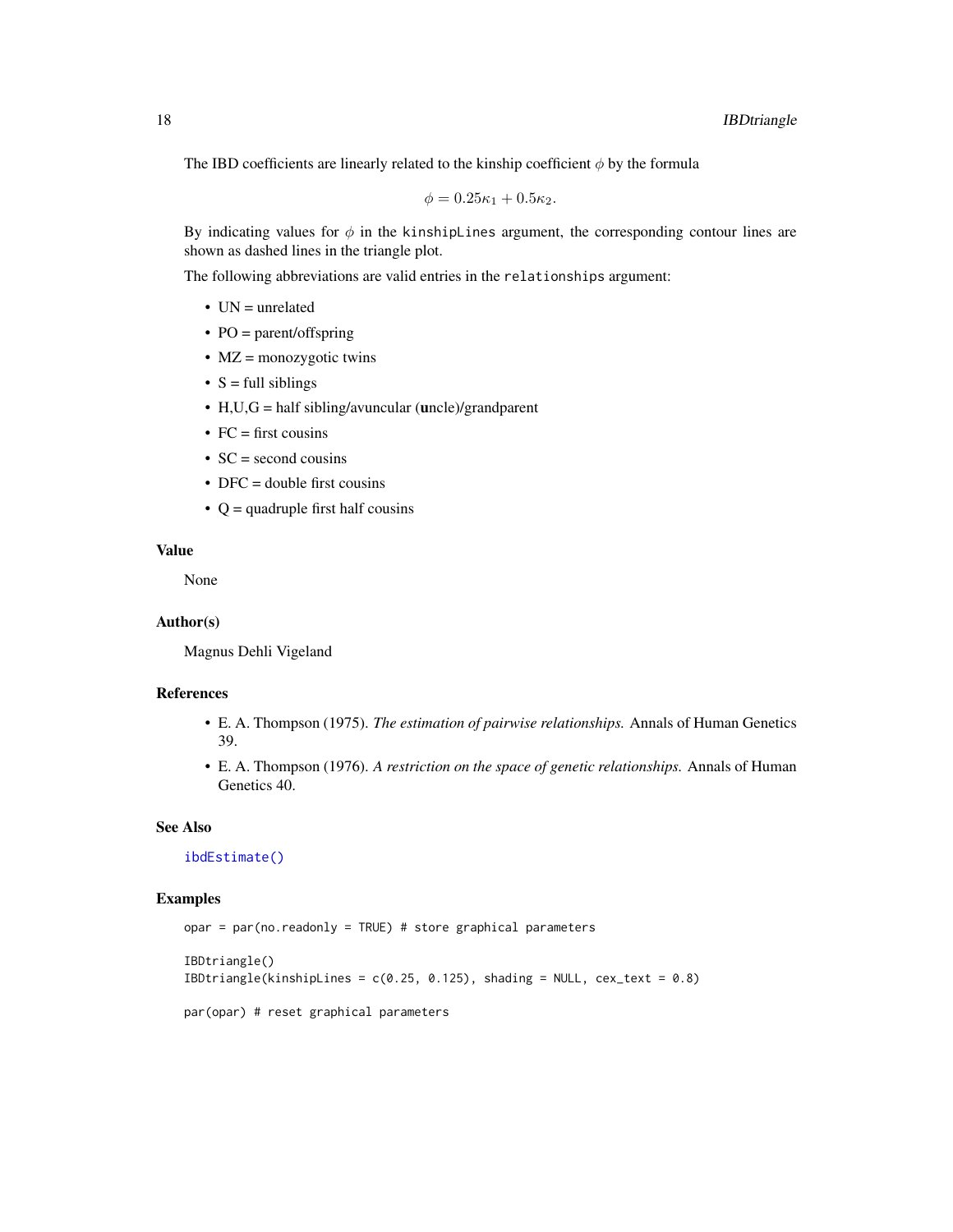<span id="page-18-1"></span><span id="page-18-0"></span>

#### Description

This function computes likelihood ratios (LRs) for a list of pedigrees. One of the pedigrees (the last one, by default) is designated as 'reference', to be used in the denominator in all LR calculations. To ensure that all pedigrees use the same data set, one of the pedigrees may be chosen as 'source', from which data is transferred to all the other pedigrees.

#### Usage

```
kinshipLR(
  ...,
  ref = NULL,source = NULL,
  markers = NULL,
  linkageMap = NULL,
  verbose = FALSE
)
```
# Arguments

|            | Pedigree alternatives. Each argument should be either a single ped object or a<br>list of such. The pedigrees may be named; otherwise they are assigned names<br>"H1", "H2",  automatically.                                                                                                                                                                                                                                                               |
|------------|------------------------------------------------------------------------------------------------------------------------------------------------------------------------------------------------------------------------------------------------------------------------------------------------------------------------------------------------------------------------------------------------------------------------------------------------------------|
|            | It is also possible to pass a single list containing all the pedigrees.                                                                                                                                                                                                                                                                                                                                                                                    |
| ref        | An index or name indicating which of the input pedigrees should be used as<br>"reference pedigree", i.e., used in the denominator of each LR. If NULL (the<br>default), the last pedigree is used as reference.                                                                                                                                                                                                                                            |
| source     | An index or name designating one of the input pedigrees as source for marker<br>data. If given, marker data is transferred from this to all the other pedigrees (re-<br>placing any existing markers). The default action (source = NULL) is as follows:<br>If all pedigree have attached markers, no transfers are done. If exactly one of<br>the pedigrees have attached markers, these are transferred to the others. all other<br>cases give an error. |
| markers    | A vector of marker names or indices indicating which markers should be in-<br>cluded. If NULL (the default) all markers are used.                                                                                                                                                                                                                                                                                                                          |
| linkageMap | Either NULL (default), or a data frame with three columns: chromosome; marker<br>name; centiMorgan position. If given, it signifies to the program that the markers<br>are linked and invokes MERLIN for computing the likelihoods.                                                                                                                                                                                                                        |
| verbose    | A logical.                                                                                                                                                                                                                                                                                                                                                                                                                                                 |

#### Details

By default, all markers are assumed to be unlinked. To accommodate linkage, a genetic map should be supplied with the argument linkageMap. This requires the software MERLIN to be installed.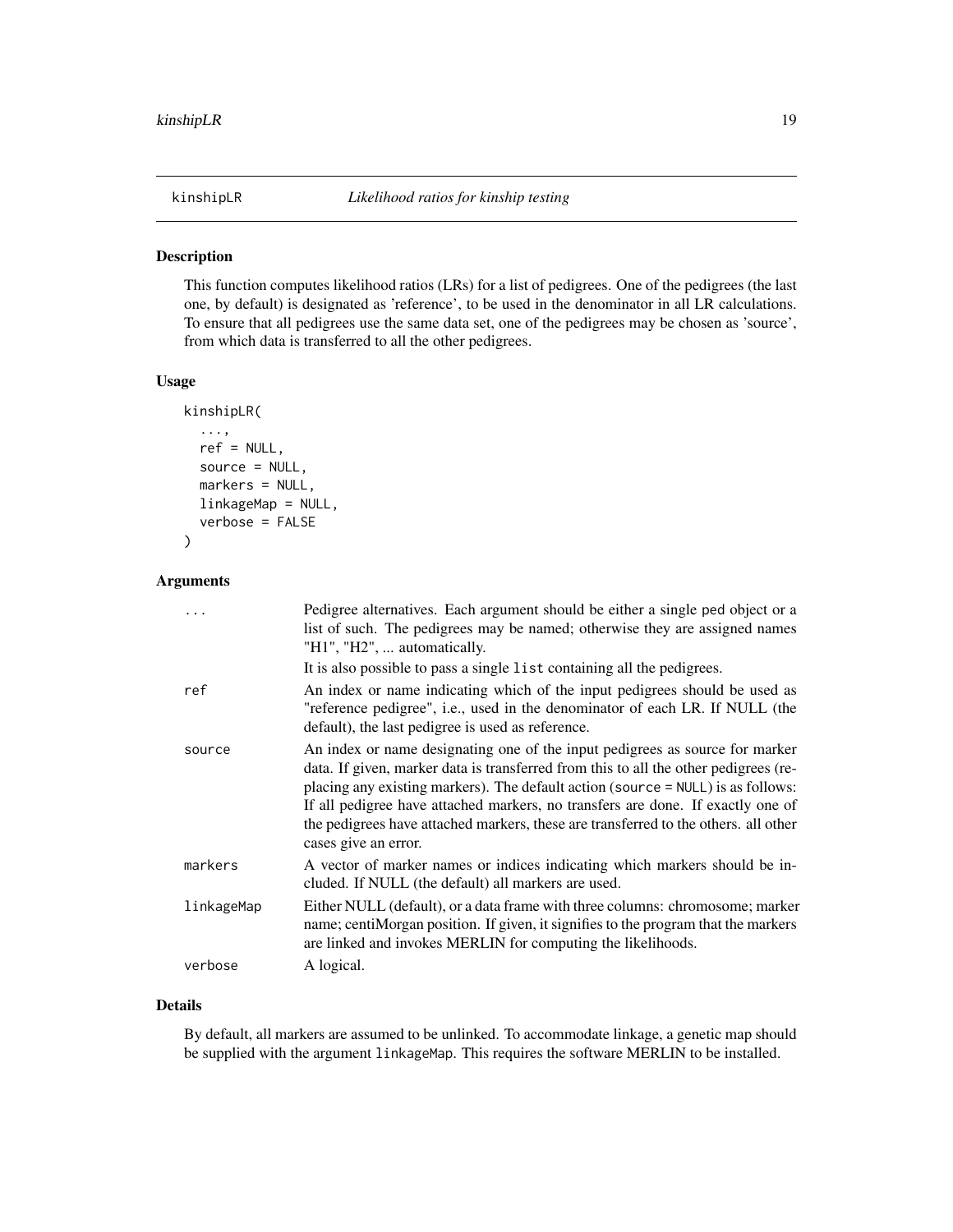<span id="page-19-0"></span>Value

A LRresult object, which is essentially a list with entries

- LRtotal : A vector of length L, where L is the number of input pedigrees. The i'th entry is the total LR (i.e., the product over all markers) comparing pedigree i to the reference pedigree. The entry corresponding to the reference will always be 1.
- LRperMarker : A numerical matrix, where the i'th column contains the marker-wise LR values comparing pedigree i to the reference. The product of all entries in a column should equal the corresponding entry in LRtotal.
- likelihoodsPerMarker : A numerical matrix of the same dimensions as LRperMarker, but where the entries are likelihood of each pedigree for each marker.
- time : Elapsed time

#### Author(s)

Magnus Dehli Vigeland and Thore Egeland

#### See Also

[LRpower\(\)](#page-20-1), [pedprobr::likelihoodMerlin\(\)](#page-0-0)

#### Examples

```
# Simulate 5 markers for a pair of full sibs
ids = c("A", "B")sibs = nuclearPed(children = ids)
sibs = simpleSim(sibs, N = 5, alleles = 1:4, ids = ids, seed = 123)
```

```
# Create two alternative hypotheses
halfsibs = relabel(halfSibPed(), old = 4:5, new = ids)
unrel = list(singleton("A"), singleton("B"))
```
# Compute LRs. By default, the last ped is used as reference kinshipLR(sibs, halfsibs, unrel)

```
# Input pedigrees can be named, reflected in the output
kinshipLR(S = sibs, H = halfsibs, U = unrel)
```

```
# Select non-default reference (by index or name)
kinshipLR(S = sibs, H = halfsibs, U = unrel, ref = "H")
```

```
# Alternative syntax: List input
peds = list(S = sibs, H = halfsibs, U = unrel)kinshipLR(peds, ref = "H", source = "S", verbose = TRUE)
```

```
# Detailed results
res = kinshipLR(peds)
res$LRperMarker
res$likelihoodsPerMarker
```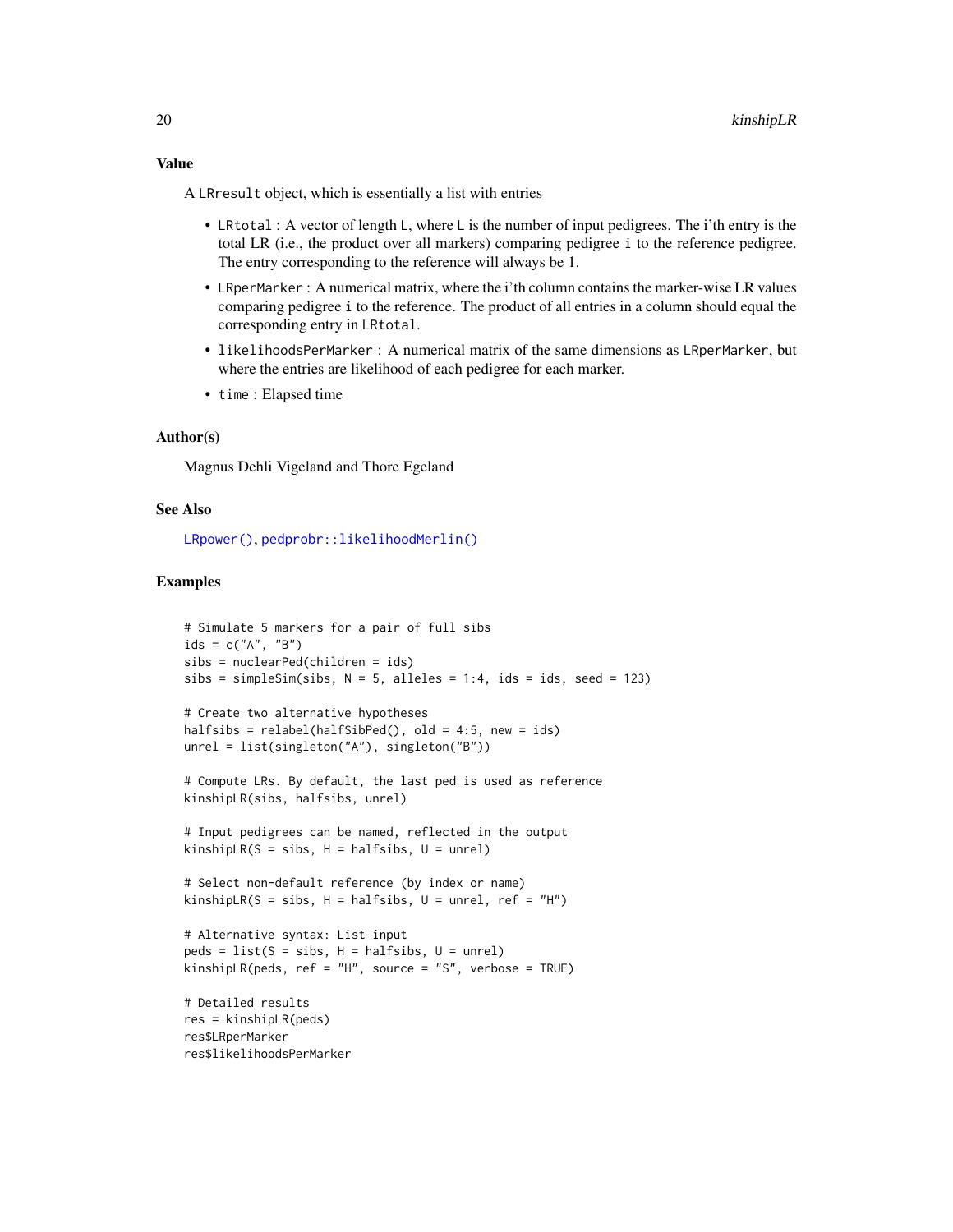<span id="page-20-1"></span><span id="page-20-0"></span>LRpower *Power simulation for kinship LR*

# Description

This function uses simulations to estimate the likelihood ratio (LR) distribution in a given kinship testing scenario. In the most general setting, three pedigrees are involved: the two pedigrees being compared, and the true relationship (which may differ from the other two). A subset of individuals are available for genotyping. Some individuals may already be genotyped; all simulations are then conditional on these.

# Usage

```
LRpower(
  numeratorPed,
  denominatorPed,
  truePed = numeratorPed,
  ids,
  markers = NULL,
  source = "true",nsim = 1,
  threshold = NULL,
  disableMutations = NA,
  alleles = NULL,
  afreq = NULL,
  Xchrom = FALSE,
  knownGenotypes = NULL,
  plot = FALSE,
  plotMarkers = NULL,
  seed = NULL,
  verbose = TRUE
\lambda
```
#### Arguments

numeratorPed, denominatorPed

|         | ped objects (or lists of such), describing the two relationships under comparison.                                                                                                                                                          |
|---------|---------------------------------------------------------------------------------------------------------------------------------------------------------------------------------------------------------------------------------------------|
| truePed | A ped object (or a list of such), describing the true relationship. By default equal<br>to numeratorPed.                                                                                                                                    |
| ids     | Individuals available for genotyping.                                                                                                                                                                                                       |
| markers | A vector indicating the names or indices of markers attached to the source pedi-<br>gree. If NULL (default), then all markers attached to the source pedigree are<br>used. If alleles or afreq is non-NULL, then this parameter is ignored. |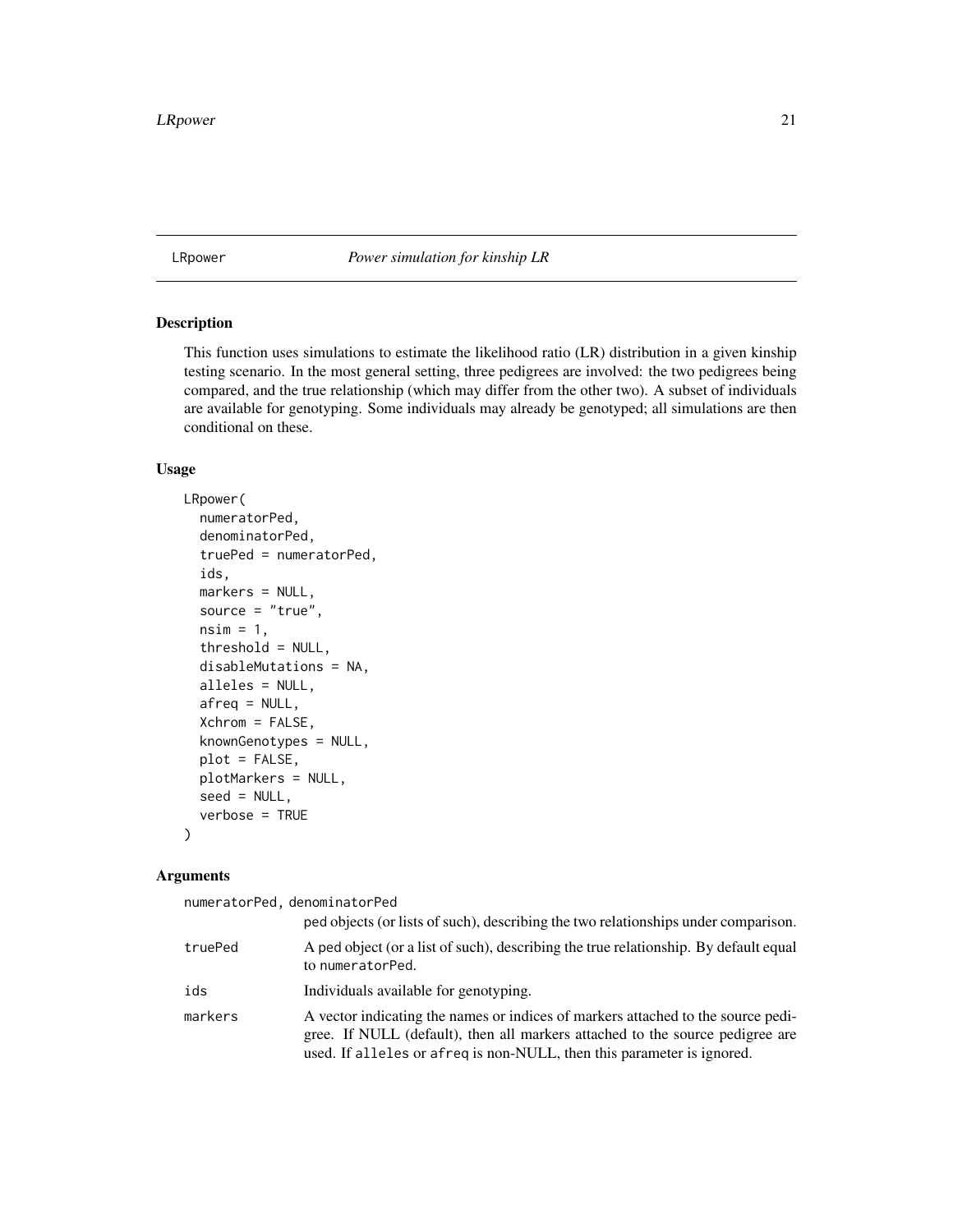| source                 | Either "true" (default), "numerator" or "denominator", indicating which pedi-<br>gree is used as source for marker data.                          |
|------------------------|---------------------------------------------------------------------------------------------------------------------------------------------------|
| nsim                   | A positive integer: the number of simulations.                                                                                                    |
| threshold              | A numeric vector with one or more positive numbers used as LR thresholds.                                                                         |
| disableMutations       |                                                                                                                                                   |
|                        | Not implemented yet.                                                                                                                              |
| alleles, afreq, Xchrom |                                                                                                                                                   |
|                        | If these are given, they are used (together with known Genotypes) to create a<br>marker object on the fly.                                        |
|                        | knownGenotypes A list of triplets $(a, b, c)$ , indicating that individual a has genotype $b/c$ . Ignored<br>unless alleles or afreq is non-NULL. |
| plot                   | Either a logical or the character "plotOnly". If the latter, a plot is drawn, but no<br>further computations are done.                            |
| plotMarkers            | A vector of marker names or indices whose genotypes are to be included in the<br>plot.                                                            |
| seed                   | An integer seed for the random number generator (optional).                                                                                       |
| verbose                | A logical.                                                                                                                                        |
|                        |                                                                                                                                                   |

#### Value

A LRpowerResult object, which is essentially a list with the following entries:

- LRperSim: A numeric vector of length nsim containing the total LR for each simulation.
- meanLRperMarker: The mean LR per marker, over all simulations.
- meanLR: The mean total LR over all simulations.
- meanLogLR: The mean total log10(LR) over all simulations.
- IP: A named numeric of the same length as threshold. For each element of threshold, the fraction of simulations resulting in a LR exceeding the given number.
- time: The total computation time.
- params: A list containing the input parameters missing, markers, nsim, threshold and disableMutations

```
# Paternity LR of siblings
claim = nuclearPed(fa = 'A'', mo = ''NN'', children = ''B'')
unrel = list(singleton("A"), singleton("B"))
truth = nuclearPed(children = c("A", "B"))
# Simulation parameters
nsim = 10 # increase!
thresh = 1ids = c("A", "B")# Simulation 1:
```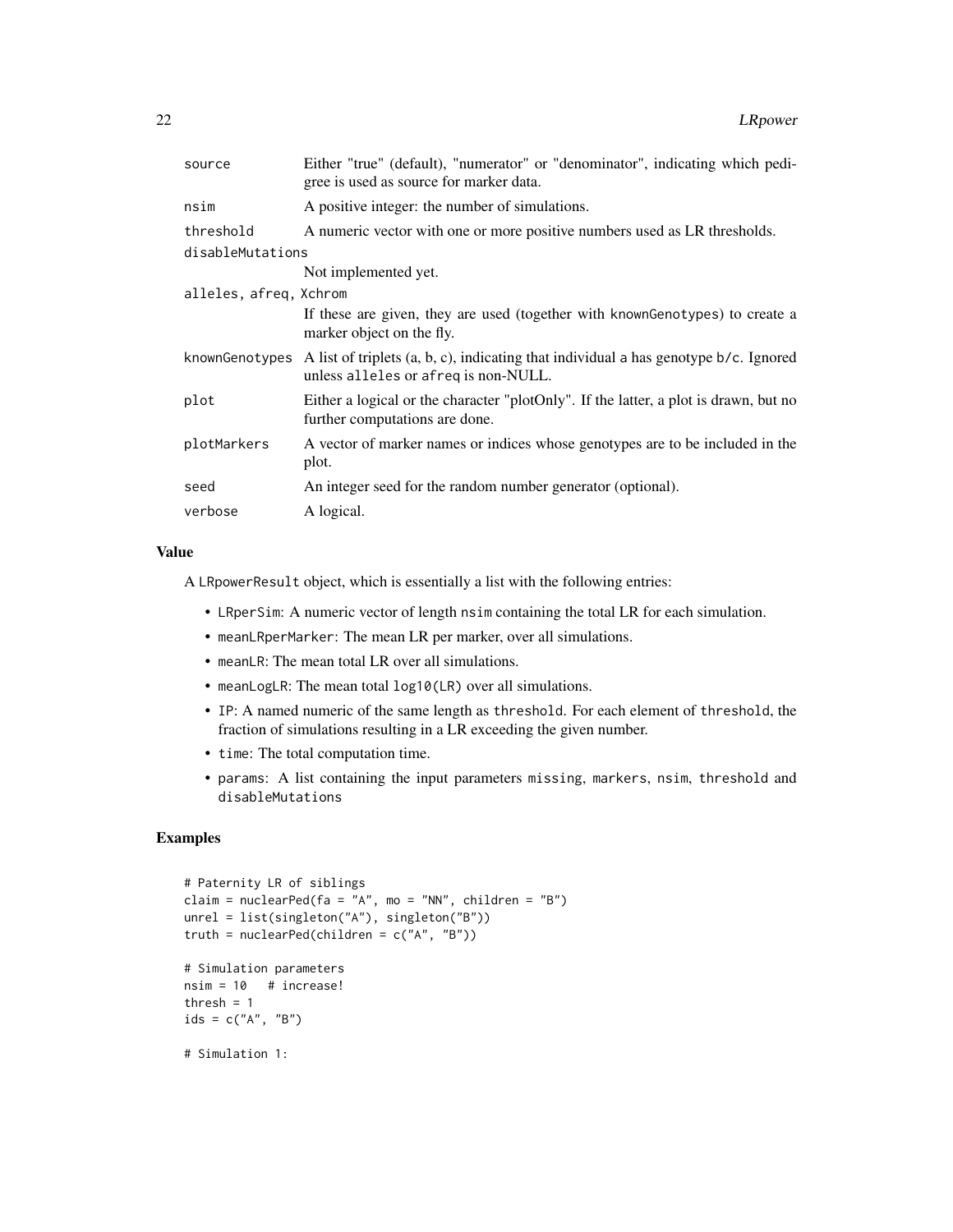#### <span id="page-22-0"></span>markerSim 23

```
als = 1:5afr = runif(5)afr = afr/sum(afr)
pow1 = LRpower(claim, unrel, truth, ids = ids, nsim = nsim,
               threshold = thresh, alleles = als, afreq = afr,
               seed = 123)
pow1
# Simulation 2: Same, but using an attached marker
truth = addMarker(truth, alleles = als, afreq = afr)
pow2 = LRpower(claim, unrel, truth, ids = ids, nsim = nsim,
               threshold = thresh, markers = 1, seed = 123)
stopifnot(identical(pow1$LRperSim, pow2$LRperSim))
# Founder inbreeding in true pedigree
founderInbreeding(truth, founders(truth)) = 0.5truth
pow3 = LRpower(claim, unrel, truth, ids = ids, nsim = nsim,
               threshold = thresh, markers = 1, seed = 123, plot = TRUE)
pow3
```
<span id="page-22-1"></span>

```
markerSim Marker simulation
```
#### Description

Simulates marker genotypes conditional on the pedigree structure and known genotypes. Note: This function simulates independent realisations at a single locus. Equivalently, it can be thought of as independent simulations of identical, unlinked markers. For simulations of a *set* of markers, see [profileSim\(\)](#page-39-1).

#### Usage

```
markerSim(
 x,
 N = 1,
  ids = NULL,
 alleles = NULL,
  afreq = NULL,
 mutmod = NULL,
  rate = NULL,
  partialmarker = NULL,
  loopBreakers = NULL,
```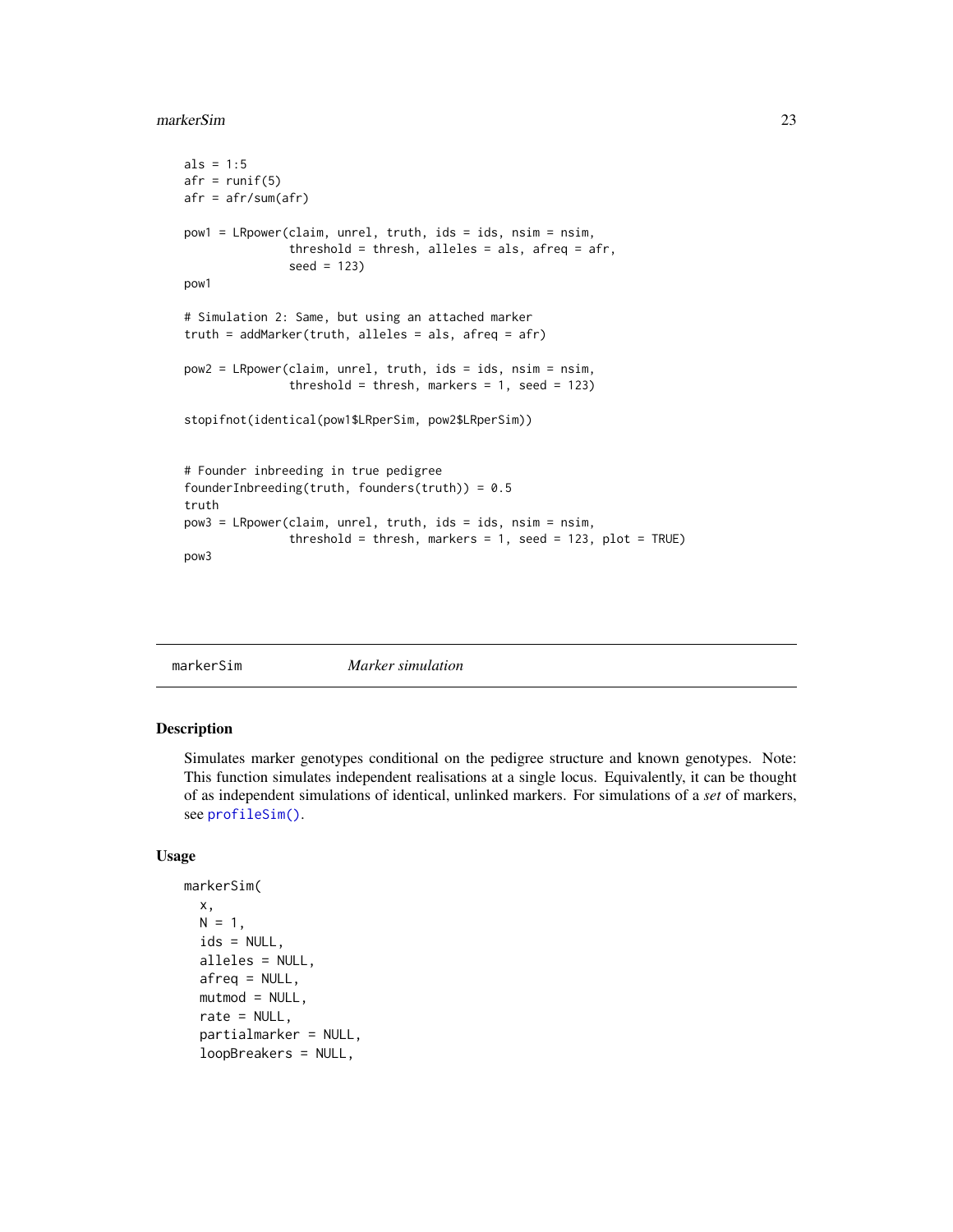```
eliminate = 0,
  seed = NULL,verbose = TRUE
\mathcal{L}
```
# Arguments

| X             | A ped object or a list of such.                                                                                                                                                                                     |
|---------------|---------------------------------------------------------------------------------------------------------------------------------------------------------------------------------------------------------------------|
| N             | A positive integer: the number of (independent) markers to be simulated.                                                                                                                                            |
| ids           | A vector containing ID labels of those pedigree members whose genotypes<br>should be simulated. By default, all individuals are included.                                                                           |
| alleles       | (Only if partialmarker is NULL.) A vector with allele labels. If NULL, the<br>following are tried in order:                                                                                                         |
|               | • names(afreq)<br>• 'seq_along(afreq)'<br>• 1:2 (Fallback if both alleles and afreq are NULL.)                                                                                                                      |
| afreq         | (Only if partialmarker is NULL.) A numeric vector with allele frequencies,<br>possibly named with allele labels.                                                                                                    |
| mutmod, rate  | Arguments specifying a mutation model, passed on to pedtools: : marker()<br>(see there for explanations).                                                                                                           |
| partialmarker | Either NULL (resulting in unconditional simulation), a marker object (on which<br>the simulation should be conditioned) or the name (or index) of a marker at-<br>tached to x.                                      |
| loopBreakers  | A numeric containing IDs of individuals to be used as loop breakers. Relevant<br>only if the pedigree has loops, and only if partialmarker is non-NULL. See<br>pedtools::breakLoops().                              |
| eliminate     | A non-negative integer, indicating the number of iterations in the internal genotype-<br>compatibility algorithm. Positive values can save time if partialmarker is<br>non-NULL and the number of alleles is large. |
| seed          | An integer seed for the random number generator (optional).                                                                                                                                                         |
| verbose       | A logical.                                                                                                                                                                                                          |

# Details

This implements (with various time savers) the algorithm used in SLINK of the LINKAGE/FASTLINK suite. If partialmarker is NULL, genotypes are simulated by simple gene dropping, using [simpleSim\(\)](#page-44-1).

# Value

A ped object equal to x except its MARKERS entry, which consists of the N simulated markers.

# Author(s)

Magnus Dehli Vigeland

<span id="page-23-0"></span>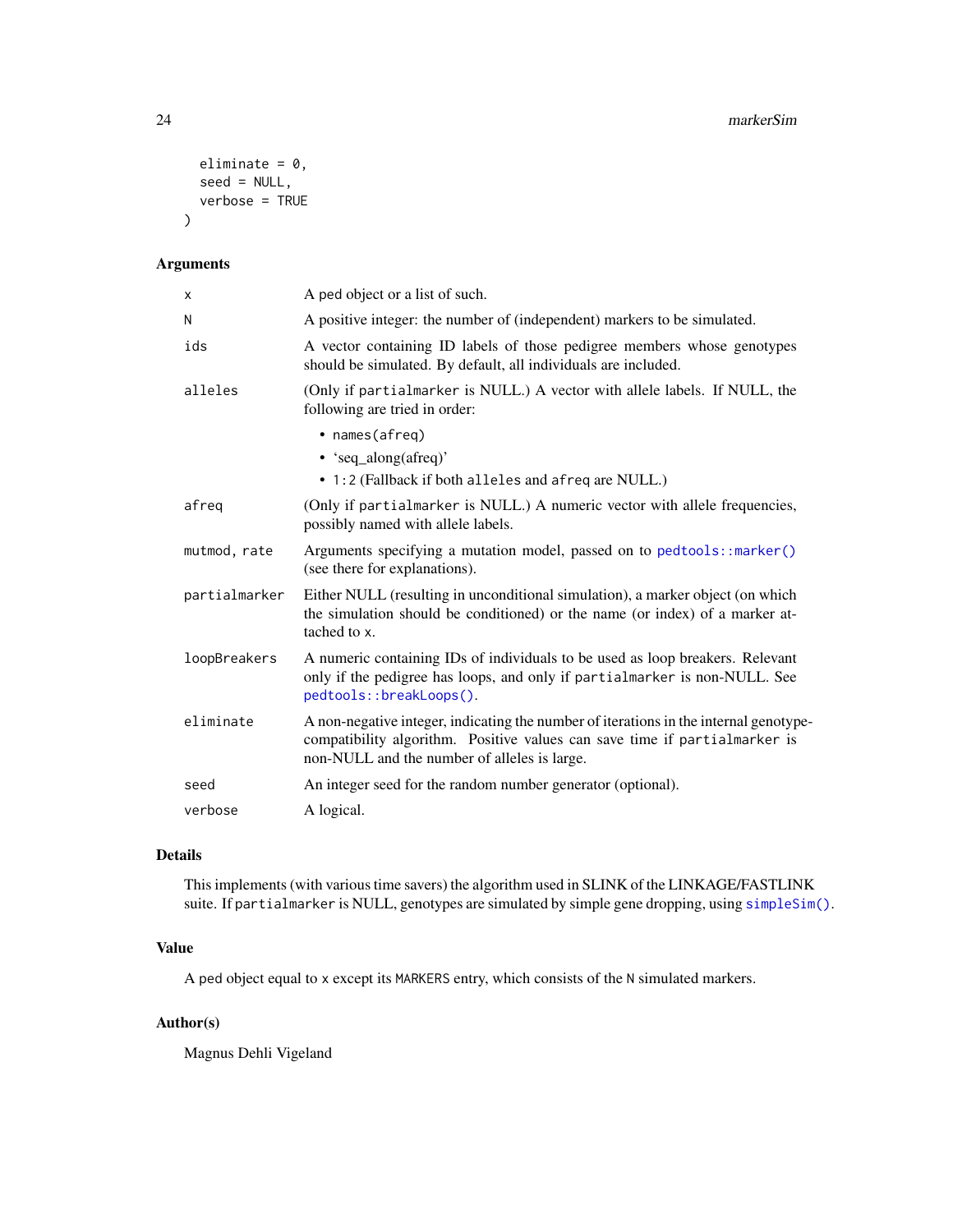# <span id="page-24-0"></span>References

G. M. Lathrop, J.-M. Lalouel, C. Julier, and J. Ott, *Strategies for Multilocus Analysis in Humans*, PNAS 81(1984), pp. 3443-3446.

# See Also

[profileSim\(\)](#page-39-1), [simpleSim\(\)](#page-44-1)

#### Examples

```
x = nuclearPed(2)# Unconditional simulation
markerSim(x, N = 2, alleles = 1:3)
# Conditional on one child being homozygous 1/1
x = addMarket(x, "3" = "1/1", alleles = 1:3)markersim(x, N = 2, partialmarker = 1)markerSim(x, N = 1, ids = 4, partialmarker = 1, verbose = FALSE)
```
<span id="page-24-1"></span>markerSimParametric *Simulate marker data given IBD coefficients*

#### Description

This function simulates genotypes for two individuals given their IBD distribution, for N identical markers.

#### Usage

```
markerSimParametric(
  kappa = NULL,delta = NULL,
  states = NULL,
 N = 1,
  alleles = NULL,
 afreq = NULL,
 seed = NULL,
  returnValue = c("singletons", "alleles", "genotypes", "internal")
)
```
#### Arguments

| kappa | A probability vector of length 3, giving a set of realised kappa coefficients (be-<br>tween two noninbred individuals). |
|-------|-------------------------------------------------------------------------------------------------------------------------|
| delta | A probability vector of length 9, giving a set of condensed identity coefficients<br>(Jacquard coefficients).           |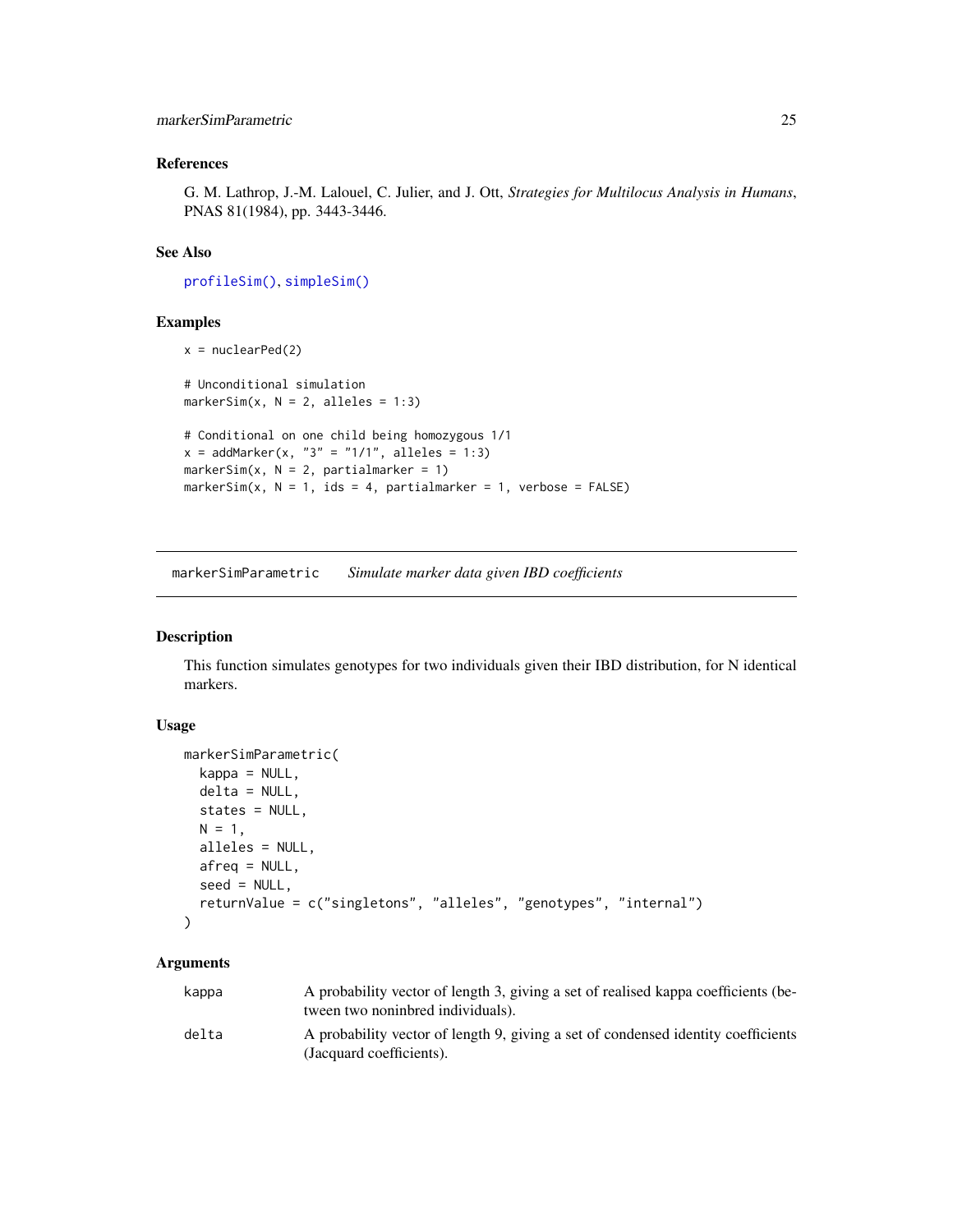| states      | An integer vector of length N, with entries in 1-9. Each entry gives the identity<br>state of the corresponding marker. (See details.) |
|-------------|----------------------------------------------------------------------------------------------------------------------------------------|
| N           | A positive integer: the number of independent markers to be simulated.                                                                 |
| alleles     | A vector with allele labels. If NULL, the following are tried in order:                                                                |
|             | • $names(afreq)$                                                                                                                       |
|             | • 'seq along(afreq)'                                                                                                                   |
|             | • 1:2 (fallback if both alleles and afreq are NULL)                                                                                    |
| afreg       | A numeric vector with allele frequencies, possibly named with allele labels.                                                           |
| seed        | An integer seed for the random number generator (optional).                                                                            |
| returnValue | Either "singleton" (default) or "alleles". (see Value).                                                                                |

# Details

Exactly one of kappa, delta and states must be given; the other two should remain NULL.

If states is given, it explicitly determines the condensed identity state at each marker. The states are described by integers 1-9, using the tradition order introduced by Jacquard.

If kappa is given, the states are generated by the command states = sample( $9:7$ , size = N, replace  $=$  TRUE, prob  $=$  kappa). (Note that identity states 9, 8, 7 correspond to IBD status 0, 1, 2, respectively.)

If delta is given, the states are generated by the command states =  $sample(1:9,size = N,replace$  $=$  TRUE,  $prob = delta$ ).

#### Value

The output depends on the value of the returnValue parameter:

- "singletons": a list of two singletons with the simulated marker data attached.
- "alleles": a list of four vectors of length N, named a, b, c and d. These contain the simulated alleles, where a/b and c/d are the genotypes of the to individuals.
- "genotypes": a list of two vectors of length N, containing the simulated genotypes. Identical to paste(a,b,sep =  $''/$ ") and paste(c,d,sep =  $''/$ "), where a, b, c, d are the vectors returned when returnValue == "alleles".
- "internal": similar to "alleles", but using the index integer of each allele. (This option is mostly for internal use.)

```
# MZ twins
markerSimParametric(kappa = c(\emptyset, \emptyset, 1), N = 5, alleles = 1:10)
# Equal distribution of states 1 and 2
markerSimParametric(delta = c(.5,.5,0,0,0,0,0,0,0,0), N = 5, alleles = 1:10)
# Force a specific sequence of states
markerSimParametric(states = c(1,2,7,8,9), N = 5, alleles = 1:10)
```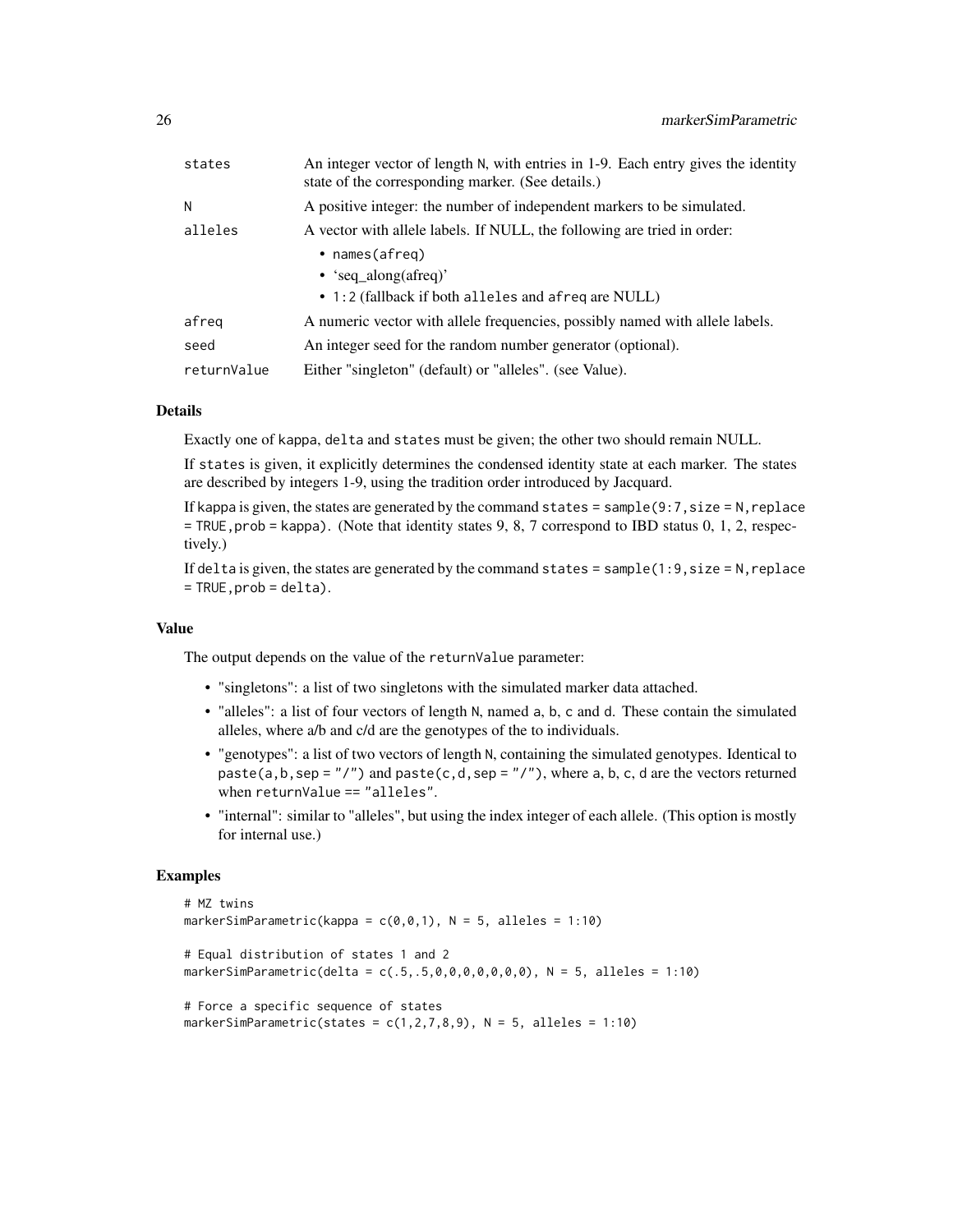# <span id="page-26-1"></span><span id="page-26-0"></span>Description

This is a special case of [exclusionPower\(\)](#page-3-1) for use in missing person cases. The function computes the probability that a random person is genetically incompatible with the typed relatives of the missing person.

## Usage

```
missingPersonEP(
  reference,
 missing,
 markers = NULL,
 disableMutations = NA,
  verbose = TRUE
)
```
#### Arguments

| reference        | A ped object with attached markers.                                                                                                                                                                                                                     |
|------------------|---------------------------------------------------------------------------------------------------------------------------------------------------------------------------------------------------------------------------------------------------------|
| missing          | The ID label of the missing pedigree member.                                                                                                                                                                                                            |
| markers          | A vector indicating the names or indices of markers attached to the source pedi-<br>gree. If NULL (default), then all markers attached to the source pedigree are<br>used. If alleles or afreq is non-NULL, then this parameter is ignored.             |
| disableMutations |                                                                                                                                                                                                                                                         |
|                  | This parameter determines how mutation models are treated. Possible values are<br>as follows:                                                                                                                                                           |
|                  | • NA (the default): Mutations are disabled only for those markers whose<br>known genotypes are consistent with the pedigree. This is determined<br>by temporarily removing all mutation models and checking which mark-<br>ers have nonzero likelihood. |
|                  | • TRUE: Mutations are disabled for all markers. This will result in an error if<br>any markers are inconsistent.                                                                                                                                        |
|                  | • FALSE: No action is done to disable mutations.                                                                                                                                                                                                        |
|                  | • A vector containing the names or indices of those markers for which muta-<br>tions should be disabled.                                                                                                                                                |
| verbose          | A logical.                                                                                                                                                                                                                                              |

#### Details

This function is identical to [randomPersonEP\(\)](#page-42-1), but with different argument names. This makes it consistent with [missingPersonIP\(\)](#page-27-1) and the other 'missing person' functions.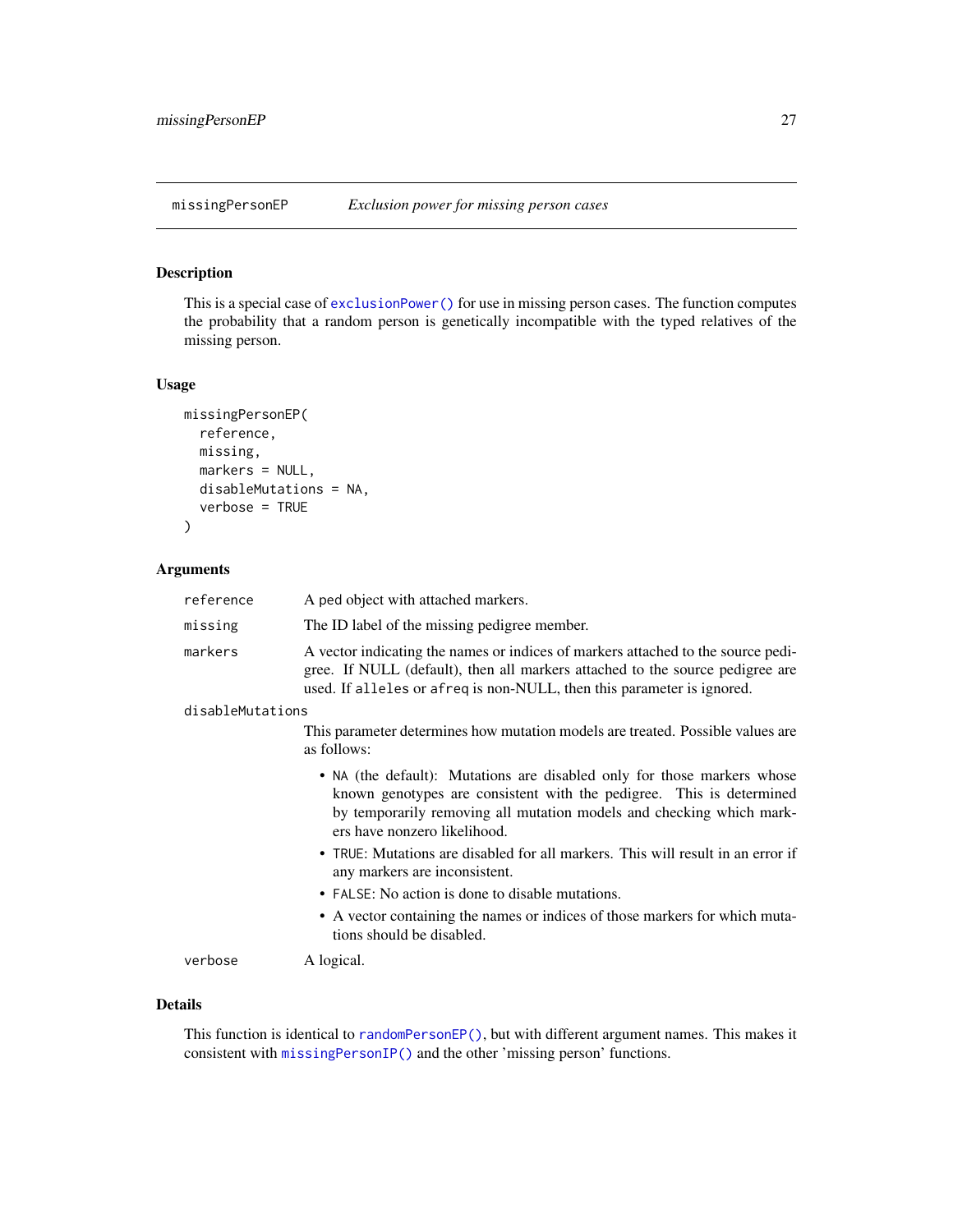#### <span id="page-27-0"></span>Value

The EPresult object returned by [exclusionPower\(\)](#page-3-1).

# See Also

[randomPersonEP\(\)](#page-42-1), [exclusionPower\(\)](#page-3-1)

#### Examples

```
# Four siblings; the fourth is missing
x = nuclearPed(4)# Remaining sibs typed with 4 triallelic markers
x = markerSim(x, N = 4, ids = 3:5, alleles = 1:3, seed = 577, verbose = FALSE)
# Add marker with inconsistency in reference genotypes
# (by default this is ignored by `missingPersonEP()`)
x = \text{addMarket}(x, "3" = "1/1", "4" = "2/2", "5" = "3/3")# Compute exclusion power statistics
missingPersonEP(x, missing = 6)
```
<span id="page-27-1"></span>missingPersonIP *Inclusion power for missing person cases*

# Description

Inclusion power for missing person cases

#### Usage

```
missingPersonIP(
  reference,
 missing,
 markers,
  nsim = 1,
  threshold = NULL,
  disableMutations = NA,
  seed = NULL,
  verbose = TRUE
)
```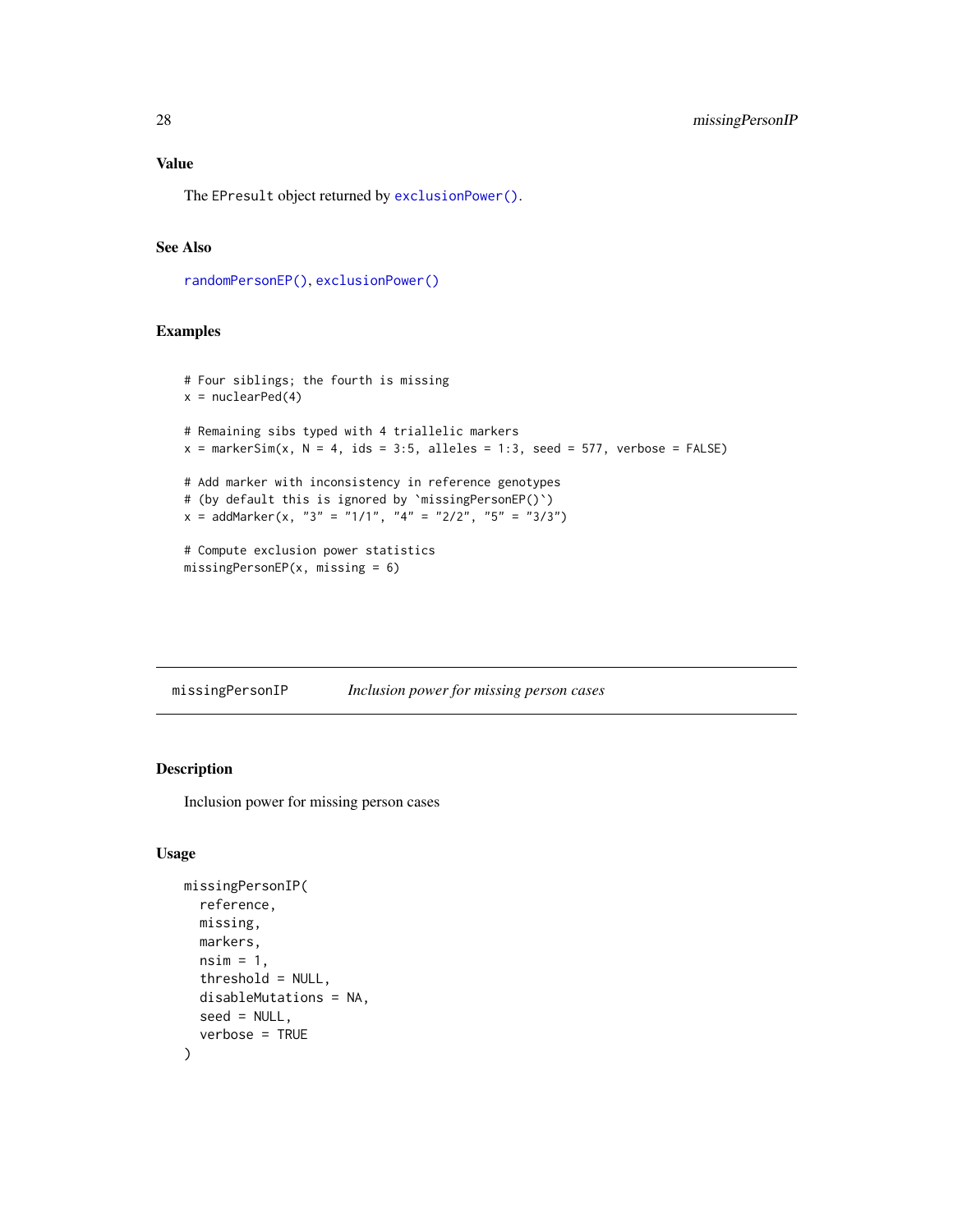# Arguments

| reference        | A ped object with attached markers.                                                                                                                                                                                                                     |
|------------------|---------------------------------------------------------------------------------------------------------------------------------------------------------------------------------------------------------------------------------------------------------|
| missing          | The ID label of the missing pedigree member.                                                                                                                                                                                                            |
| markers          | A vector indicating the names or indices of markers attached to the source pedi-<br>gree. If NULL (default), then all markers attached to the source pedigree are<br>used. If alleles or afreq is non-NULL, then this parameter is ignored.             |
| nsim             | A positive integer: the number of simulations                                                                                                                                                                                                           |
| threshold        | A numeric vector with one or more positive numbers used as the likelihood ratio<br>thresholds for inclusion                                                                                                                                             |
| disableMutations |                                                                                                                                                                                                                                                         |
|                  | This parameter determines how mutation models are treated. Possible values are<br>as follows:                                                                                                                                                           |
|                  | • NA (the default): Mutations are disabled only for those markers whose<br>known genotypes are consistent with the pedigree. This is determined<br>by temporarily removing all mutation models and checking which mark-<br>ers have nonzero likelihood. |
|                  | • TRUE: Mutations are disabled for all markers. This will result in an error if<br>any markers are inconsistent.                                                                                                                                        |
|                  | • FALSE: No action is done to disable mutations.                                                                                                                                                                                                        |
|                  | • A vector containing the names or indices of those markers for which muta-<br>tions should be disabled.                                                                                                                                                |
| seed             | An integer seed for the random number generator (optional).                                                                                                                                                                                             |
| verbose          | A logical.                                                                                                                                                                                                                                              |

#### Value

A mpIP object, which is essentially a list with the following entries:

- LRperSim: A numeric vector of length nsim containing the total LR for each simulation.
- meanLRperMarker: The mean LR per marker, over all simulations.
- meanLR: The mean total LR over all simulations.
- meanLogLR: The mean total log10(LR) over all simulations.
- IP: A named numeric of the same length as threshold. For each element of threshold, the fraction of simulations resulting in a LR exceeding the given number.
- time: The total computation time.
- params: A list containing the input parameters missing, markers, nsim, threshold and disableMutations

# Examples

```
# Four siblings; the fourth is missing
```

```
x = nuclearPed(4)
```
# Remaining sibs typed with 5 triallelic markers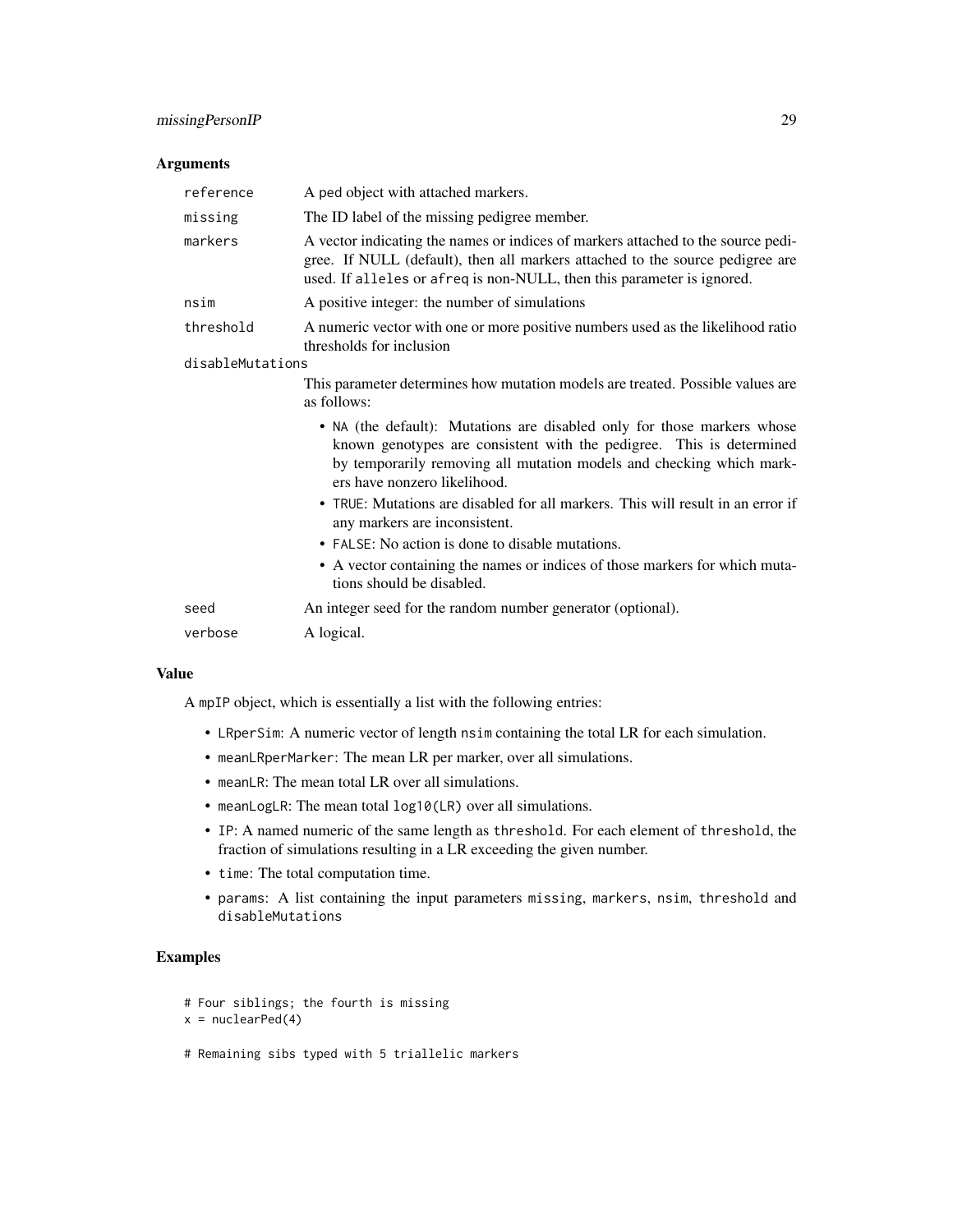```
x = markerSim(x, N = 5, ids = 3:5, alleles = 1:3, seed = 123, verbose = FALSE)
# Compute exclusion power statistics
missingPersonIP(x, missing = 6, nsim = 5, threshold = c(10, 100))
# Compare with genotypes
x
```
missingPersonLR *Likelihood ratio calculation for missing person identification*

#### Description

This is a wrapper function for [kinshipLR\(\)](#page-18-1) for the special case of missing person identification. A person of interest (POI) is matched against a reference dataset containing genotypes of relatives of the missing person.

#### Usage

missingPersonLR(reference, missing, poi)

#### Arguments

| reference | A ped object with attached markers.                                                                                                                                   |
|-----------|-----------------------------------------------------------------------------------------------------------------------------------------------------------------------|
| missing   | The ID label of the missing member of reference.                                                                                                                      |
| poi       | A singleton object with genotypes for the person of interest. The marker<br>names of poi must coincide with those of reference. The ID label of poi<br>is irrelevant. |

# Value

The LRresult object returned by [kinshipLR\(\)](#page-18-1), but without the trivial H2:H2 comparison.

#### Examples

#------------------------------------------------ # Example: Identification of a missing grandchild #------------------------------------------------

```
set.seed(2509)
```
### Reference pedigree with missing grandchild (MP)  $x =$  relabel(linearPed(2), old = 5, new = "MP")

# Simulate reference data for grandmother (5 STR markers)  $x = setMarkers(x, locusAttributes = NorwegianFrequency[1:5])$  $x = profileSim(x, N = 1, ids = 2)[11]$ 

<span id="page-29-0"></span>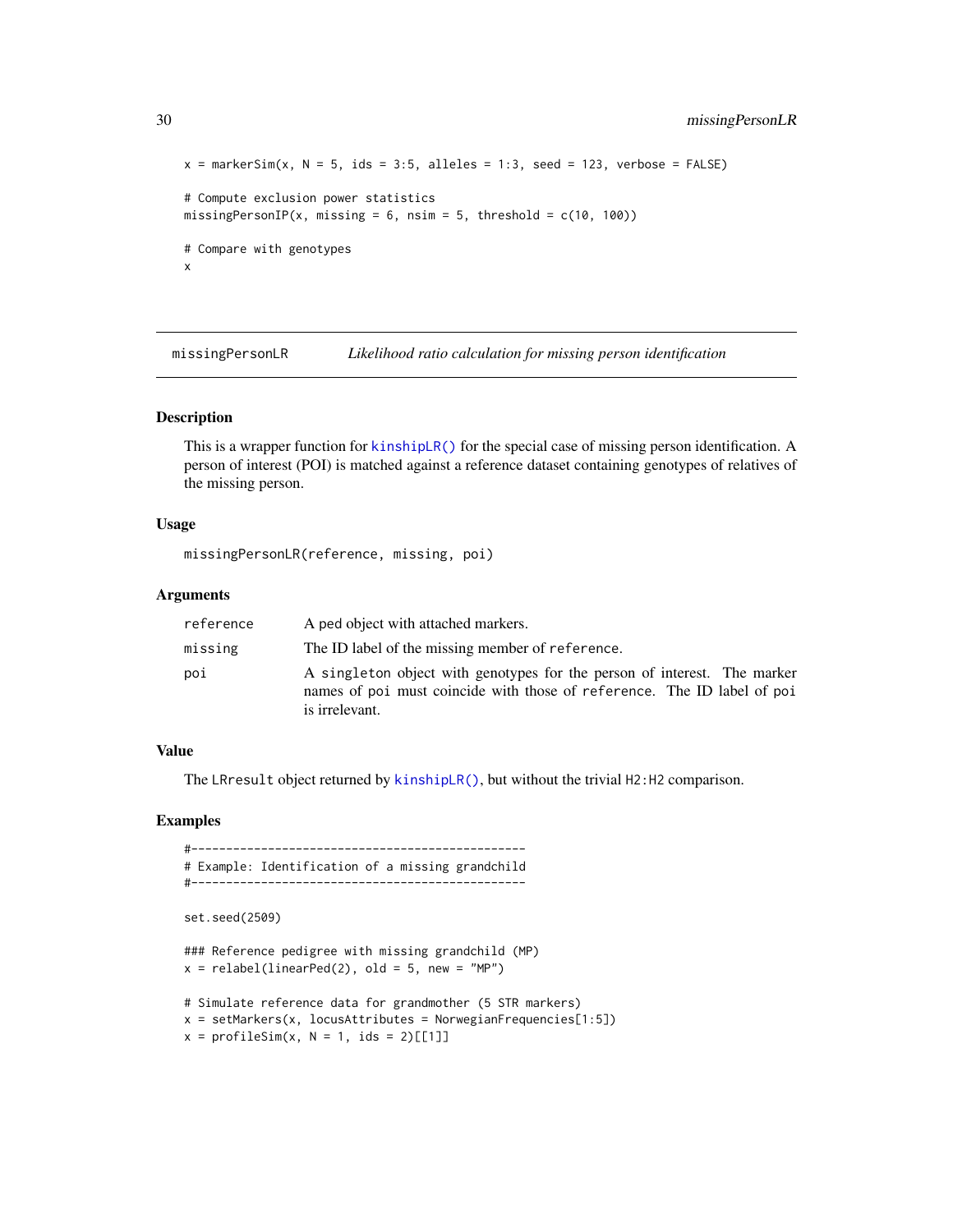# <span id="page-30-0"></span>missingPersonPlot 31

```
### Person of interest 1: Unrelated
poi1 = singleton("poi1")
# Transfer (empty) markers and simulate genotypes
poi1 = transferMarkers(from = x, to = poi1)poi1 = profileSim(poi1, N = 1)[[1]]# Compute LR
lr1 = missingPersonLR(x, missing = "MP", poi = poi1)lr1
lr1$LRperMarker
### Person of interest 2: The true MP
# Simulate MP conditional on reference, and extract as singleton
poi2 = profileSim(x, N = 1, ids = "MP")[[1]]# Extract MP as singleton
poi2 = subset(poi2, "MP")
# Compute LR
lr2 = missingPersonLR(x, missing = "MP", poi = poi2)
lr2
lr2$LRperMarker
```
missingPersonPlot *Missing person plot*

# Description

Visualises the competing hypotheses of a family reunion case. A plot with two panels is generated. The left panel shows a pedigree in which the *person of interest* (POI) is identical to the *missing person* (MP). The right panel shows the situation where these two are unrelated. See Details for further explanations.

#### Usage

```
missingPersonPlot(
  reference,
 missing,
 labs = labels(reference),
 marker = NULL,
 hatched = typedMembers(reference),
 MP.load = "MP".POI.label = "POI",
 POI.sex = getSex(reference, missing),
 POI.col = "red",
```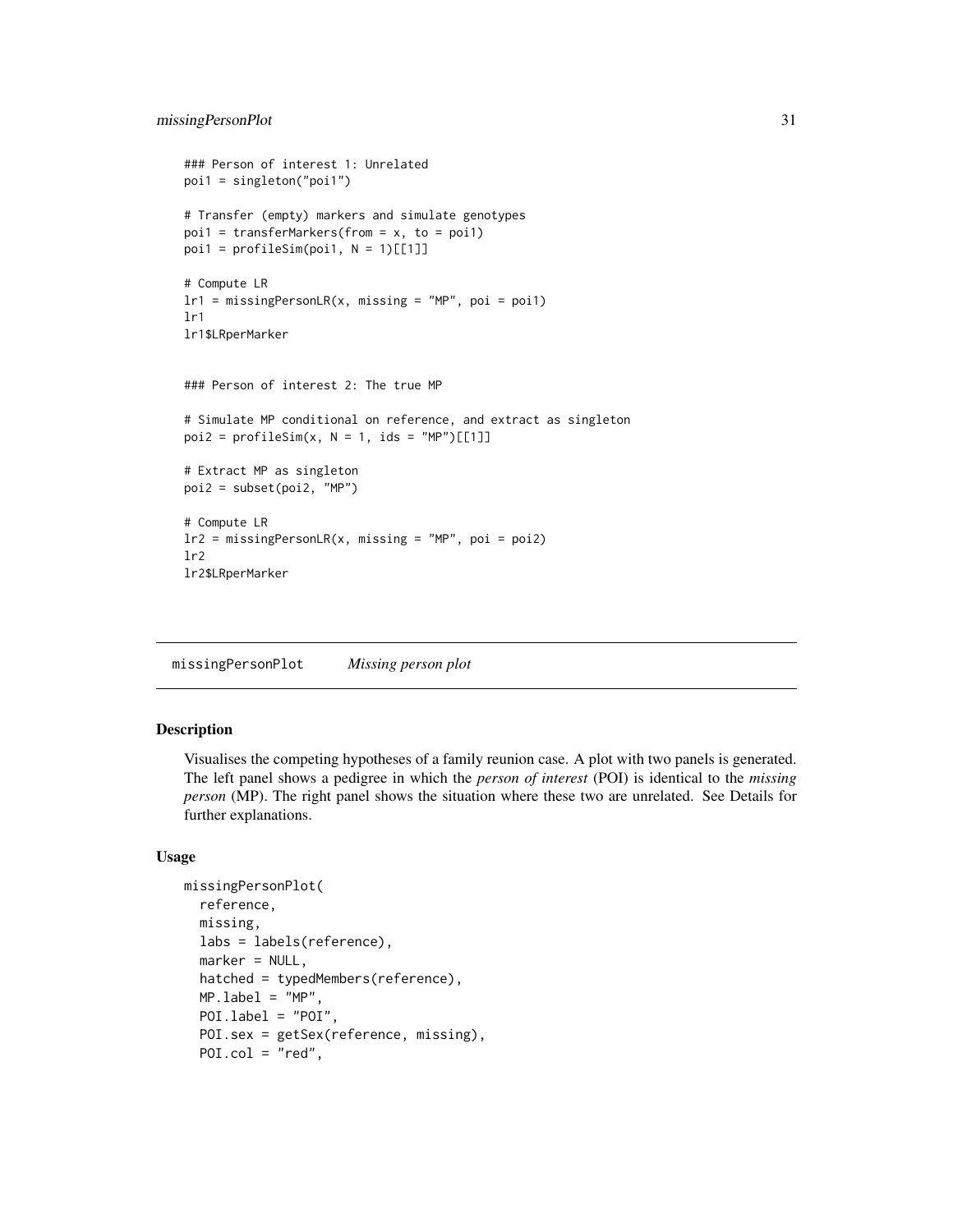```
POI.hatched = FALSE,
 POI.height = 8,
 titles = c(expression(H[1] * ": POI = MP"), expression(H[2] * ": POI unrelated")),
 width = 4,
 newdev = interactive(),
  ...
\mathcal{E}
```
# Arguments

| reference   | A pedtools::ped() object.                                                                                                                                                          |
|-------------|------------------------------------------------------------------------------------------------------------------------------------------------------------------------------------|
| missing     | The ID label of the missing pedigree member.                                                                                                                                       |
| labs        | A character vector with labels for the pedigree members. See pedtools::plot.ped().                                                                                                 |
| marker      | Optional vector of marker indices to be included in the plot.                                                                                                                      |
| hatched     | A vector of ID labels indicating who should appear with hatched symbols in the<br>plot. By default, all typed members.                                                             |
| MP.label    | The label of the missing member. Default: "MP".                                                                                                                                    |
| POI.label   | The label of the person of interest. Default: "POI".                                                                                                                               |
| POI.sex     | The sex of POI. This defaults to that of the missing person, but may be set<br>explicitly. This is particularly useful when the missing person has unknown sex.                    |
| POI.col     | The plot colour of POI. Default: red.                                                                                                                                              |
| POI.hatched | A logical: If TRUE (default), the POI is plotted with a hatched symbol.                                                                                                            |
| POI.height  | A numeric controlling the vertical placement of the POI singleton (in the right<br>panel).                                                                                         |
| titles      | A character of length 2, with subtitles for the two frames.                                                                                                                        |
| width       | A positive number controlling the width of the plot. More specifically this num-<br>ber is the relative width of the reference pedigree, compared to a singleton. De-<br>fault: 4. |
| newdev      | A logical: If TRUE the plot is created in a new plot window.                                                                                                                       |
| $\cdots$    | Extra parameters passed on to pedtools::plotPedList().                                                                                                                             |
|             |                                                                                                                                                                                    |

# Details

A standard family reunification case involves the following ingredients:

- A reference family in which a single member ("MP") is missing.
- Some of the family members have been genotyped
- A person of interest ("POI") is to be matched against the reference family

After genotyping of POI, the genetic evidence is typically assessed by computing the likelihood ratio of the following hypotheses:

- H1: POI is MP
- H2: POI is unrelated to the family

<span id="page-31-0"></span>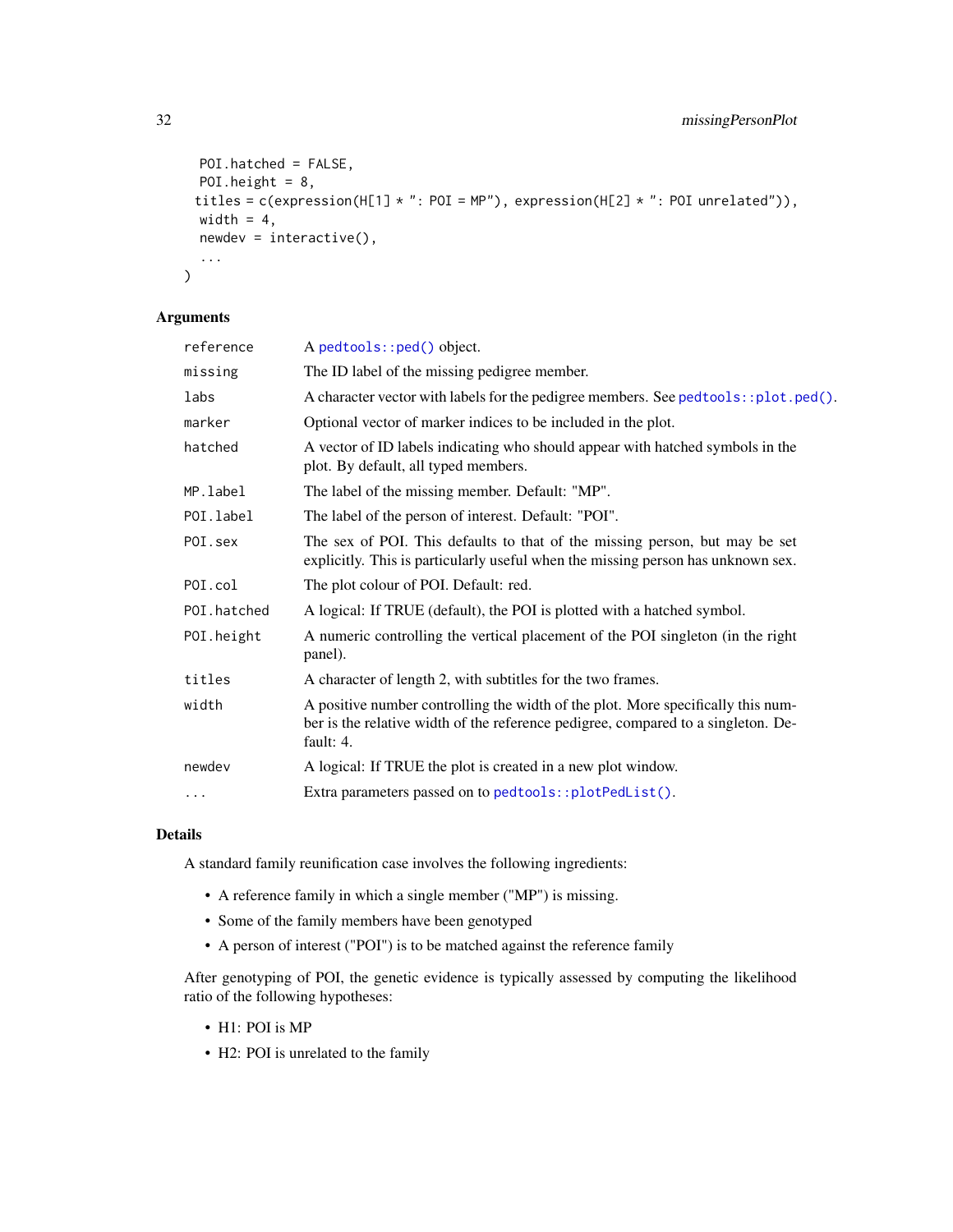#### <span id="page-32-0"></span>MPPsims 33

The goal of this function is to illustrate the above hypotheses, using labels, colours and shading to visualise the different aspects of the situation.

This function cannot handle cases with more complicated hypotheses (e.g. multiple missing persons, or where H2 specifies a different relationship). However, as it is basically a wrapper of [pedtools::plotPedList\(\)](#page-0-0), an interested user should be able to extend the source code to such cases without too much trouble.

#### Value

None

# Examples

```
x = nuclearPed(father = "fa", mother = "mo", children = c("b1", "b2"))# Default plot
missingPersonPlot(x, missing = "b2")
# A bit nicer using various options
missingPersonPlot(x, missing = "b2", MP.label = "Missing", labs = NULL,
                   hatched = "b1", POI.hatched = TRUE,
                   width = 2, \# adjust internal spacing (see above)
                   width = 2, \cdots # adjust internal spacing (see above dev.width = 7, \cdots # device width (see ?plotPedList())
                   dev.height = 3, # device height (see ?plotPedList())
                   fmar = 0.02, # adjust frame margin (see ?plotPedList())
                   cex = 1.5, # larger symbols and label font (see ?par())
                   cex.main = 1.3 # larger frame titles (see ?par())
                   \lambda
```
<span id="page-32-1"></span>MPPsims *Missing person power simulations*

#### Description

Estimate the exclusion/inclusion power for various selections of available individuals.

#### Usage

```
MPPsims(
  reference,
  missing = "MP",
  selections,
  ep = TRUE,ip = TRUE,
  addBaseline = TRUE,
  nProfiles = 1,
  lrSims = 1,
```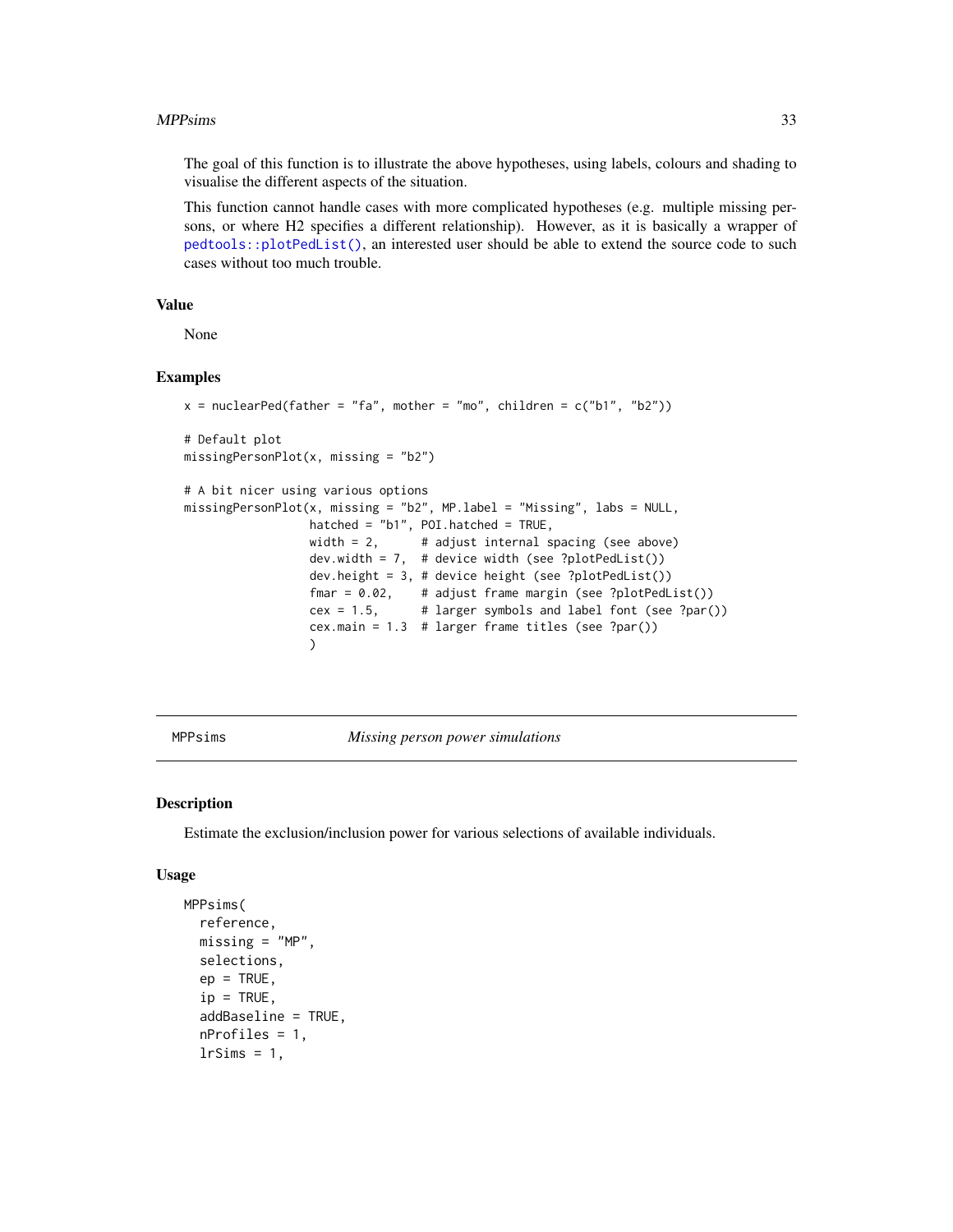```
thresholdIP = NULL,
  disableMutations = NA,
  numCores = 1,
  seed = NULL,
  verbose = TRUE
\mathcal{E}
```
#### Arguments

| reference           | A connected ped object, or a list of pedigrees. In the latter case, the list must<br>have the same length as selections.                                                                                                                                |
|---------------------|---------------------------------------------------------------------------------------------------------------------------------------------------------------------------------------------------------------------------------------------------------|
| missing             | The ID label of the missing pedigree member.                                                                                                                                                                                                            |
| selections          | A list of pedigree member subsets. In the special case that all subsets consist of<br>a single individual, selections can be given as a simple vector.                                                                                                  |
| ep                  | A logical: Estimate the exclusion power? (Default: TRUE)                                                                                                                                                                                                |
| ip                  | A logical: Estimate the inclusion power? (Default: TRUE)                                                                                                                                                                                                |
| addBaseline         | A logical. If TRUE (default) an <i>empty</i> selection, named "Baseline", is added as<br>the first element of selection.                                                                                                                                |
| nProfiles           | The number of profile simulations for each selection.                                                                                                                                                                                                   |
| lrSims, thresholdIP |                                                                                                                                                                                                                                                         |
|                     | Parameters passed onto missingPersonIP().                                                                                                                                                                                                               |
| disableMutations    |                                                                                                                                                                                                                                                         |
|                     | This parameter determines how mutation models are treated. Possible values are<br>as follows:                                                                                                                                                           |
|                     | • NA (the default): Mutations are disabled only for those markers whose<br>known genotypes are consistent with the pedigree. This is determined<br>by temporarily removing all mutation models and checking which mark-<br>ers have nonzero likelihood. |
|                     | • TRUE: Mutations are disabled for all markers. This will result in an error if<br>any markers are inconsistent.                                                                                                                                        |
|                     | • FALSE: No action is done to disable mutations.                                                                                                                                                                                                        |
|                     | • A vector containing the names or indices of those markers for which muta-<br>tions should be disabled.                                                                                                                                                |
| numCores            | The number of cores used for parallelisation, by default 1.                                                                                                                                                                                             |
| seed                | An integer seed for the random number generator (optional).                                                                                                                                                                                             |
| verbose             | A logical.                                                                                                                                                                                                                                              |

# Value

An object of class "MPPsim", which is basically a list with one entry for each element of selections. Each entry has elements ep and ip, each of which is a list of length nProfiles.

The output object has various attributes reflecting the input. Note that reference and selection may differ slightly from the original input, since they may be modified during the function run. (For instance, a "Baseline" entry is added to selection if addBaseline is TRUE.) The crucial point is that the output attributes correspond exactly to the output data.

<span id="page-33-0"></span>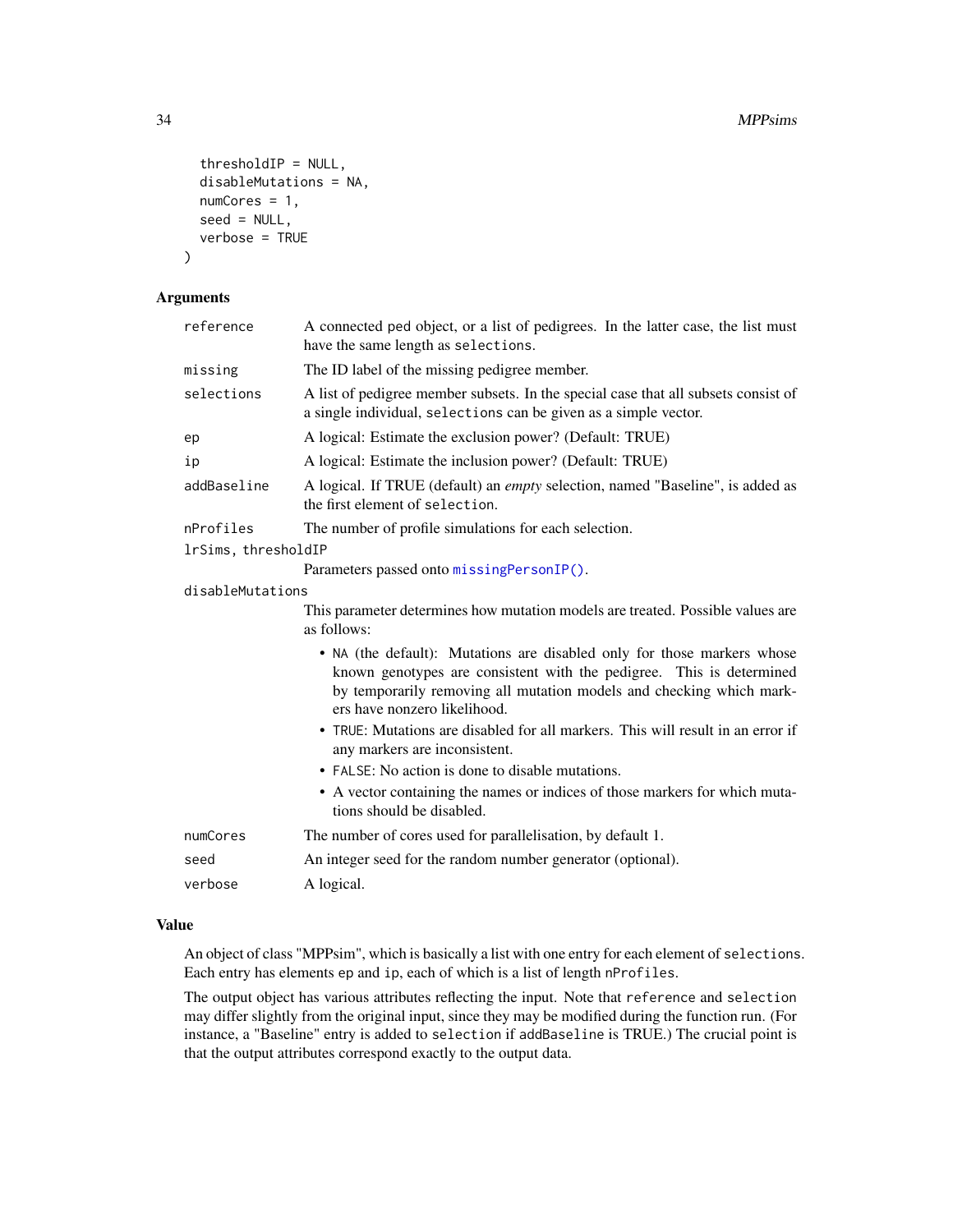#### MPPsims 35

- reference (always a list, of the same length as the selections attribute
- selections
- nProfiles,lrSims,thresholdIP,seed (as in the input)
- totalTime (the total time used)

```
x = nuclearPed(fa = "Gf", mo = "Gm", children = c("Uncle", "Mother"), sex = 1:2)x = addChildren(x, fa = "Father", mo = "Mother", nch = 3, sex = c(1,2,1),id = c("S1", "S2", "MP"))
x = addSon(x, "Father", id = "HS")# Brother S1 is already genotyped with a marker with 4 alleles
x = addMarket(x, S1 = "1/2", alleles = 1:4)# Alternatives for additional genotyping
sel = list("Father", "S2", "HS", c("Gm", "Uncle"))
plot(x, marker = 1, hatched = sel)# Simulate
simData = MPPsims(x, selections = sel, nProfiles = 2, lrsims = 2)# Power plot
powerPlot(simData, type = 3)
### With mutations
# Add inconsistent marker
x = addMarket(x, S1 = "1/2", Father = "3/3", alleles = 1:4)# Set mutation models for both
mutmod(x, 1:2) = list("equal", rate = 0.1)
# By default mutations are disabled for consistent markers
MPPsims(x, selections = "Father", addBaseline = FALSE)
# Don't disable anything
MPPsims(x, selections = "Father", addBaseline = FALSE,disableMutations = FALSE)
# Disable all mutation models. SHOULD GIVE ERROR FOR SECOND MARKER
# MPPsims(x, selections = "Father", addBaseline = FALSE,
# disableMutations = TRUE)
```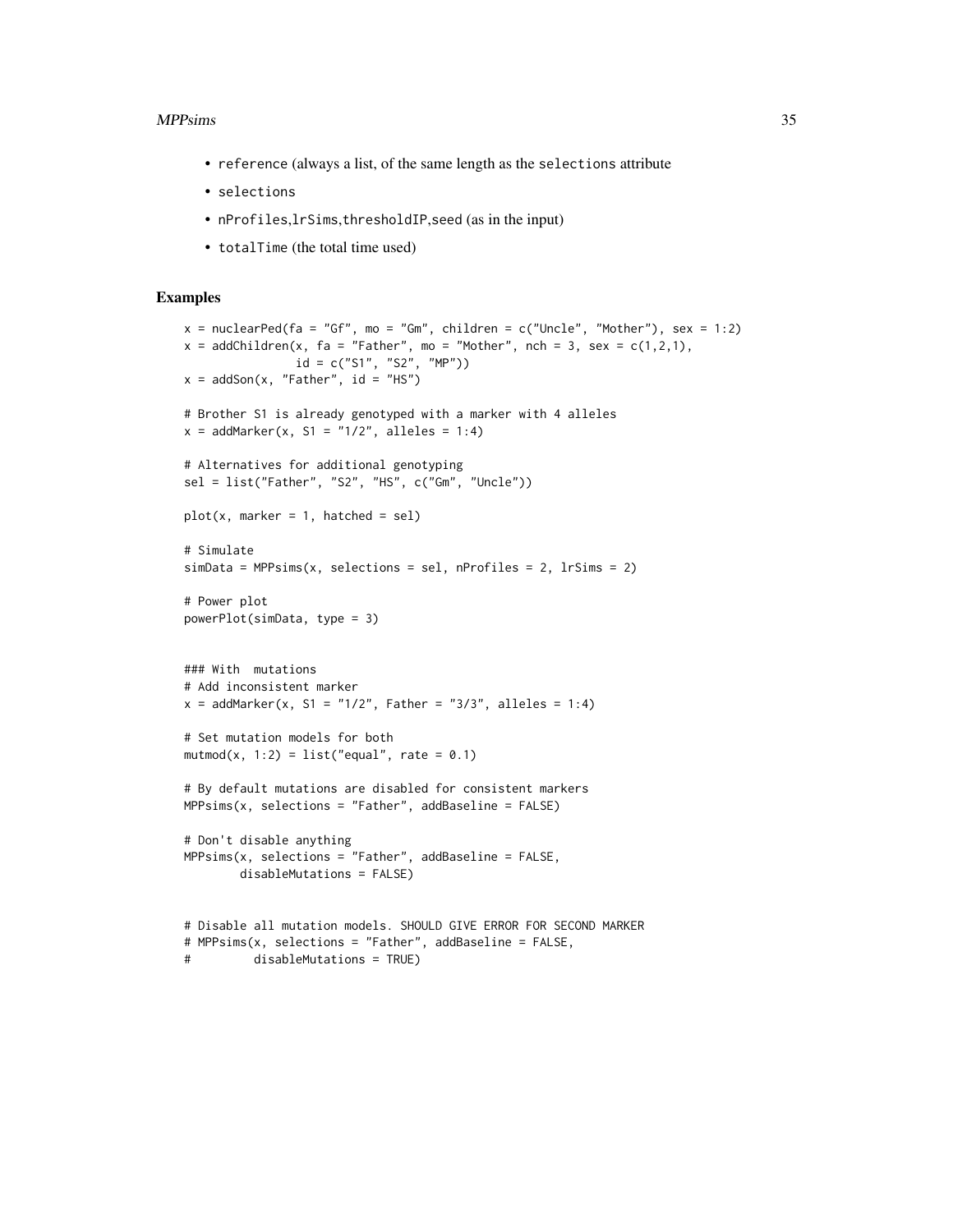# <span id="page-35-0"></span>Description

A database of Norwegian allele frequencies for 35 STR markers. This database is also available in the R package Familias.

## Usage

NorwegianFrequencies

#### Format

A list of length 35. Each entry is a numerical vector summing to 1, named with allele labels.

The following markers are included:

- D3S1358: 12 alleles
- TH01: 10 alleles
- D21S11: 26 alleles
- D18S51 : 23 alleles
- PENTA\_E: 21 alleles
- D5S818: 9 alleles
- D13S317: 9 alleles
- D7S820: 19 alleles
- D16S539: 9 alleles
- CSF1PO: 11 alleles
- PENTA\_D: 24 alleles
- VWA: 12 alleles
- D8S1179: 12 alleles
- TPOX: 9 alleles
- FGA: 25 alleles
- D19S433: 17 alleles
- D2S1338: 13 alleles
- D10S1248: 9 alleles
- D1S1656: 17 alleles
- D22S1045: 9 alleles
- D2S441: 13 alleles
- D12S391: 23 alleles
- SE33: 55 alleles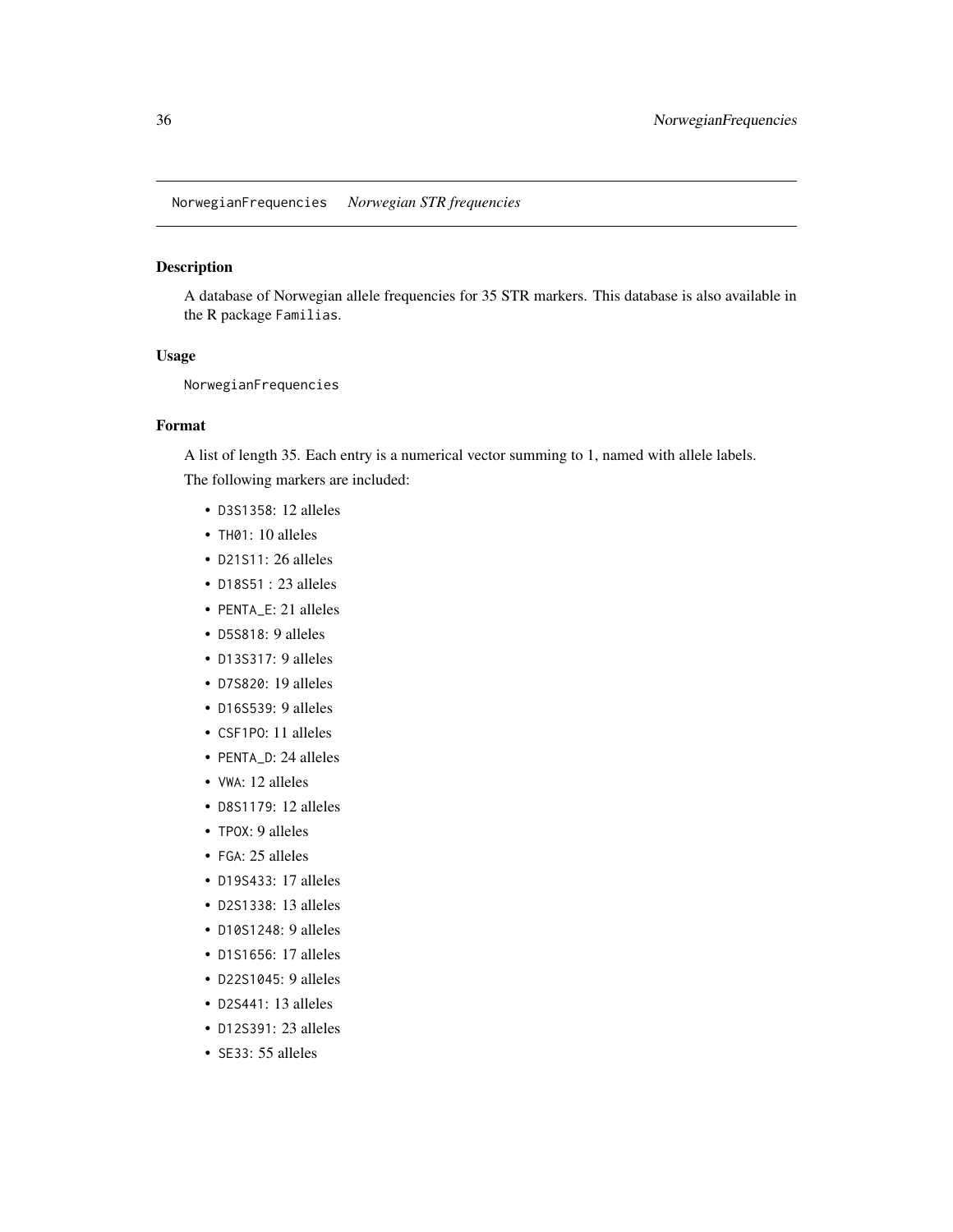#### <span id="page-36-0"></span>powerPlot 37

- D7S1517: 11 alleles
- D3S1744: 8 alleles
- D2S1360: 10 alleles
- D6S474: 6 alleles
- D4S2366: 7 alleles
- D8S1132: 12 alleles
- D5S2500: 8 alleles
- D21S2055: 18 alleles
- D10S2325: 10 alleles
- D17S906: 78 alleles
- APOAI1: 41 alleles
- D11S554: 51 alleles

# Source

Dupuy et al. (2013): *Frequency data for 35 autosomal STR markers in a Norwegian, an East African, an East Asian and Middle Asian population and simulation of adequate database size*. Forensic Science International: Genetics Supplement Series, Volume 4 (1).

powerPlot *Exclusion/inclusion power plots*

#### Description

This function offers four different visualisations of exclusion/inclusion powers, particularly for missing person cases. Output from [MPPsims\(\)](#page-32-1) may be fed directly as input to this function. The actual plotting is done with ggplot2.

#### Usage

```
powerPlot(
  ep,
  ip = NULL,type = 1,
  majorpoints = TRUE,
  minorpoints = TRUE,
  ellipse = FALSE,
  col = NULL,\text{labels} = \text{NULL},
  jitter = FALSE,
  alpha = 1,
  stroke = 1.5,
  shape = "circle",
  size = 1,
```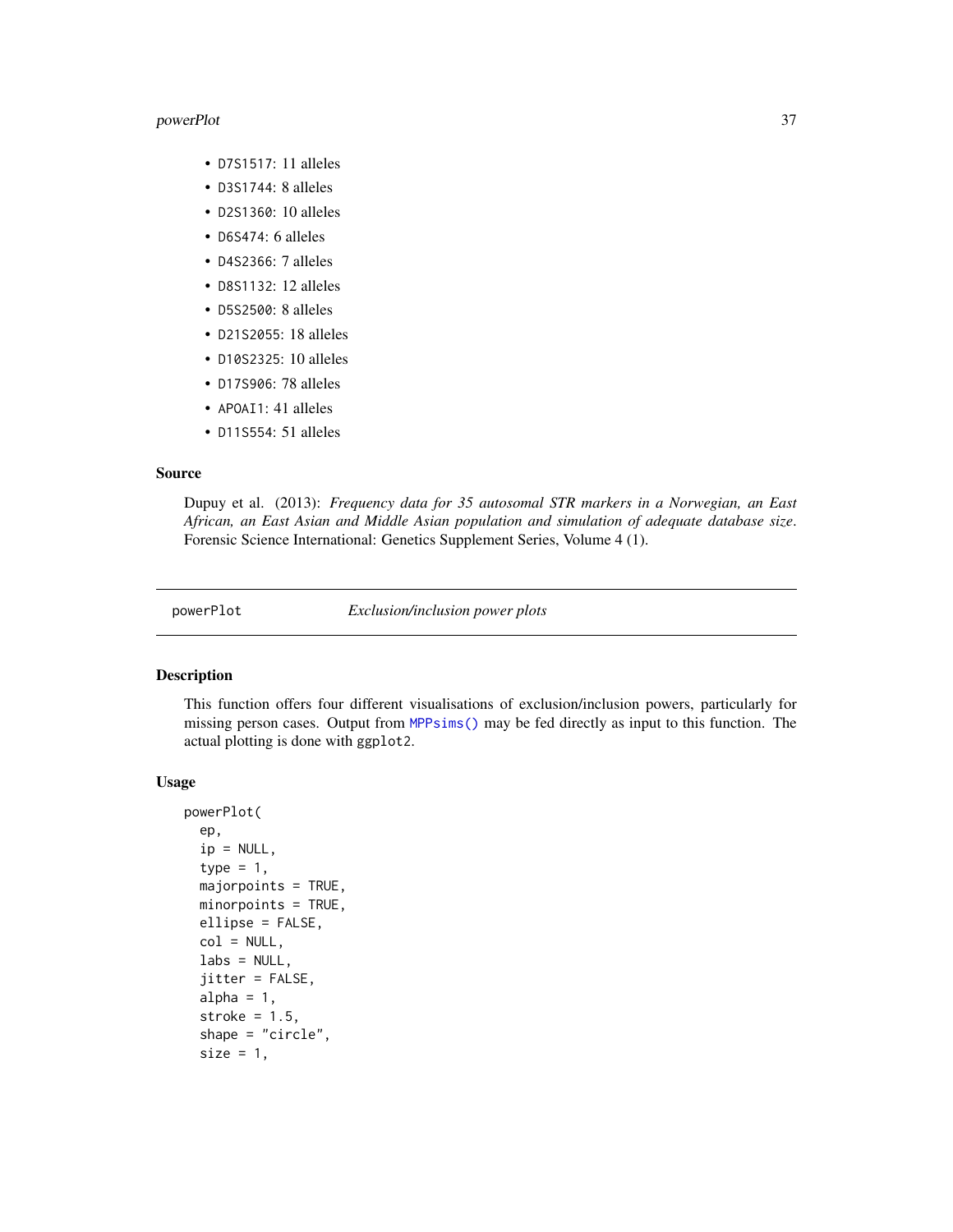```
hline = NULL,
 vline = NULL,
 xlim = NULL,ylim = NULL,
 xlab = NULL,
 ylab = NULL
\lambda
```
# Arguments

| ep, ip       | Lists of equal length, with outputs from one or more runs of missingPersonEP()<br>and missingPersonIP() respectively. Alternatively, ep can be a single output<br>from MPPsims(), in which case ip should be NULL. See Examples. |
|--------------|----------------------------------------------------------------------------------------------------------------------------------------------------------------------------------------------------------------------------------|
| type         | Plot type; either $1, 2, 3$ or 4.                                                                                                                                                                                                |
| majorpoints  | A logical indicating whether "major" points should be drawn (see Details).                                                                                                                                                       |
| minorpoints  | A logical indicating whether "minor" points should be drawn (see Details).                                                                                                                                                       |
| ellipse      | A logical. If TRUE, data ellipsis are drawn for each group containing more than<br>1 element. NB: This fails with a warning if all points in a group fall on a line.                                                             |
| col          | A colour vector, recycle to match the top level length of ep.                                                                                                                                                                    |
| labs         | A character of the same length as ep. If NULL, the names of ep are used, if<br>present.                                                                                                                                          |
| jitter       | A logical (default: FALSE). If TRUE, a small jitter is added to the major points.                                                                                                                                                |
| alpha        | Transparency for minor points (see Details).                                                                                                                                                                                     |
| stroke       | Border width for major points (see Details).                                                                                                                                                                                     |
| shape        | Either "circle", "square", "diamond", "triangleUp" or "triangleDown", determin-<br>ing the shapes of both minor and major points.                                                                                                |
| size         | Point size.                                                                                                                                                                                                                      |
| hline, vline | Single numbers indicating positions for horizontal/vertical "threshold" lines. If<br>NULL (default), no lines are drawn.                                                                                                         |
| xlim, ylim   | Axis limits; automatically chosen if NULL.                                                                                                                                                                                       |
| xlab, ylab   | Axis labels; automatically chosen if NULL.                                                                                                                                                                                       |

# Details

The plot types are as follows:

type = 1:  $x = Exclusion power$ ;  $y = Inclusion power$ 

type = 2:  $x = Exclusion$  odds ratio;  $y = Inclusion$  odds ratio

type = 3:  $x =$  Expected number of exclusions;  $y =$  average log(LR)

type = 4:  $x = Exclusion power$ ;  $y = average LR$ 

In the most general case ep (and similarly for ip) can be a list of lists of EPresult objects. We refer to the inner lists as "groups". A group may consist of a single output, or several (typically many simulations of the same situation). Points within the same group are always drawn with the same colour and shape.

When plotting several groups, two sets of points are drawn by default:

<span id="page-37-0"></span>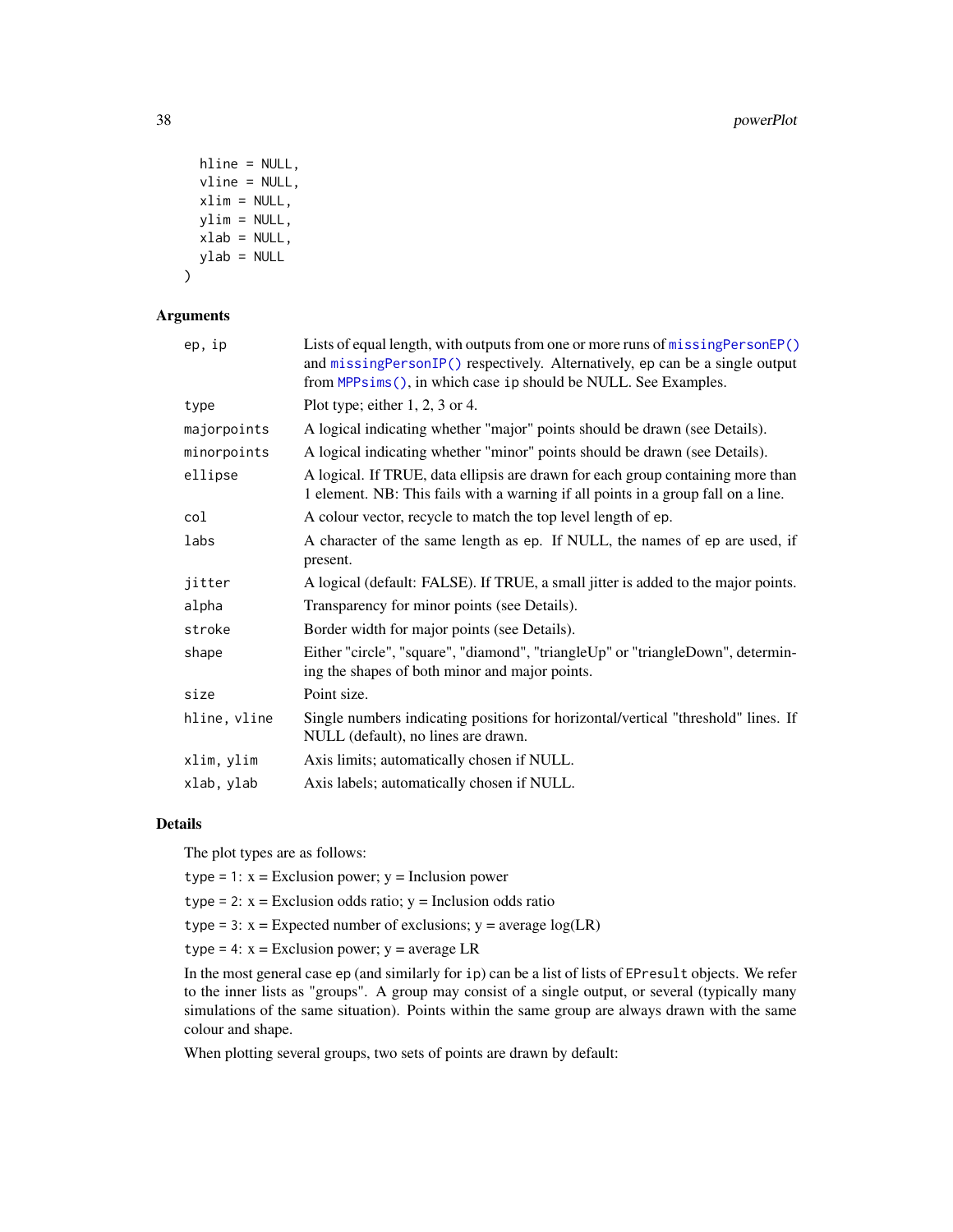#### <span id="page-38-0"></span>powerPlot 39

- Major points: Group means.
- Minor points: Individual points in groups with more than one element.

The parameters majorpoints and minorpoints control which of the above points are included.

## Value

A ggplot2 plot object.

#### See Also

[MPPsims\(\)](#page-32-1), [missingPersonEP\(\)](#page-26-1), [missingPersonEP\(\)](#page-26-1)

```
### Example 1: Comparing the power of 3 reference families ###
# Helper function for simulating a single profile
sim = function(x, id) {
  y = setMarkers(x, locusAttributes = NorwegianFrequency[1:3])profileSim(y,ids = id)[[1]]}
# Define pedigrees and simulate data
PAR = nuclearPed(1, child = "MP") |> sim(id = 1)
SIB = nuclearPed(2) |> relabel(old = 4, new = "MP") |> sim(id = 3)GRA = linearPed(2) | relabel(old = 5, new = "MP") | sim(id = 1)
# Collect in list and plot
peds = list(PAR = PAR, SIB = SIB, GRA = GRA)
plotPedList(peds, marker = 1, hatched = typedMembers, frames = FALSE,
            col = list(\text{red} = "MP")# Compute exclusion/inclusion powers:
ep = \text{lapply}(\text{peds}, \text{ function}(y))missingPersonEP(y, missing = "MP", verbose = FALSE))
ip = \text{lapply}(\text{peds},\text{ function}(y)) # increase nsim!
  missingPersonIP(y, missing = "MP", nsim = 5, threshold = 10, verbose = FALSE))
# Plot
powerPlot(ep, ip, size = 2)
powerPlot(ep, ip, size = 2, jitter = TRUE)
# Different plot type, not dependent of `threshold`
powerPlot(ep, ip, size = 2, type = 3)
### Example 2: Exploring powers for different sets of available relatives
# Create trio pedigree
ref = nuclearPed(father = "fa", mother = "mo", child = "MP")
```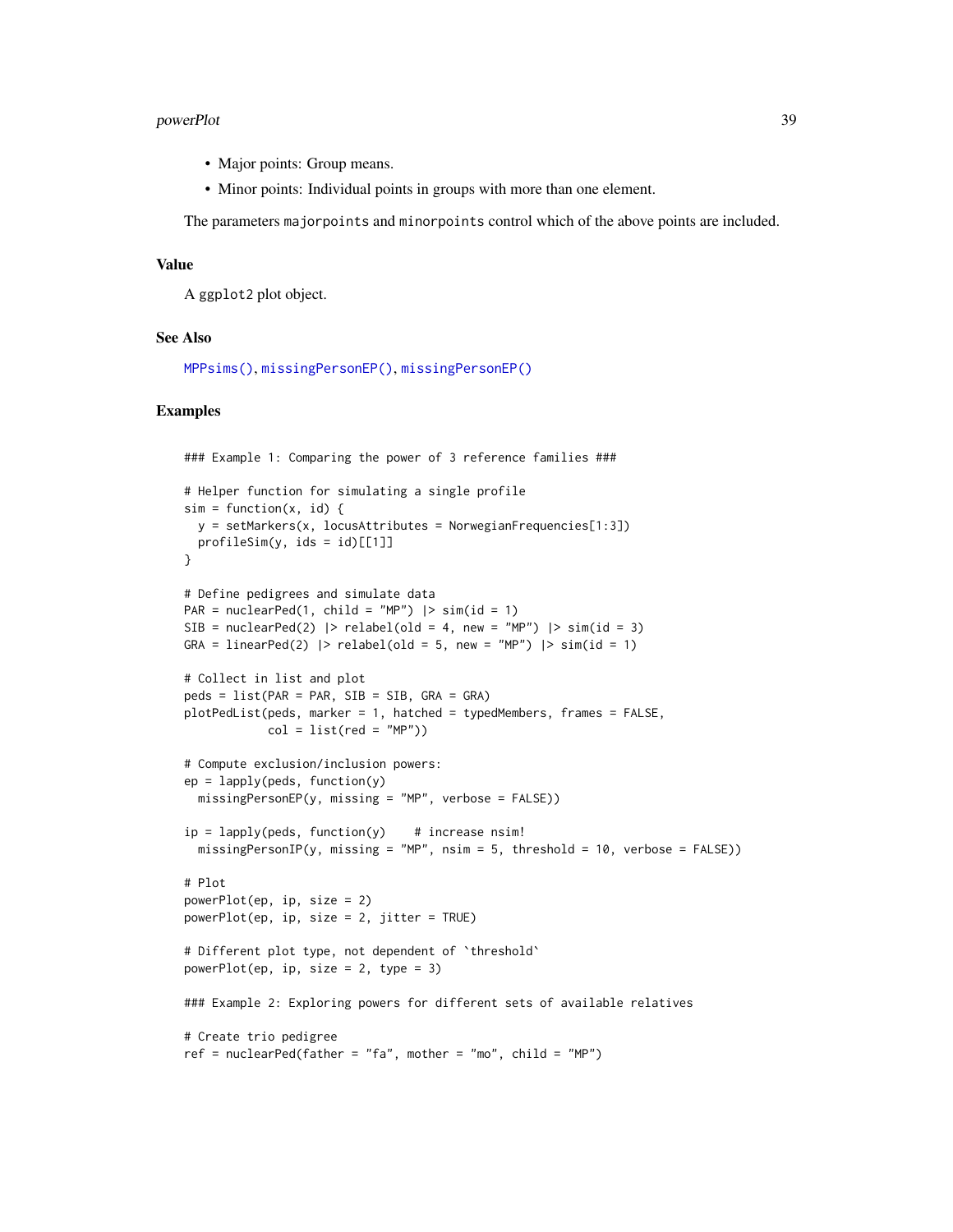```
# Add empty marker with 5 alleles
ref = addMarker(ref, alleles = 1:5)
# Alternatives for genotyping
sel = list("fa", c("fa", "mo"))
# Simulate power for each selection
simData = MPPsims(ref, selections = sel, nProfiles = 3, lrSims = 5,
                  thresholdIP = 2, seed = 123, numCores = 1)
# Power plot 1: EP vs IP
powerPlot(simData, type = 1)
powerPlot(simData, type = 1, minorpoints = FALSE, hline = 0.8)
# Change shape, and modify legend order
powerPlot(simData[3:1], type = 1, shape = c("ci", "sq", "di"))
# Zoom in, and add threshold lines
powerPlot(simData, type = 1, xlim = c(0.2, 1), ylim = c(0.5, 1),
         hline = 0.8, vline = 0.8)
# Power plot 3: Expected number of exclusions vs E[log LR]
powerPlot(simData, type = 3)
# With horizontal/vertical lines
powerPlot(simData, type = 3, hline = log10(2), vline = 1)
# Plot 4: Illustrating the general inequality ELR > 1/(1-EP)
powerPlot(simData, type = 4)
```
<span id="page-39-1"></span>profileSim *Simulation of complete DNA profiles*

# Description

Simulation of DNA profiles for specified pedigree members. Some pedigree members may already be genotyped; in that case the simulation is conditional on these. The main work of this function is done by [markerSim\(\)](#page-22-1).

#### Usage

profileSim( x,  $N = 1$ ,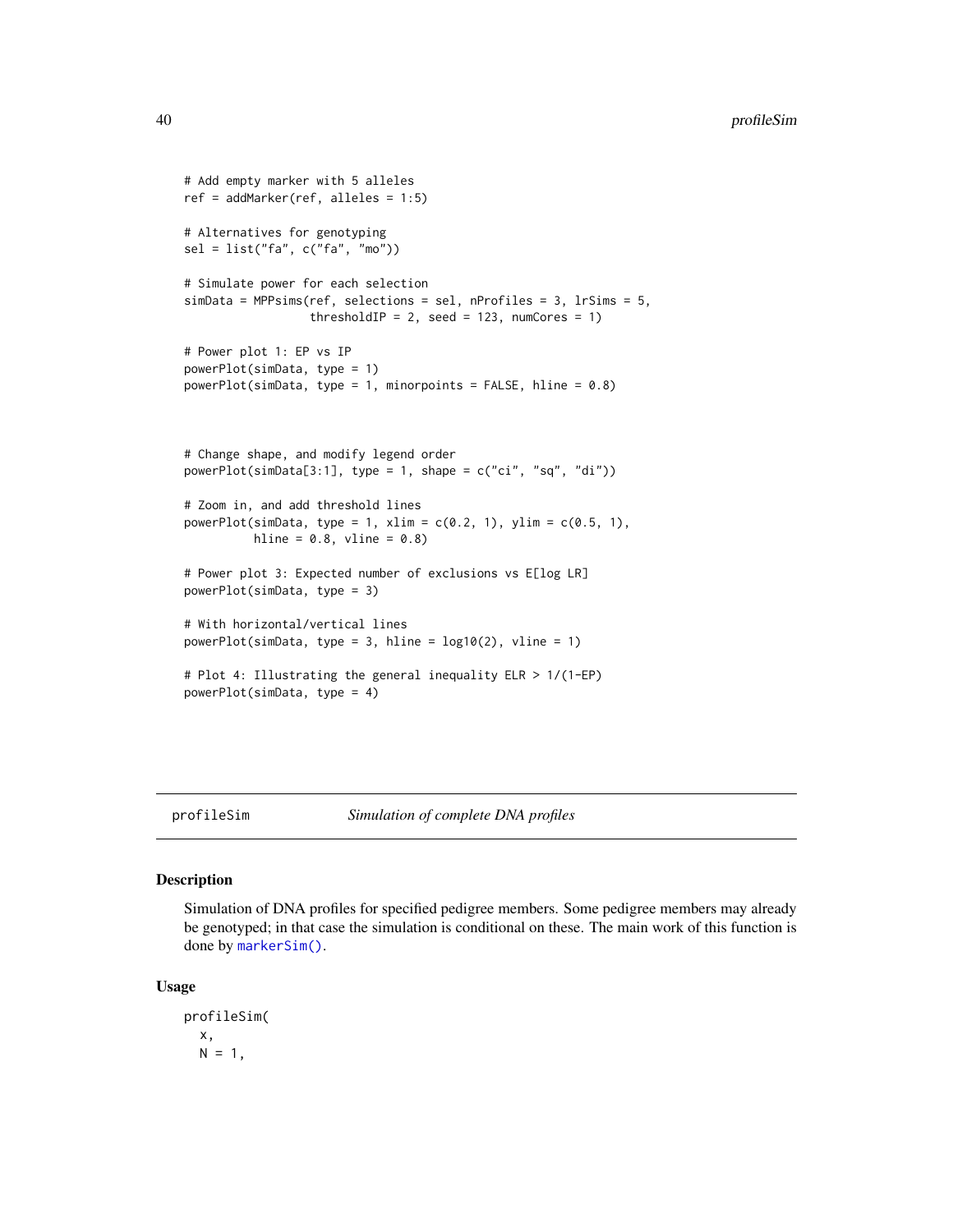# profileSim 41

```
ids = NULL,
 markers = NULL,
 seed = NULL,
 numCores = 1,
  verbose = TRUE,
  ...
\mathcal{L}
```
#### Arguments

| x         | A ped object or a list of such.                                                                                                                                                                                                                                                                                                  |
|-----------|----------------------------------------------------------------------------------------------------------------------------------------------------------------------------------------------------------------------------------------------------------------------------------------------------------------------------------|
| N         | The number of complete simulations to be performed.                                                                                                                                                                                                                                                                              |
| ids       | A character (or coercible to character) with ID labels indicating whose geno-<br>types should be simulated.                                                                                                                                                                                                                      |
| markers   | A list of marker objects, or a vector containing names or indices referring to<br>markers attached to x. By default (NULL), all attached markers are used. The<br>simulations will be conditional on the locus attributes (allele frequencies, muta-<br>tion models a.s.o.) and any existing genotypes in the indicated markers. |
| seed      | An integer seed for the random number generator (optional).                                                                                                                                                                                                                                                                      |
| numCores  | The number of cores used for parallelisation, by default 1.                                                                                                                                                                                                                                                                      |
| verbose   | A logical, by default TRUE.                                                                                                                                                                                                                                                                                                      |
| $\ddotsc$ | Further arguments passed on to marker Sim().                                                                                                                                                                                                                                                                                     |

# Value

A list of N objects similar to x, but with simulated genotypes. Any previously attached markers are replaced by the simulated profiles. If the indicated markers contained genotypes for some pedigree members, these are still present in the simulated profiles.

```
# Example with two brothers
x = nuclearPed(children = c("B1", "B2"))
# Attach two markers; one brother is already genotyped
x = addMarket(x, B1 = "1/2", alleles = 1:3)x = addMarket(x, B1 = "1", alleles = 1:4, afreq = (1:4)/10, chrom = "X")# Simulate 3 profiles of B2 conditional on the above
profileSim(x, N = 3, ids = "B2")
```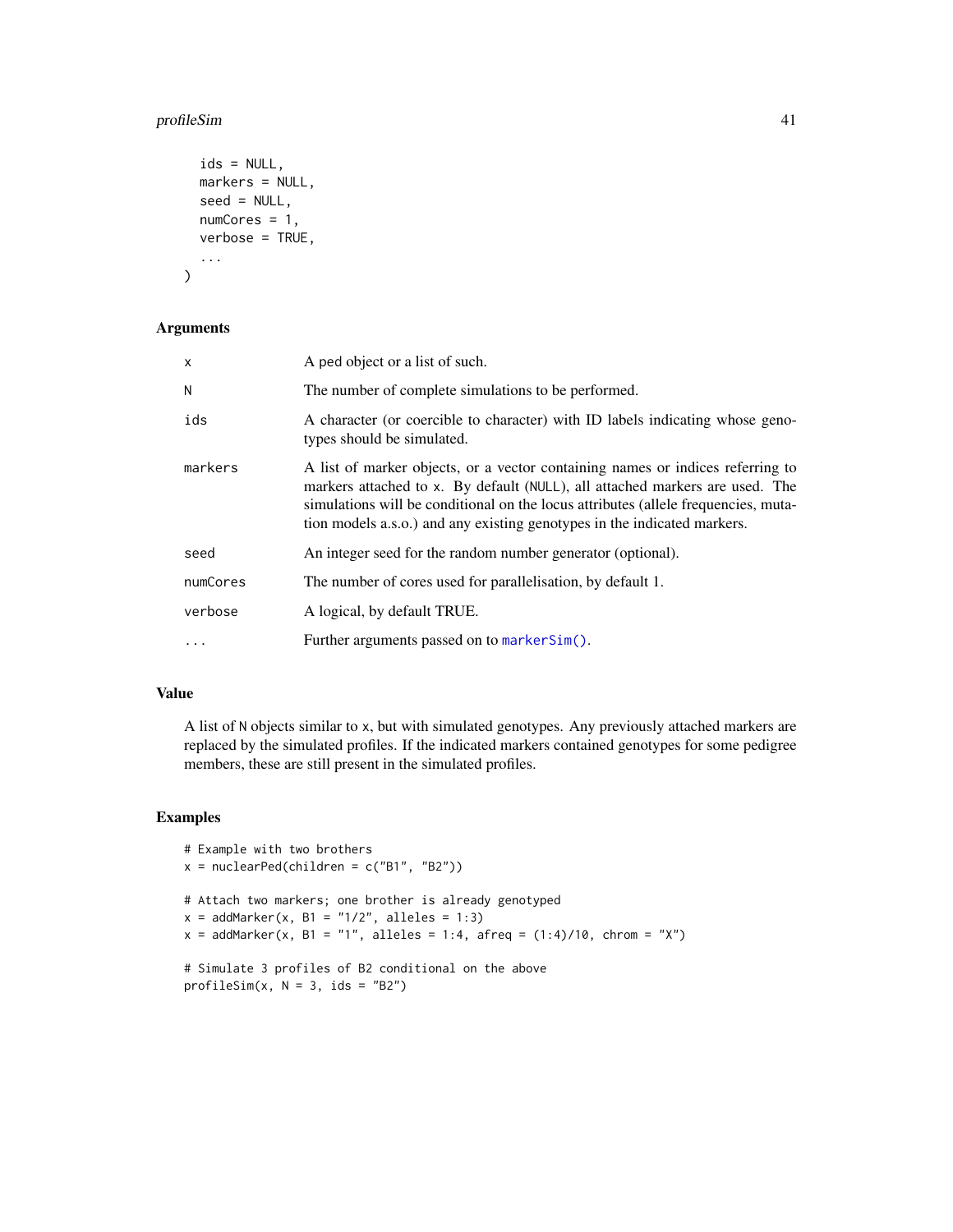<span id="page-41-0"></span>profileSimParametric *Simulate complete DNA profiles given IBD coefficients*

# Description

This function generalises [markerSimParametric\(\)](#page-24-1) in the same way that [profileSim\(\)](#page-39-1) generalises [markerSim\(\)](#page-22-1).

#### Usage

```
profileSimParametric(
  kappa = NULL,delta = NULL,
 states = NULL,
 N = 1,
  freqList = NULL,seed = NULL,
  returnValue = c("singletons", "alleles", "genotypes", "internal")
\lambda
```
#### Arguments

| kappa       | A probability vector of length 3, giving a set of realised kappa coefficients (be-<br>tween two noninbred individuals).                |
|-------------|----------------------------------------------------------------------------------------------------------------------------------------|
| delta       | A probability vector of length 9, giving a set of condensed identity coefficients<br>(Jacquard coefficients).                          |
| states      | An integer vector of length N, with entries in 1-9. Each entry gives the identity<br>state of the corresponding marker. (See details.) |
| N           | A positive integer: the number of complete profiles to be simulated                                                                    |
| freqList    | A list of numeric vectors. Each vector is the allele frequencies of a marker.                                                          |
| seed        | An integer seed for the random number generator (optional).                                                                            |
| returnValue | Either "singleton" (default) or "alleles". (see Value).                                                                                |

# Value

A list of length N, whose entries are determined by returnValue, as explained in [markerSimParametric\(\)](#page-24-1).

```
# A single profile with 9 markers, each with forced identity state
profileSimParametric(states = 1:9, freqList = NorwegianFrequencies[1:9])
```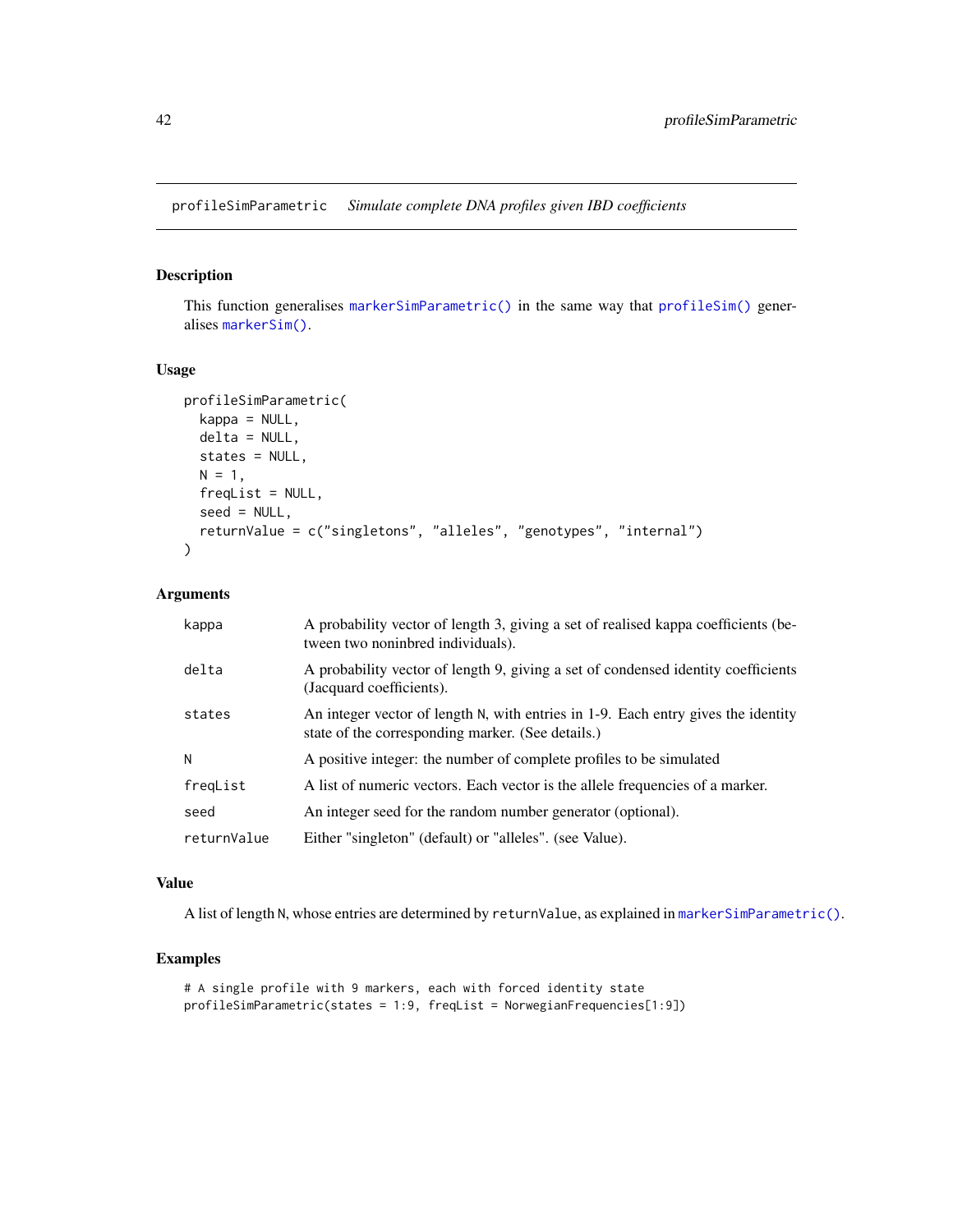<span id="page-42-1"></span><span id="page-42-0"></span>

# Description

This is a special case of [exclusionPower\(\)](#page-3-1), computing the power to exclude a random person as a given pedigree member. More specifically, the function computes the probability of observing, in an individual unrelated to the family individual, a genotype incompatible with the typed family members.

# Usage

```
randomPersonEP(x, id, markers = NULL, disableMutations = NA, verbose = TRUE)
```
# Arguments

| X                | A ped object with attached markers.                                                                                                                                                                                                                     |  |
|------------------|---------------------------------------------------------------------------------------------------------------------------------------------------------------------------------------------------------------------------------------------------------|--|
| id               | The ID label of a single pedigree member.                                                                                                                                                                                                               |  |
| markers          | A vector indicating the names or indices of markers attached to the source pedi-<br>gree. If NULL (default), then all markers attached to the source pedigree are<br>used. If alleles or afreq is non-NULL, then this parameter is ignored.             |  |
| disableMutations |                                                                                                                                                                                                                                                         |  |
|                  | This parameter determines how mutation models are treated. Possible values are<br>as follows:                                                                                                                                                           |  |
|                  | • NA (the default): Mutations are disabled only for those markers whose<br>known genotypes are consistent with the pedigree. This is determined<br>by temporarily removing all mutation models and checking which mark-<br>ers have nonzero likelihood. |  |
|                  | • TRUE: Mutations are disabled for all markers. This will result in an error if<br>any markers are inconsistent.                                                                                                                                        |  |
|                  | • FALSE: No action is done to disable mutations.                                                                                                                                                                                                        |  |
|                  | • A vector containing the names or indices of those markers for which muta-<br>tions should be disabled.                                                                                                                                                |  |
| verbose          | A logical.                                                                                                                                                                                                                                              |  |

#### Value

The EPresult object returned by [exclusionPower\(\)](#page-3-1).

# Examples

```
# Four siblings:
```

```
x = nuclearPed(4)
```
# First 3 sibs typed with 4 triallelic markers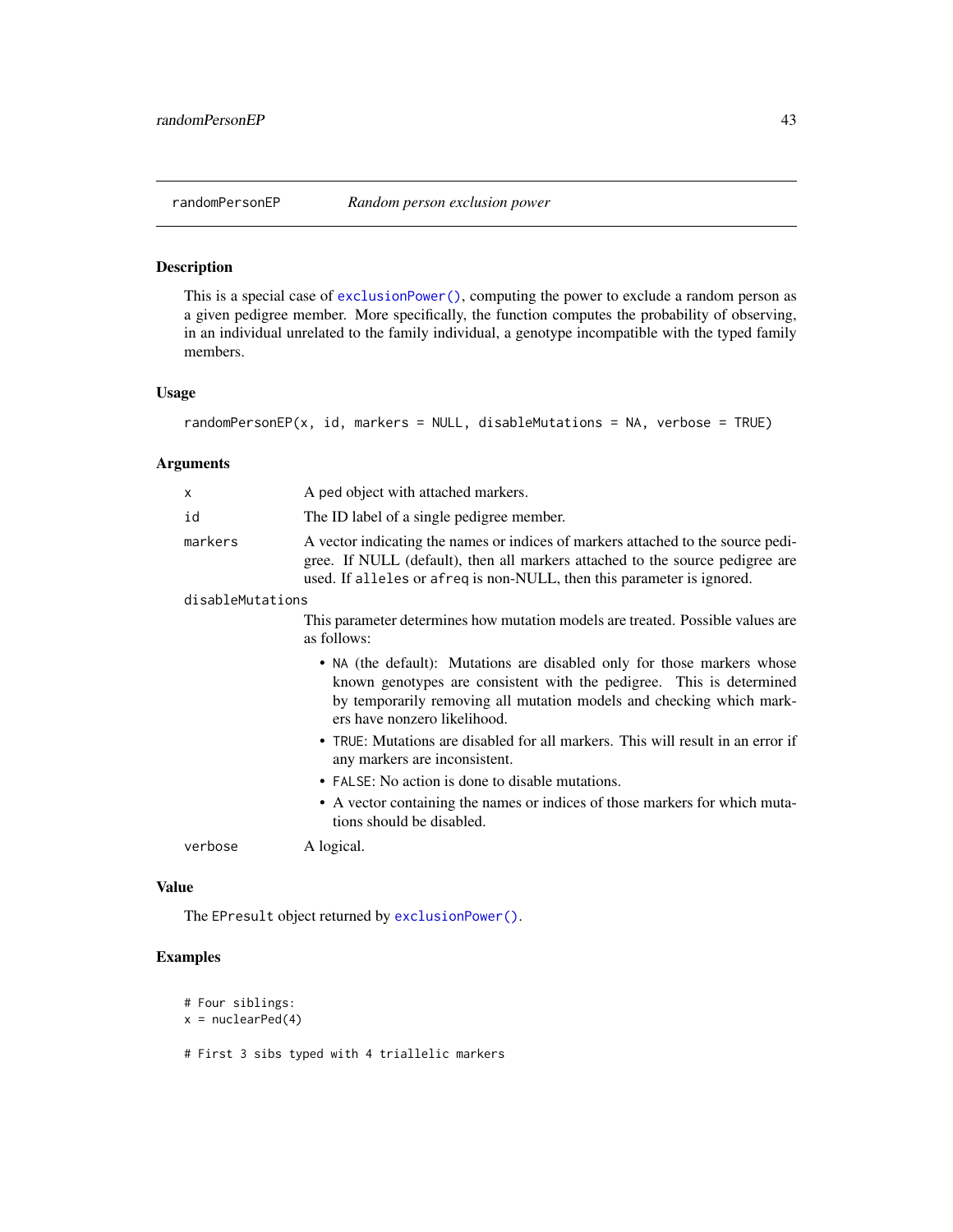```
x = markerSim(x, N = 4, ids = 3:5, alleles = 1:3, seed = 577, verbose = FALSE)
```

```
# Probability that a random man is excluded as the fourth sibling
randomPersonEP(x, id = 6)
```
<span id="page-43-1"></span>readFam *Read* Familias *.fam files*

#### Description

This function parses the content of a Familias-formatted ".fam" file, and converts it into suitable ped objects. This function does not depend on the Familias R package.

# Usage

```
readFam(famfile, useDVI = NA, Xchrom = FALSE, verbose = TRUE)
```
#### Arguments

| famfile | Path to a ".fam" file.                                                                                                                                                               |
|---------|--------------------------------------------------------------------------------------------------------------------------------------------------------------------------------------|
| useDVI  | A logical, indicating if the DVI section of the fam file should be identified and<br>parsed. If NA (the default), the DVI section is included if it is present in the input<br>file. |
| Xchrom  | A logical. If TRUE, the chrom attribute of all markers will be set to "X". (De-<br>$fault = FALSE.)$                                                                                 |
| verbose | A logical. If TRUE, various information is written to the screen during the<br>parsing process.                                                                                      |

# Value

If the .fam file only contains a database, the output is a list of information (name, alleles, frequencies) about each locus. This list can be used as locusAttributes in e.g. [setMarkers\(\)](#page-0-0).

If the .fam file describes pedigree data, the output is a ped object or a list of such.

If useDVI = TRUE, then the families described under Reference Families are parsed and converted to ped objects. Each family generally describes multiple pedigrees, so the output gets another layer in this case.

showInTriangle *Add points to the IBD triangle*

# Description

This function is re-exported from the ribd package. For documentation see [ribd::showInTriangle\(\)](#page-0-0).

<span id="page-43-0"></span>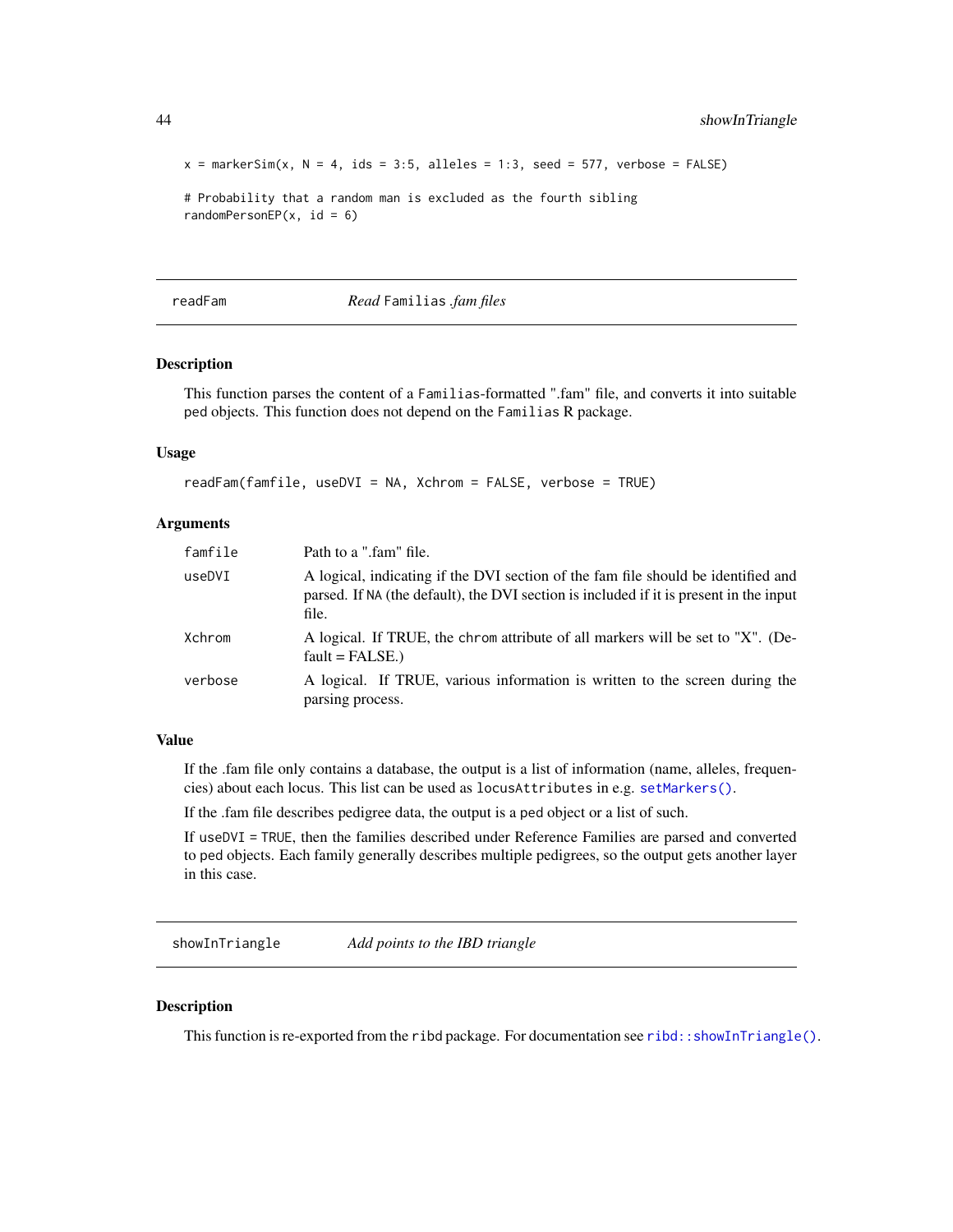<span id="page-44-1"></span><span id="page-44-0"></span>

# Description

Unconditional simulation of unlinked markers

#### Usage

```
simpleSim(
  x,
 N,
  alleles,
 afreq,
  ids,
 Xchrom = FALSE,
 mutmod = NULL,
  seed = NULL,
  verbose = TRUE
)
```
# Arguments

| $\mathsf{x}$ | a ped object                                                                                        |
|--------------|-----------------------------------------------------------------------------------------------------|
| N            | a positive integer: the number of markers to be simulated                                           |
| alleles      | a vector with allele labels.                                                                        |
| afreg        | a numeric vector of allele frequencies. If missing, the alleles are assumed to be<br>equi-frequent. |
| ids          | a vector containing ID labels of those pedigree members whose genotypes should<br>be simulated.     |
| Xchrom       | a logical: X linked markers or not?                                                                 |
| mutmod       | a pedmut::mutationModel() object, i.e., list of mutation matrices named 'fe-<br>male' and 'male'.   |
| seed         | An integer seed for the random number generator (optional).                                         |
| verbose      | a logical.                                                                                          |

# Details

This simulation is done by distributing alleles randomly to all founders, followed by unconditional gene dropping down throughout the pedigree (i.e. for each non-founder a random allele is selected from each of the parents). Finally the genotypes of any individuals not included in ids are removed.

#### Value

a ped object equal to x in all respects except its MARKERS entry, which consists of the N simulated markers.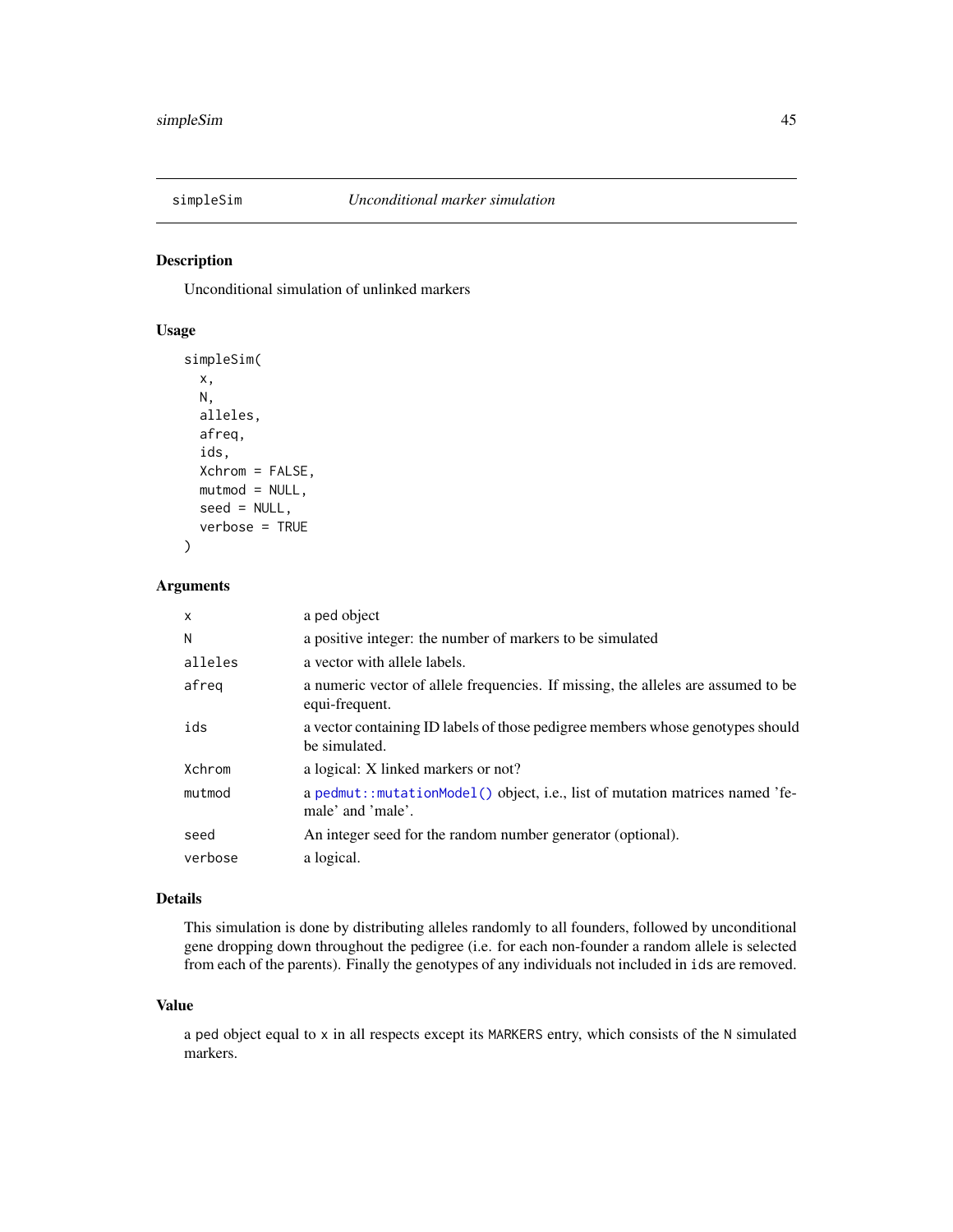# <span id="page-45-0"></span>Author(s)

Magnus Dehli Vigeland

# See Also

[markerSim\(\)](#page-22-1)

```
x = nuclearPed(1)simpleSim(x, N = 3, afreq = c(0.5, 0.5))
```

```
y = \text{cousinPed}(1, \text{ child} = \text{TRUE})simpleSim(y, N = 3, alleles = LETTERS[1:10])
```